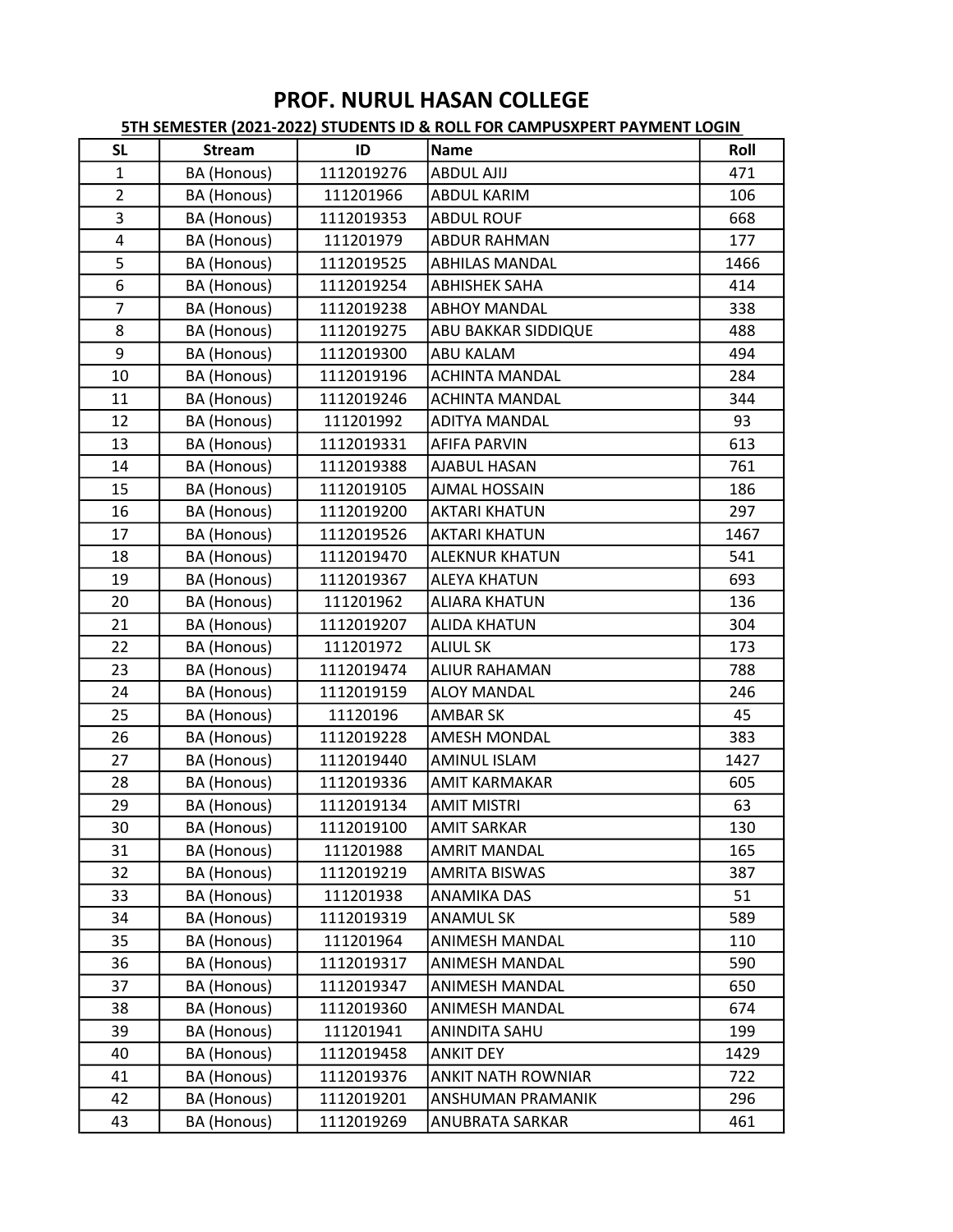| <b>SL</b> | <b>Stream</b> | ID         | Name                     | Roll |
|-----------|---------------|------------|--------------------------|------|
| 44        | BA (Honous)   | 1112019112 | <b>ANUPAM SAHA</b>       | 105  |
| 45        | BA (Honous)   | 1112019194 | <b>ANURADHA DAS</b>      | 311  |
| 46        | BA (Honous)   | 1112019507 | APU MANDAL               | 864  |
| 47        | BA (Honous)   | 111201993  | <b>APURBA MANDAL</b>     | 164  |
| 48        | BA (Honous)   | 111201924  | <b>ARGHYA CHAUDHURI</b>  | 52   |
| 49        | BA (Honous)   | 1112019250 | <b>ARGHYA ROY</b>        | 415  |
| 50        | BA (Honous)   | 1112019210 | <b>ARINDAM DAS</b>       | 281  |
| 51        | BA (Honous)   | 1112019518 | <b>ARNAB ROY</b>         | 62   |
| 52        | BA (Honous)   | 1112019251 | <b>ASFAK HOSSAIN</b>     | 425  |
| 53        | BA (Honous)   | 1112019379 | <b>ASIKUL ISLAM</b>      | 738  |
| 54        | BA (Honous)   | 1112019414 | <b>ASIMA AKTARI</b>      | 850  |
| 55        | BA (Honous)   | 1112019390 | <b>ASTIK SINGHA</b>      | 754  |
| 56        | BA (Honous)   | 111201943  | <b>ATISH MANDAL</b>      | 83   |
| 57        | BA (Honous)   | 1112019464 | <b>AVIJIT DAS</b>        | 882  |
| 58        | BA (Honous)   | 1112019267 | <b>AYATUL MIA</b>        | 432  |
| 59        | BA (Honous)   | 1112019510 | <b>AYESHA PARVIN</b>     | 913  |
| 60        | BA (Honous)   | 1112019337 | <b>AYESHA SIDDIKA</b>    | 627  |
| 61        | BA (Honous)   | 1112019522 | <b>AYUB SK</b>           | 1459 |
| 62        | BA (Honous)   | 1112019344 | <b>BABAR ALI</b>         | 621  |
| 63        | BA (Honous)   | 1112019521 | <b>BABY GHOSH</b>        | 1458 |
| 64        | BA (Honous)   | 111201975  | <b>BANI PAL</b>          | 94   |
| 65        | BA (Honous)   | 1112019496 | <b>BAPAN GHOSH</b>       | 11   |
| 66        | BA (Honous)   | 11120197   | <b>BAPI PRAMANIK</b>     | 39   |
| 67        | BA (Honous)   | 111201945  | <b>BEAUTI GHOSH</b>      | 116  |
| 68        | BA (Honous)   | 1112019477 | <b>BEUJINA PARVIN</b>    | 582  |
| 69        | BA (Honous)   | 1112019186 | <b>BHAGIRATH MANDAL</b>  | 306  |
| 70        | BA (Honous)   | 1112019282 | <b>BHAGYALIPI DAS</b>    | 499  |
| 71        | BA (Honous)   | 1112019519 | <b>BHASKAR DAS</b>       | 155  |
| 72        | BA (Honous)   | 1112019229 | <b>BHASKAR KARMAKAR</b>  | 352  |
| 73        | BA (Honous)   | 1112019119 | <b>BHASKAR PODDAR</b>    | 113  |
| 74        | BA (Honous)   | 1112019258 | <b>BIDHAN CH MANDAL</b>  | 416  |
| 75        | BA (Honous)   | 111201995  | <b>BIDHAN MANDAL</b>     | 193  |
| 76        | BA (Honous)   | 1112019424 | <b>BIDISHA MONDAL</b>    | 873  |
| 77        | BA (Honous)   | 1112019523 | <b>BIFAL MANDAL</b>      | 1460 |
| 78        | BA (Honous)   | 1112019460 | <b>BIKRAM SARKAR</b>     | 172  |
| 79        | BA (Honous)   | 1112019131 | <b>BIMAN MANDAL</b>      | 188  |
| 80        | BA (Honous)   | 1112019423 | <b>BINITA DAS</b>        | 880  |
| 81        | BA (Honous)   | 1112019230 | <b>BISHAL MANDAL</b>     | 362  |
| 82        | BA (Honous)   | 1112019324 | <b>BIVISION KARMAKAR</b> | 567  |
| 83        | BA (Honous)   | 111201965  | <b>BUBAI MANDAL</b>      | 121  |
| 84        | BA (Honous)   | 11120193   | <b>CHANDAN BARMAN</b>    | 37   |
| 85        | BA (Honous)   | 111201928  | CHHANDA MANDAL           | 29   |
| 86        | BA (Honous)   | 1112019193 | <b>CHHOTAN SAHA</b>      | 300  |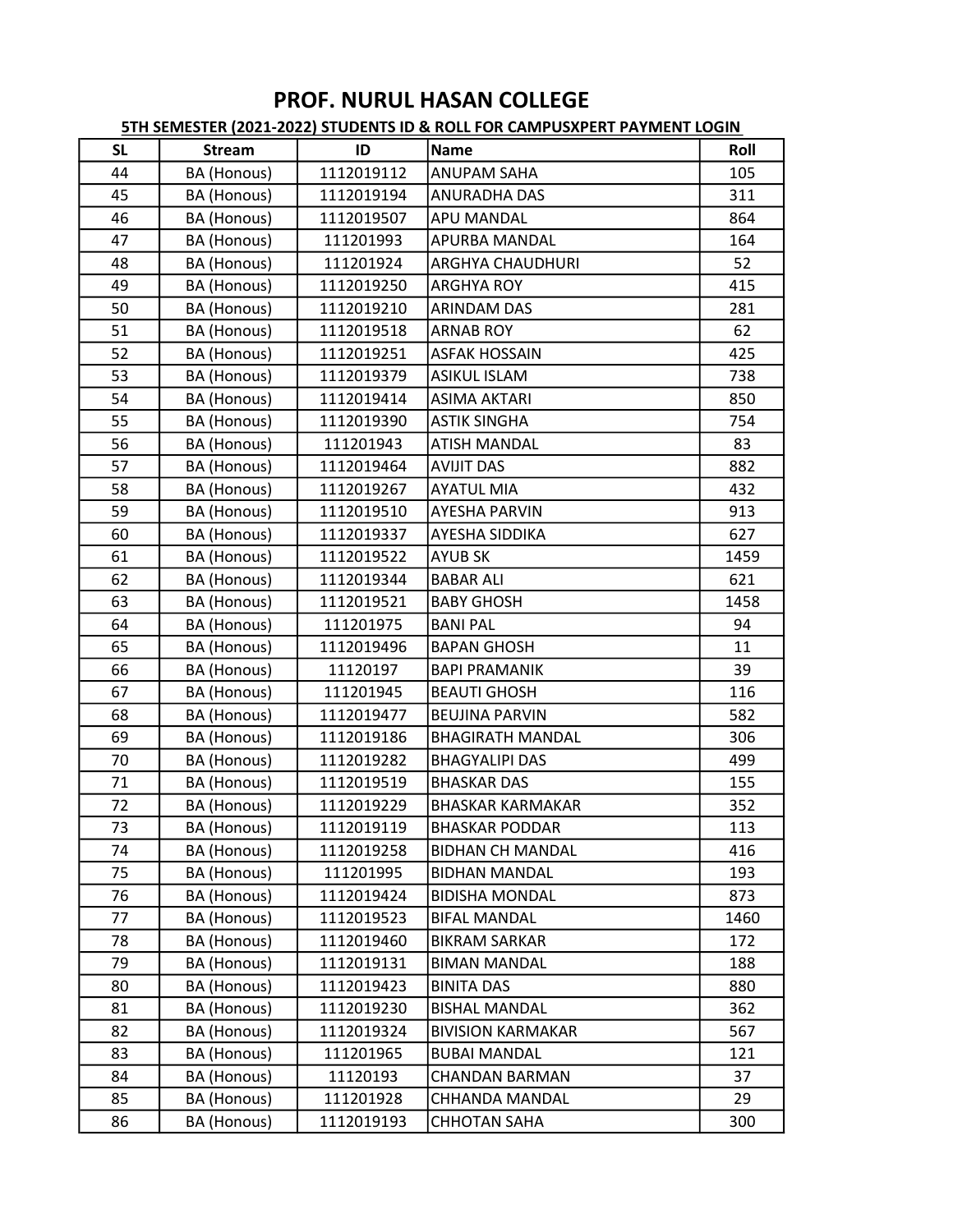| <b>SL</b> | <b>Stream</b> | ID         | Name                      | Roll           |
|-----------|---------------|------------|---------------------------|----------------|
| 87        | BA (Honous)   | 111201950  | <b>CHINMOY MANDAL</b>     | 160            |
| 88        | BA (Honous)   | 1112019301 | <b>CHIRANJIT DAS</b>      | 492            |
| 89        | BA (Honous)   | 1112019405 | DALU RAHAMAN              | 812            |
| 90        | BA (Honous)   | 1112019249 | DEBABRATA SAHA            | 421            |
| 91        | BA (Honous)   | 111201919  | <b>DEBANGSU CHOUDHURY</b> | 28             |
| 92        | BA (Honous)   | 311201910  | DEBAPRIYA SAHA            | 723            |
| 93        | BA (Honous)   | 1112019298 | <b>DEBASISH MANDAL</b>    | 491            |
| 94        | BA (Honous)   | 1112019155 | <b>DEBDAS DAS</b>         | 273            |
| 95        | BA (Honous)   | 1112019433 | <b>DEBOBRATA MANDAL</b>   | 892            |
| 96        | BA (Honous)   | 111201913  | DEBOJYOTI MANDAL          | 14             |
| 97        | BA (Honous)   | 111201953  | DEBOPRIYA MANDAL          | 152            |
| 98        | BA (Honous)   | 1112019399 | DHARMA MANDAL             | 777            |
| 99        | BA (Honous)   | 111201971  | <b>DHRITI ROY</b>         | 129            |
| 100       | BA (Honous)   | 1112019352 | <b>DIBYO CHAUDHURI</b>    | 653            |
| 101       | BA (Honous)   | 111201921  | DIPA MANDAL               | $\overline{2}$ |
| 102       | BA (Honous)   | 1112019447 | <b>DIPA MANDAL</b>        | 319            |
| 103       | BA (Honous)   | 111201920  | DIPANKAR MANDAL           | 38             |
| 104       | BA (Honous)   | 1112019279 | DIPANKAR MANDAL           | 477            |
| 105       | BA (Honous)   | 1112019486 | <b>DIPANKAR MANDAL</b>    | 1438           |
| 106       | BA (Honous)   | 1112019357 | <b>DIPTI DAS</b>          | 678            |
| 107       | BA (Honous)   | 1112019400 | <b>DIPTI DAS</b>          | 829            |
| 108       | BA (Honous)   | 1112019110 | <b>DISHA MONDAL</b>       | 194            |
| 109       | BA (Honous)   | 1112019448 | EJAJUL HOQUE              | 790            |
| 110       | BA (Honous)   | 1112019455 | <b>EMRINA PARVIN</b>      | 919            |
| 111       | BA (Honous)   | 1112019227 | <b>ETI HALDER</b>         | 341            |
| 112       | BA (Honous)   | 1112019184 | <b>FARHANA KHATUN</b>     | 328            |
| 113       | BA (Honous)   | 1112019109 | <b>FATEMA TUJ ZOHORA</b>  | 65             |
| 114       | BA (Honous)   | 1112019322 | <b>FEKARUL MOMIN</b>      | 584            |
| 115       | BA (Honous)   | 1112019406 | <b>FIRDOSI RAHAMAN</b>    | 832            |
| 116       | BA (Honous)   | 1112019133 | <b>FIRDOUSI PARVEEN</b>   | 162            |
| 117       | BA (Honous)   | 1112019358 | <b>FOUJIA ANJUM</b>       | 667            |
| 118       | BA (Honous)   | 1112019288 | <b>GOLAM KIBRIA</b>       | 500            |
| 119       | BA (Honous)   | 1112019172 | <b>GOPAL HALDAR</b>       | 322            |
| 120       | BA (Honous)   | 1112019153 | <b>GOPAL KUMAR DAS</b>    | 244            |
| 121       | BA (Honous)   | 1112019118 | <b>GOUTAM CHOWDHURY</b>   | 61             |
| 122       | BA (Honous)   | 1112019459 | <b>HABIBA KHATUN</b>      | 301            |
| 123       | BA (Honous)   | 1112019362 | <b>HABIBA KHATUN</b>      | 669            |
| 124       | BA (Honous)   | 1112019308 | HASANUJJAMAN              | 458            |
| 125       | BA (Honous)   | 1112019483 | <b>HASIBAN KHATUN</b>     | 1433           |
| 126       | BA (Honous)   | 1112019480 | <b>HEMA KHATUN</b>        | 1332           |
| 127       | BA (Honous)   | 1112019199 | <b>HITOSHREE MANDAL</b>   | 295            |
| 128       | BA (Honous)   | 1112019407 | HUSNEARA PARVIN           | 847            |
| 129       | BA (Honous)   | 1112019508 | <b>IMAM AKTAR</b>         | 883            |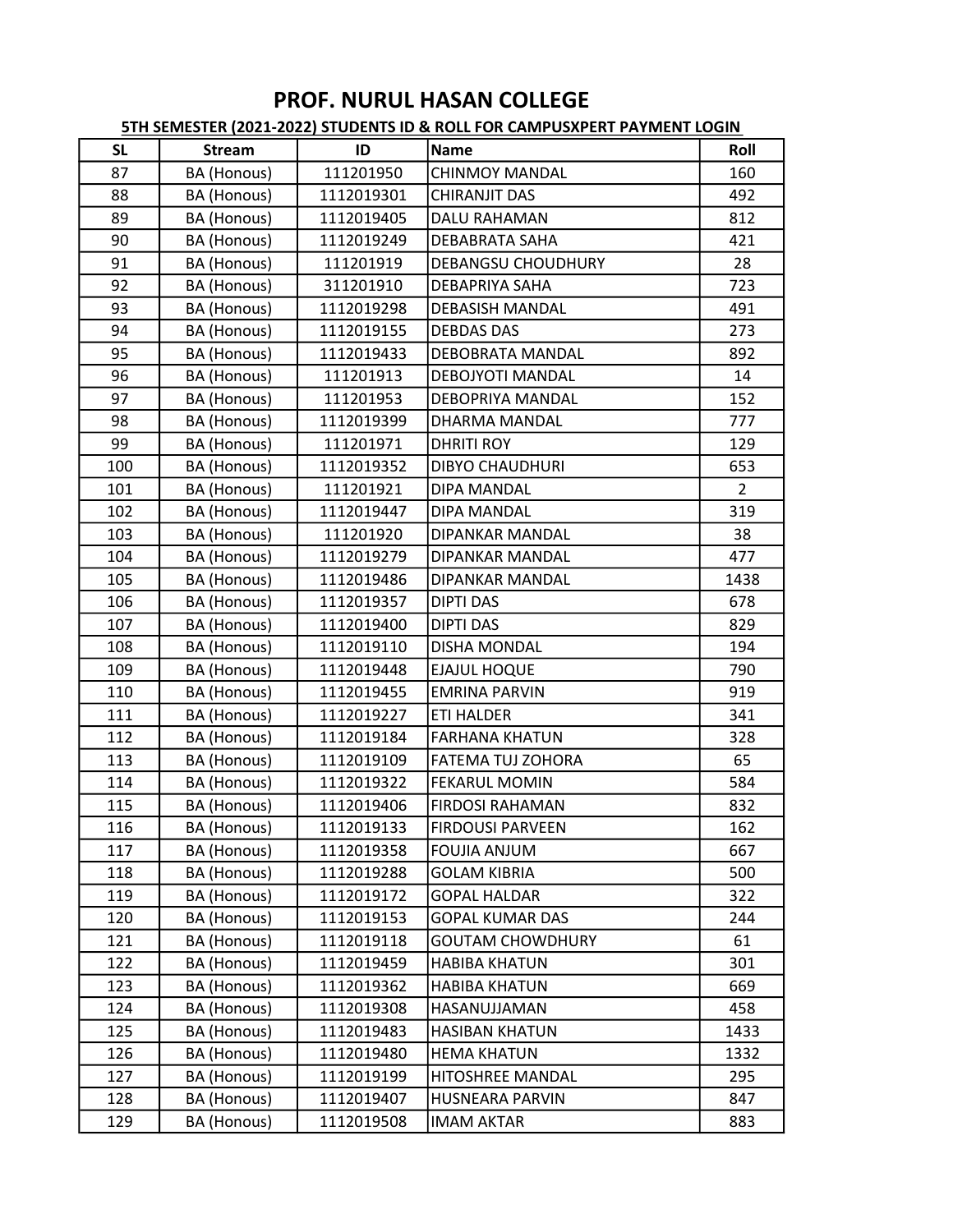| <b>SL</b> | <b>Stream</b>      | ID         | Name                       | Roll |
|-----------|--------------------|------------|----------------------------|------|
| 130       | BA (Honous)        | 1112019485 | <b>INDRAJIT DAS</b>        | 1437 |
| 131       | BA (Honous)        | 1112019114 | <b>INDRAJIT KUMAR LALA</b> | 70   |
| 132       | BA (Honous)        | 1112019222 | INJAMAMUL HOQUE            | 365  |
| 133       | BA (Honous)        | 1112019220 | <b>INTEKHAB ALAM</b>       | 346  |
| 134       | BA (Honous)        | 1112019117 | <b>ISHA DAS</b>            | 73   |
| 135       | BA (Honous)        | 1112019166 | <b>ISHIKA DATTA</b>        | 256  |
| 136       | BA (Honous)        | 1112019451 | <b>ISRAFIL RAHAMAN</b>     | 800  |
| 137       | BA (Honous)        | 1112019125 | JAFOR ALOM                 | 145  |
| 138       | BA (Honous)        | 1112019482 | <b>JAGAT MANDAL</b>        | 1432 |
| 139       | BA (Honous)        | 1112019467 | JAHANGIR SK                | 597  |
| 140       | BA (Honous)        | 1112019122 | <b>JAHIR ALOM</b>          | 144  |
| 141       | BA (Honous)        | 1112019185 | <b>JAKIA SULTANA</b>       | 279  |
| 142       | BA (Honous)        | 1112019241 | <b>JAMIYA KHATUN</b>       | 342  |
| 143       | BA (Honous)        | 1112019383 | JANNATUN NESHA FIRDOUS     | 726  |
| 144       | BA (Honous)        | 1112019329 | JASMIN KHATUN              | 604  |
| 145       | BA (Honous)        | 1112019463 | <b>JASMIN KHATUN</b>       | 697  |
| 146       | BA (Honous)        | 1112019495 | JAYANTA MANDAL             | 157  |
| 147       | BA (Honous)        | 1112019339 | JAYASHRI BHASKAR           | 635  |
| 148       | BA (Honous)        | 1112019355 | JHARNA MANDAL              | 673  |
| 149       | BA (Honous)        | 1112019141 | <b>JORIP SK</b>            | 180  |
| 150       | BA (Honous)        | 1112019330 | <b>JOYDIP SARKAR</b>       | 595  |
| 151       | BA (Honous)        | 1112019478 | <b>JULIAS MURMU</b>        | 677  |
| 152       | BA (Honous)        | 1112019120 | <b>JYOTI KUMARI</b>        | 69   |
| 153       | BA (Honous)        | 1112019456 | <b>KABEJUL ALAM</b>        | 839  |
| 154       | BA (Honous)        | 111201957  | <b>KABITA DAS</b>          | 149  |
| 155       | BA (Honous)        | 1112019232 | <b>KARIM SK</b>            | 345  |
| 156       | BA (Honous)        | 1112019384 | <b>KARIMA YEASMIN</b>      | 774  |
| 157       | BA (Honous)        | 1112019504 | <b>KAUSUL ISLAM</b>        | 1448 |
| 158       | BA (Honous)        | 1112019209 | <b>KAZI MOZAHET ALI</b>    | 308  |
| 159       | BA (Honous)        | 1112019297 | <b>KHAIRUL ALI</b>         | 497  |
| 160       | BA (Honous)        | 1112019369 | <b>KHAIRUN NESHA</b>       | 685  |
| 161       | BA (Honous)        | 1112019443 | KHATIJA KHATUN             | 921  |
| 162       | BA (Honous)        | 111201923  | KHUSHI HALDER              | 8    |
| 163       | BA (Honous)        | 1112019315 | <b>KHUSHI KHATUN</b>       | 570  |
| 164       | BA (Honous)        | 111201915  | KHUSIRONNESHA              | 50   |
| 165       | BA (Honous)        | 1112019446 | LAB KUMAR MANDAL           | 239  |
| 166       | BA (Honous)        | 1112019226 | <b>LABONI ROY</b>          | 340  |
| 167       | <b>BA</b> (Honous) | 1112019121 | LACHHULAL MANDAL           | 151  |
| 168       | BA (Honous)        | 111201948  | <b>LALITA CHOWDHURY</b>    | 79   |
| 169       | BA (Honous)        | 1112019180 | LOB HALDER                 | 285  |
| 170       | BA (Honous)        | 1112019292 | <b>LOTIFUR RAHAMAN</b>     | 479  |
| 171       | BA (Honous)        | 1112019107 | <b>LUSEY KHATUN</b>        | 56   |
| 172       | BA (Honous)        | 1112019245 | MADHABI MANDAL             | 354  |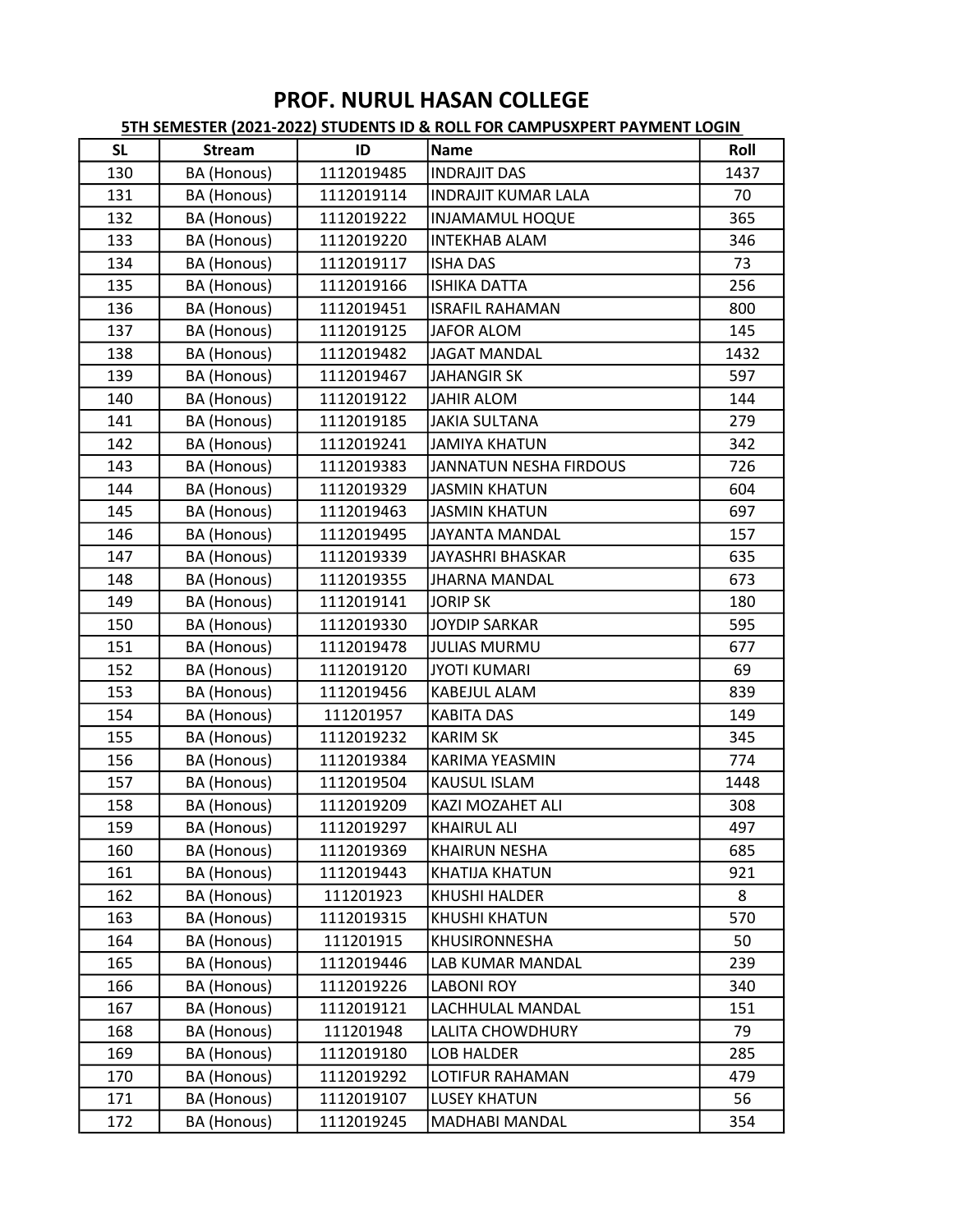| <b>SL</b> | <b>Stream</b> | ID         | Name                       | Roll |
|-----------|---------------|------------|----------------------------|------|
| 173       | BA (Honous)   | 111201958  | <b>MADHABI SARKAR</b>      | 104  |
| 174       | BA (Honous)   | 11120195   | <b>MADHUMITA DAS</b>       | 43   |
| 175       | BA (Honous)   | 1112019259 | MADHUMITA MANDAL           | 419  |
| 176       | BA (Honous)   | 111201955  | <b>MADHURI MANDAL</b>      | 153  |
| 177       | BA (Honous)   | 1112019223 | MADHUSUDAN LALA            | 388  |
| 178       | BA (Honous)   | 111201970  | MAHAFUJUR RAHAMAN          | 57   |
| 179       | BA (Honous)   | 111201931  | <b>MAHAMODA KHATUN</b>     | 5    |
| 180       | BA (Honous)   | 1112019437 | <b>MAIMUNA KHATUN</b>      | 1423 |
| 181       | BA (Honous)   | 1112019103 | <b>MAMPI MANDAL</b>        | 137  |
| 182       | BA (Honous)   | 1112019517 | <b>MANAS MANDAL</b>        | 658  |
| 183       | BA (Honous)   | 1112019309 | <b>MANASI MANDAL</b>       | 460  |
| 184       | BA (Honous)   | 1112019176 | MANIRUL ISLAM              | 283  |
| 185       | BA (Honous)   | 1112019197 | <b>MANJUSHREE GHOSH</b>    | 332  |
| 186       | BA (Honous)   | 1112019335 | <b>MASHUR ALAM</b>         | 646  |
| 187       | BA (Honous)   | 1112019497 | <b>MASIDUR RAHAMAN</b>     | 486  |
| 188       | BA (Honous)   | 1112019370 | <b>MASIDUR RAHAMAN</b>     | 689  |
| 189       | BA (Honous)   | 111201991  | MASUD RANA                 | 58   |
| 190       | BA (Honous)   | 1112019413 | <b>MASUD SK</b>            | 840  |
| 191       | BA (Honous)   | 111201933  | <b>MASUMA KHATUN</b>       | 12   |
| 192       | BA (Honous)   | 1112019187 | <b>MASUMA SULTANA</b>      | 293  |
| 193       | BA (Honous)   | 1112019488 | <b>MD ABDURROUF SK</b>     | 310  |
| 194       | BA (Honous)   | 1112019147 | <b>MD AFTAB HOSSAIN</b>    | 260  |
| 195       | BA (Honous)   | 1112019333 | <b>MD AKRAM</b>            | 619  |
| 196       | BA (Honous)   | 1112019428 | <b>MD ATIUR RAHMAN</b>     | 877  |
| 197       | BA (Honous)   | 1112019182 | MD FIROJ AHAMMED           | 329  |
| 198       | BA (Honous)   | 1112019214 | <b>MD HABIB MOSTAFA</b>    | 356  |
| 199       | BA (Honous)   | 1112019294 | MD HASANUJ JAMAN           | 481  |
| 200       | BA (Honous)   | 1112019438 | MD INZAMAM UL HOQUE        | 1425 |
| 201       | BA (Honous)   | 1112019307 | <b>MD KHODABOX</b>         | 478  |
| 202       | BA (Honous)   | 1112019377 | MD MABOOD HOSSAIN          | 718  |
| 203       | BA (Honous)   | 1112019138 | <b>MD MOMINUL</b>          | 88   |
| 204       | BA (Honous)   | 1112019473 | MD MOSARAF HOSSAIN         | 769  |
| 205       | BA (Honous)   | 111201922  | MD MOSIUR RAHAMAN          | 34   |
| 206       | BA (Honous)   | 1112019382 | <b>MD NABIUL ISLAM</b>     | 719  |
| 207       | BA (Honous)   | 1112019142 | MD NAJMUL HOQUE            | 179  |
| 208       | BA (Honous)   | 1112019148 | <b>MD NASHIUL MAHALDAR</b> | 247  |
| 209       | BA (Honous)   | 1112019429 | MD PARVEZ ANWAR            | 886  |
| 210       | BA (Honous)   | 1112019175 | <b>MD RASIDUL ISLAM</b>    | 282  |
| 211       | BA (Honous)   | 1112019402 | <b>MD SAFIK SK</b>         | 818  |
| 212       | BA (Honous)   | 1112019102 | MD SAHEB SK                | 175  |
| 213       | BA (Honous)   | 111201935  | <b>MD SAKIL AHMED</b>      | 23   |
| 214       | BA (Honous)   | 1112019502 | <b>MD SAMIM ALI</b>        | 1446 |
| 215       | BA (Honous)   | 1112019505 | MD SAMIM ALI               | 1449 |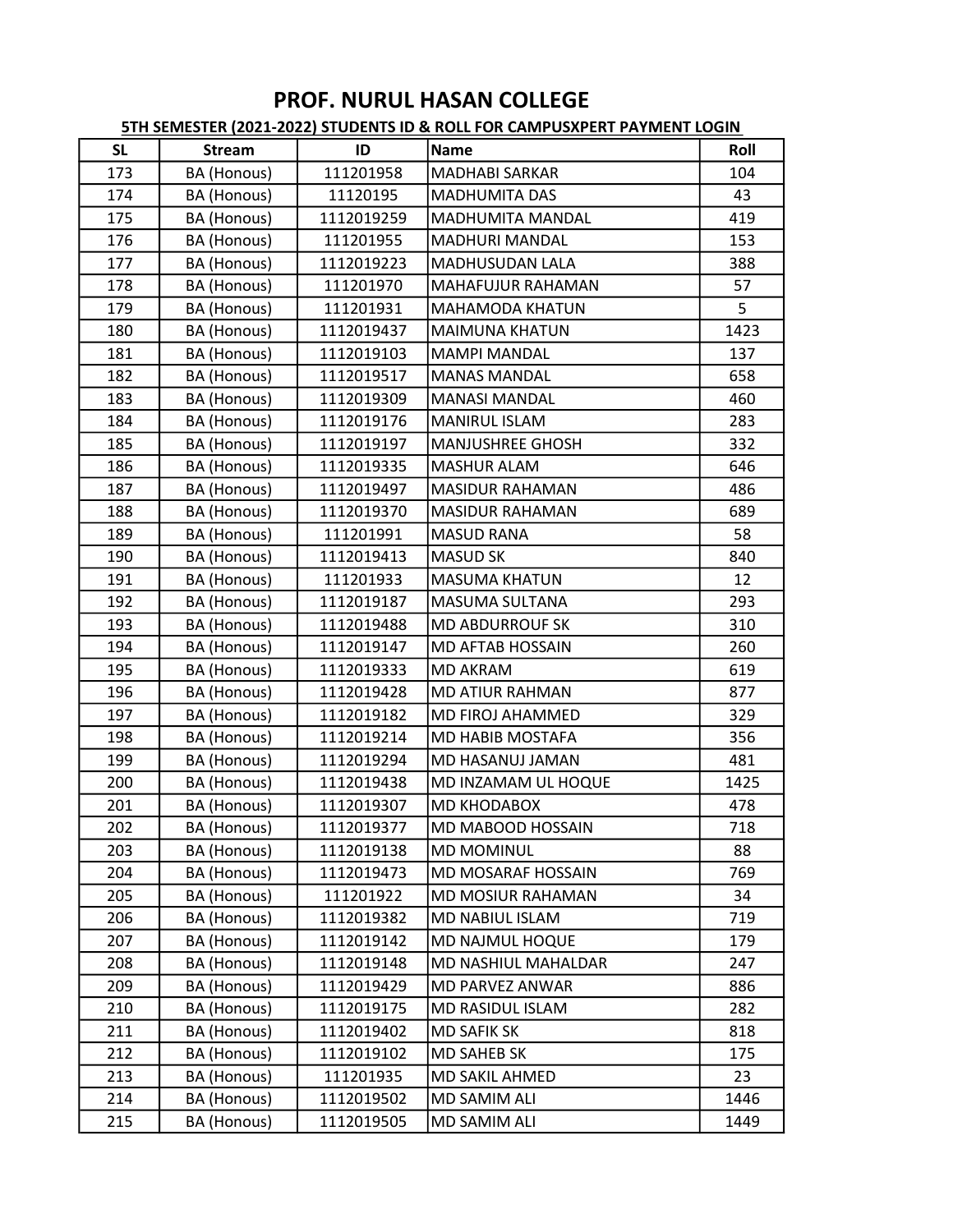| <b>SL</b> | <b>Stream</b> | ID         | Name                       | Roll           |
|-----------|---------------|------------|----------------------------|----------------|
| 216       | BA (Honous)   | 111201986  | <b>MD SANIUL AKHTER</b>    | 142            |
| 217       | BA (Honous)   | 1112019150 | <b>MD SHAHRUKH HOSSAIN</b> | 238            |
| 218       | BA (Honous)   | 1112019501 | <b>MD SOHIDUL SK</b>       | 1443           |
| 219       | BA (Honous)   | 1112019124 | <b>MD WASHIM AKRAM</b>     | 183            |
| 220       | BA (Honous)   | 1112019454 | MEHENARA PARVIN            | 515            |
| 221       | BA (Honous)   | 1112019189 | <b>MEHRAB HOSSAIN</b>      | 318            |
| 222       | BA (Honous)   | 1112019136 | <b>MEHRUN NESA BEGOM</b>   | 80             |
| 223       | BA (Honous)   | 1112019475 | <b>MIHIR MANDAL</b>        | 922            |
| 224       | BA (Honous)   | 111201934  | <b>MIJANUL ISLAM</b>       | 44             |
| 225       | BA (Honous)   | 111201918  | MILI GHOSH                 | 24             |
| 226       | BA (Honous)   | 1112019417 | <b>MINTU ROY</b>           | 862            |
| 227       | BA (Honous)   | 111201967  | <b>MIRKASIM SK</b>         | 131            |
| 228       | BA (Honous)   | 1112019291 | <b>MITA GHOSH</b>          | 443            |
| 229       | BA (Honous)   | 1112019318 | MODASSAR HOSSAIN           | 568            |
| 230       | BA (Honous)   | 1112019235 | <b>MOHINI NESHA</b>        | $\overline{4}$ |
| 231       | BA (Honous)   | 1112019468 | <b>MOIN SHAIKH</b>         | 483            |
| 232       | BA (Honous)   | 1112019334 | <b>MOKTAR AHAMMED</b>      | 642            |
| 233       | BA (Honous)   | 1112019465 | <b>MONALISA HALDAR</b>     | 861            |
| 234       | BA (Honous)   | 111201956  | MONALISHA MANDAL           | 150            |
| 235       | BA (Honous)   | 1112019280 | <b>MONTI MANDAL</b>        | 476            |
| 236       | BA (Honous)   | 1112019173 | <b>MORTUJA AHMED</b>       | 316            |
| 237       | BA (Honous)   | 1112019264 | MOSAMMAT SAHIDA PARVIN     | 427            |
| 238       | BA (Honous)   | 1112019255 | <b>MOSIUR RAHAMAN</b>      | 437            |
| 239       | BA (Honous)   | 1112019398 | <b>MOSTAFIJUR RAHAMAN</b>  | 789            |
| 240       | BA (Honous)   | 1112019432 | <b>MOUMITA SARKAR</b>      | 887            |
| 241       | BA (Honous)   | 1112019457 | <b>MOUSUMI HALDER</b>      | 771            |
| 242       | BA (Honous)   | 1112019493 | MST. MUSKAN YEASMIN        | 870            |
| 243       | BA (Honous)   | 1112019346 | <b>MURSED ALI</b>          | 377            |
| 244       | BA (Honous)   | 111201978  | MUSADDEK ALI               | 182            |
| 245       | BA (Honous)   | 1112019240 | <b>NABIRUL HOQUE</b>       | 361            |
| 246       | BA (Honous)   | 111201983  | <b>NAJERA KHATUN</b>       | 148            |
| 247       | BA (Honous)   | 1112019368 | <b>NASERA KHATUN</b>       | 691            |
| 248       | BA (Honous)   | 1112019338 | <b>NASRIN JAHAN</b>        | 622            |
| 249       | BA (Honous)   | 111201912  | <b>NASRIN KHATUN</b>       | 49             |
| 250       | BA (Honous)   | 1112019247 | <b>NASRIN KHATUN</b>       | 420            |
| 251       | BA (Honous)   | 1112019385 | <b>NAYAN DAS</b>           | 431            |
| 252       | BA (Honous)   | 1112019198 | NAYEEM REZA                | 326            |
| 253       | BA (Honous)   | 1112019231 | <b>NAZIA SULTANA</b>       | 374            |
| 254       | BA (Honous)   | 1112019213 | <b>NEHARUN NESHA</b>       | 353            |
| 255       | BA (Honous)   | 1112019174 | <b>NICE KHATUN</b>         | 278            |
| 256       | BA (Honous)   | 111201954  | <b>NIKITA MANDAL</b>       | 138            |
| 257       | BA (Honous)   | 111201998  | NILIMA SARKAR              | 115            |
| 258       | BA (Honous)   | 1112019163 | <b>NILUFA KHATUN</b>       | 243            |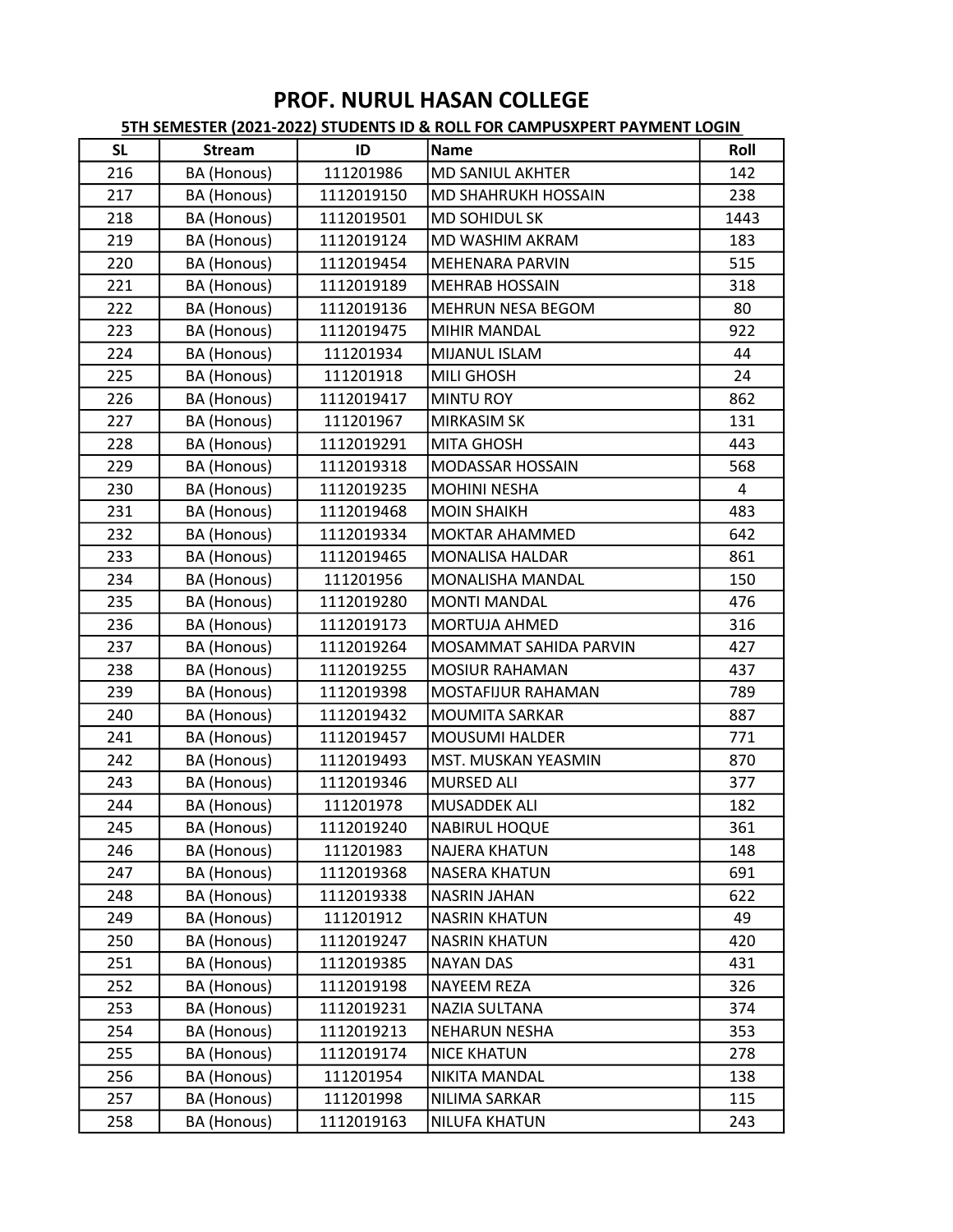| <b>SL</b> | <b>Stream</b>      | ID         | Name                  | Roll |
|-----------|--------------------|------------|-----------------------|------|
| 259       | BA (Honous)        | 1112019494 | <b>NILUFA KHATUN</b>  | 454  |
| 260       | BA (Honous)        | 1112019442 | <b>NISHAT KHATUN</b>  | 851  |
| 261       | BA (Honous)        | 1112019277 | NURJAHAN KHATUN       | 482  |
| 262       | BA (Honous)        | 1112019218 | <b>NURJAHAN NESHA</b> | 355  |
| 263       | BA (Honous)        | 1112019386 | <b>OBAIDUR RAHMAN</b> | 763  |
| 264       | BA (Honous)        | 1112019354 | <b>OSMAN SK</b>       | 663  |
| 265       | <b>BA</b> (Honous) | 111201989  | PALASH PODDAR         | 66   |
| 266       | BA (Honous)        | 1112019311 | PANKAJ HALDAR         | 493  |
| 267       | BA (Honous)        | 1112019365 | PANKAJ MANDAL         | 695  |
| 268       | BA (Honous)        | 111201936  | PANTHA CHANDRA MANDAL | 47   |
| 269       | BA (Honous)        | 1112019274 | PAPAI PAUL            | 439  |
| 270       | BA (Honous)        | 1112019181 | PAPIYA SULTANA        | 290  |
| 271       | BA (Honous)        | 1112019263 | PARAMITA GHOSH        | 424  |
| 272       | BA (Honous)        | 1112019236 | PAROMITA SAHA         | 334  |
| 273       | BA (Honous)        | 1112019490 | PARTHA SARATHI DAS    | 855  |
| 274       | BA (Honous)        | 111201963  | PAYEL MANDAL          | 171  |
| 275       | BA (Honous)        | 1112019472 | <b>PAYEL PAL</b>      | 772  |
| 276       | BA (Honous)        | 1112019183 | PAYEL SAHA            | 287  |
| 277       | BA (Honous)        | 1112019212 | PIKAI MANDAL          | 343  |
| 278       | BA (Honous)        | 1112019302 | PINKI MANDAL          | 495  |
| 279       | BA (Honous)        | 111201917  | PIU MISTRY            | 55   |
| 280       | BA (Honous)        | 111201973  | POPI MANDAL           | 87   |
| 281       | BA (Honous)        | 1112019106 | PRANAB MANDAL         | 184  |
| 282       | BA (Honous)        | 1112019389 | <b>PRATIK DAS</b>     | 742  |
| 283       | BA (Honous)        | 1112019116 | PRATIMA GHOSH         | 95   |
| 284       | BA (Honous)        | 31120193   | PRATTUSH KUMAR DAS    | 124  |
| 285       | BA (Honous)        | 1112019108 | PRITI CHOWDHURY       | 189  |
| 286       | BA (Honous)        | 1112019146 | PRITI DAS             | 252  |
| 287       | BA (Honous)        | 31120194   | PRIYA GHOSH           | 128  |
| 288       | BA (Honous)        | 1112019188 | PRIYA GHOSH           | 294  |
| 289       | BA (Honous)        | 111201949  | PRIYA HALDAR          | 89   |
| 290       | BA (Honous)        | 1112019514 | PRIYA MANDAL          | 378  |
| 291       | BA (Honous)        | 111201997  | PRIYANKA MANDAL       | 140  |
| 292       | BA (Honous)        | 1112019171 | PRIYANKA MANDAL       | 288  |
| 293       | BA (Honous)        | 1112019191 | PRIYANKA MANDAL       | 309  |
| 294       | BA (Honous)        | 1112019430 | PRIYANKA MANDAL       | 891  |
| 295       | BA (Honous)        | 111201959  | PRIYANKA MONDAL       | 143  |
| 296       | BA (Honous)        | 1112019299 | PRIYANSHU DAS         | 446  |
| 297       | BA (Honous)        | 1112019162 | PROSANTA MANDAL       | 254  |
| 298       | BA (Honous)        | 1112019283 | PROTAP KUMAR SAHA     | 469  |
| 299       | BA (Honous)        | 111201932  | PUJA BASAK            | 9    |
| 300       | BA (Honous)        | 1112019257 | PUJA DAS              | 417  |
| 301       | BA (Honous)        | 1112019101 | PUJA MANDAL           | 187  |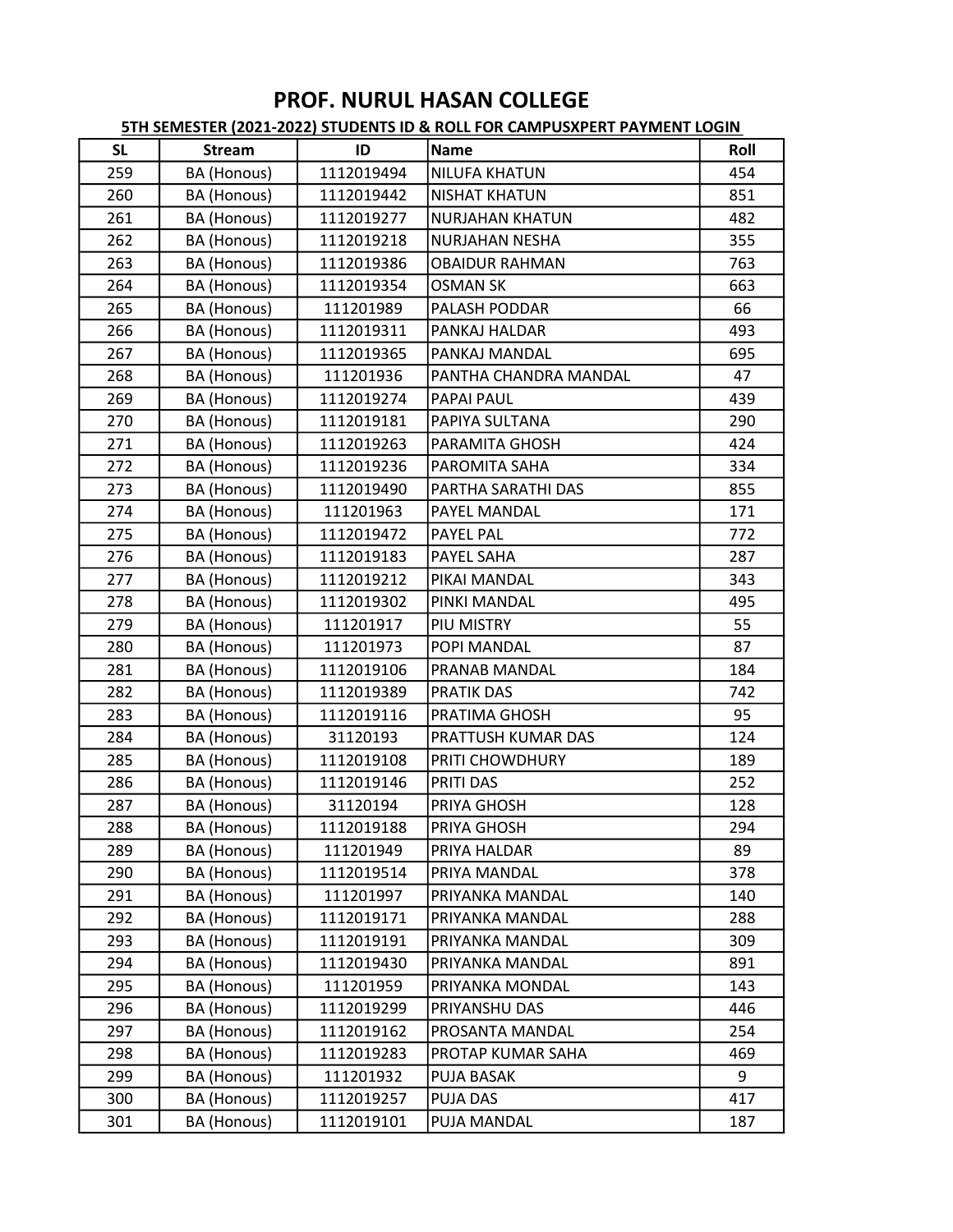| <b>SL</b> | <b>Stream</b>      | ID         | <b>Name</b>           | Roll |
|-----------|--------------------|------------|-----------------------|------|
| 302       | BA (Honous)        | 1112019278 | PUJA MANDAL           | 473  |
| 303       | BA (Honous)        | 11120192   | <b>PUJA SARKAR</b>    | 15   |
| 304       | BA (Honous)        | 1112019149 | PURNIMA MONDAL        | 258  |
| 305       | BA (Honous)        | 1112019260 | RABIUL ISLAM          | 429  |
| 306       | BA (Honous)        | 1112019243 | RAIHAN RAHAT RAHAMAN  | 363  |
| 307       | BA (Honous)        | 1112019397 | RAJ HALDER            | 791  |
| 308       | BA (Honous)        | 1112019452 | RAJEFA KHATUN         | 60   |
| 309       | BA (Honous)        | 1112019503 | <b>RAJIB AKHTAR</b>   | 1447 |
| 310       | BA (Honous)        | 1112019326 | RAJIB MANDAL          | 611  |
| 311       | BA (Honous)        | 1112019444 | <b>RAJIBUL SK</b>     | 430  |
| 312       | BA (Honous)        | 1112019375 | RAJU MANDAL           | 711  |
| 313       | BA (Honous)        | 1112019481 | RAKIBUL ISLAM         | 856  |
| 314       | BA (Honous)        | 1112019401 | <b>RAMEN MANDAL</b>   | 831  |
| 315       | BA (Honous)        | 1112019515 | <b>RANIT PAUL</b>     | 1456 |
| 316       | BA (Honous)        | 1112019304 | <b>RATAN MANDAL</b>   | 457  |
| 317       | BA (Honous)        | 1112019403 | <b>REJAUL MOMIN</b>   | 810  |
| 318       | BA (Honous)        | 1112019343 | <b>REJUYAN SHAIKH</b> | 631  |
| 319       | BA (Honous)        | 111201960  | RESHMA KHATUN         | 133  |
| 320       | BA (Honous)        | 1112019328 | <b>RIJU DAS</b>       | 592  |
| 321       | BA (Honous)        | 111201930  | RIMA GHOSH            | 53   |
| 322       | BA (Honous)        | 1112019190 | RIMPA SARKAR          | 275  |
| 323       | BA (Honous)        | 1112019217 | <b>RIMU BISWAS</b>    | 351  |
| 324       | BA (Honous)        | 111201942  | RINIKA PAL            | 81   |
| 325       | BA (Honous)        | 1112019489 | <b>RINKI HALDER</b>   | 838  |
| 326       | BA (Honous)        | 1112019140 | RIPAN MANDAL          | 192  |
| 327       | BA (Honous)        | 1112019234 | <b>RITA RABIDAS</b>   | 368  |
| 328       | BA (Honous)        | 1112019145 | RITISHA GUPTA         | 267  |
| 329       | BA (Honous)        | 111201947  | RITUPARNA SAHA        | 120  |
| 330       | BA (Honous)        | 1112019509 | <b>RIVINA PARVIN</b>  | 302  |
| 331       | BA (Honous)        | 111201944  | <b>RIYA DAS</b>       | 100  |
| 332       | BA (Honous)        | 1112019520 | <b>ROBJUL HOQUE</b>   | 1457 |
| 333       | BA (Honous)        | 1112019492 | <b>ROHIM SK</b>       | 843  |
| 334       | BA (Honous)        | 1112019378 | <b>ROKISK</b>         | 731  |
| 335       | BA (Honous)        | 1112019221 | <b>RONI MANDAL</b>    | 333  |
| 336       | BA (Honous)        | 1112019373 | RONJITA GHOSH         | 721  |
| 337       | BA (Honous)        | 1112019395 | <b>RUBEL RANA SK</b>  | 786  |
| 338       | BA (Honous)        | 1112019268 | <b>RUBEL SK</b>       | 433  |
| 339       | <b>BA</b> (Honous) | 1112019152 | <b>RUBI MANDAL</b>    | 261  |
| 340       | BA (Honous)        | 111201984  | RUBINUR KHATUN        | 154  |
| 341       | BA (Honous)        | 1112019273 | <b>RUBINUR KHATUN</b> | 470  |
| 342       | BA (Honous)        | 111201940  | <b>RUHUL AMIN</b>     | 42   |
| 343       | BA (Honous)        | 1112019143 | <b>RUMPA KHATUN</b>   | 251  |
| 344       | BA (Honous)        | 1112019327 | <b>RUNA KHATUN</b>    | 623  |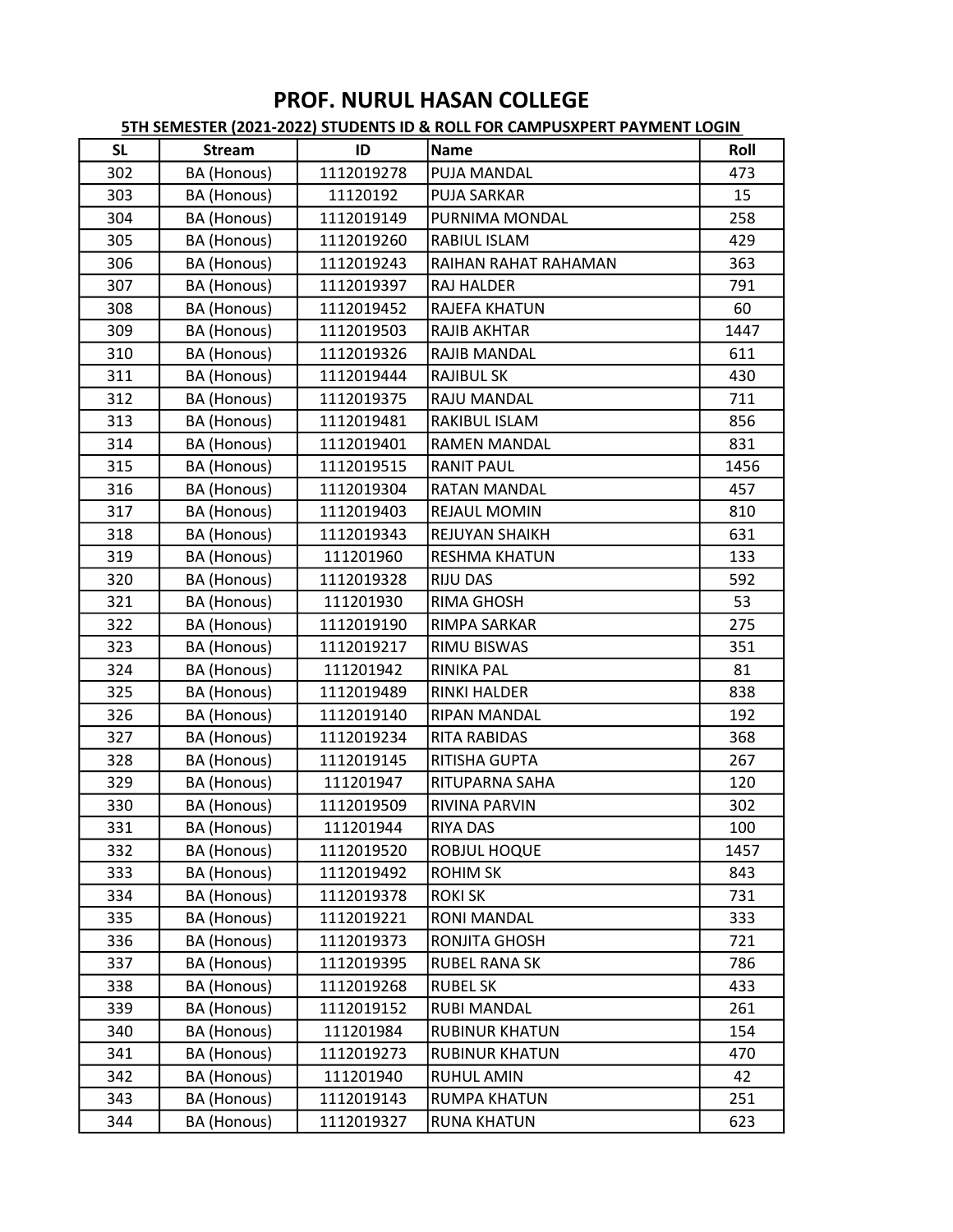| <b>SL</b> | <b>Stream</b> | ID         | <b>Name</b>            | Roll |
|-----------|---------------|------------|------------------------|------|
| 345       | BA (Honous)   | 1112019361 | RUPAI MANDAL           | 666  |
| 346       | BA (Honous)   | 1112019295 | RUPALI MANDAL          | 449  |
| 347       | BA (Honous)   | 1112019168 | <b>SABINA KHATUN</b>   | 324  |
| 348       | BA (Honous)   | 1112019293 | <b>SABIR AHAMED</b>    | 490  |
| 349       | BA (Honous)   | 1112019177 | <b>SABNAJ KHATUN</b>   | 298  |
| 350       | BA (Honous)   | 111201914  | <b>SABNAM KHATUN</b>   | 26   |
| 351       | BA (Honous)   | 1112019479 | <b>SABNAM SULTANA</b>  | 901  |
| 352       | BA (Honous)   | 111201916  | <b>SAFINA KHATUN</b>   | 19   |
| 353       | BA (Honous)   | 1112019513 | <b>SAFIUL ALAM</b>     | 1445 |
| 354       | BA (Honous)   | 1112019476 | <b>SAGUFA YASMIN</b>   | 64   |
| 355       | BA (Honous)   | 1112019323 | SAHADAT HOSSAIN        | 585  |
| 356       | BA (Honous)   | 1112019461 | <b>SAHEB MANDAL</b>    | 185  |
| 357       | BA (Honous)   | 1112019512 | <b>SAHEB SARKAR</b>    | 1452 |
| 358       | BA (Honous)   | 1112019316 | SAHINI BEGAM           | 586  |
| 359       | BA (Honous)   | 1112019516 | <b>SAHIR SK</b>        | 896  |
| 360       | BA (Honous)   | 1112019305 | <b>SAIRA KHATUN</b>    | 459  |
| 361       | BA (Honous)   | 1112019312 | SAJARUL RAHAMAN        | 444  |
| 362       | BA (Honous)   | 1112019154 | <b>SAJIA SARMIN</b>    | 255  |
| 363       | BA (Honous)   | 111201926  | SAJIYA PARVIN          | 6    |
| 364       | BA (Honous)   | 1112019527 | <b>SALMA KHATUN</b>    | 1468 |
| 365       | BA (Honous)   | 1112019500 | <b>SAMAD SK</b>        | 1442 |
| 366       | BA (Honous)   | 1112019224 | <b>SAMAR HALDER</b>    | 350  |
| 367       | BA (Honous)   | 111201946  | <b>SAMIM AKTAR</b>     | 92   |
| 368       | BA (Honous)   | 1112019499 | <b>SAMIM AKTAR</b>     | 1441 |
| 369       | BA (Honous)   | 111201976  | <b>SAMIRAN DAS</b>     | 59   |
| 370       | BA (Honous)   | 1112019233 | SAMRIDDHI DEB          | 339  |
| 371       | BA (Honous)   | 1112019425 | <b>SAMSUR RAHAMAN</b>  | 875  |
| 372       | BA (Honous)   | 1112019303 | SANCHITA MANDAL        | 456  |
| 373       | BA (Honous)   | 1112019321 | <b>SANCHITA SAHA</b>   | 591  |
| 374       | BA (Honous)   | 111201994  | <b>SANDIP MANDAL</b>   | 174  |
| 375       | BA (Honous)   | 111201952  | <b>SANGITA MONDAL</b>  | 141  |
| 376       | BA (Honous)   | 1112019139 | <b>SANGITA SOREN</b>   | 111  |
| 377       | BA (Honous)   | 1112019348 | SANJANA PANDIT         | 633  |
| 378       | BA (Honous)   | 1112019262 | <b>SANJAY MANDAL</b>   | 412  |
| 379       | BA (Honous)   | 1112019179 | SANJIB DAS             | 315  |
| 380       | BA (Honous)   | 1112019359 | <b>SANJIDA PARVIN</b>  | 664  |
| 381       | BA (Honous)   | 1112019290 | SANJIT MANDAL          | 472  |
| 382       | BA (Honous)   | 1112019271 | <b>SANKAR MAHALDAR</b> | 450  |
| 383       | BA (Honous)   | 1112019506 | <b>SANOBAR SULTANA</b> | 1450 |
| 384       | BA (Honous)   | 1112019169 | SANTANA SAHA           | 317  |
| 385       | BA (Honous)   | 11120198   | <b>SARAJIT MONDAL</b>  | 32   |
| 386       | BA (Honous)   | 1112019394 | SARASWATI SARKAR       | 735  |
| 387       | BA (Honous)   | 111201996  | SARIJA KHATUN          | 96   |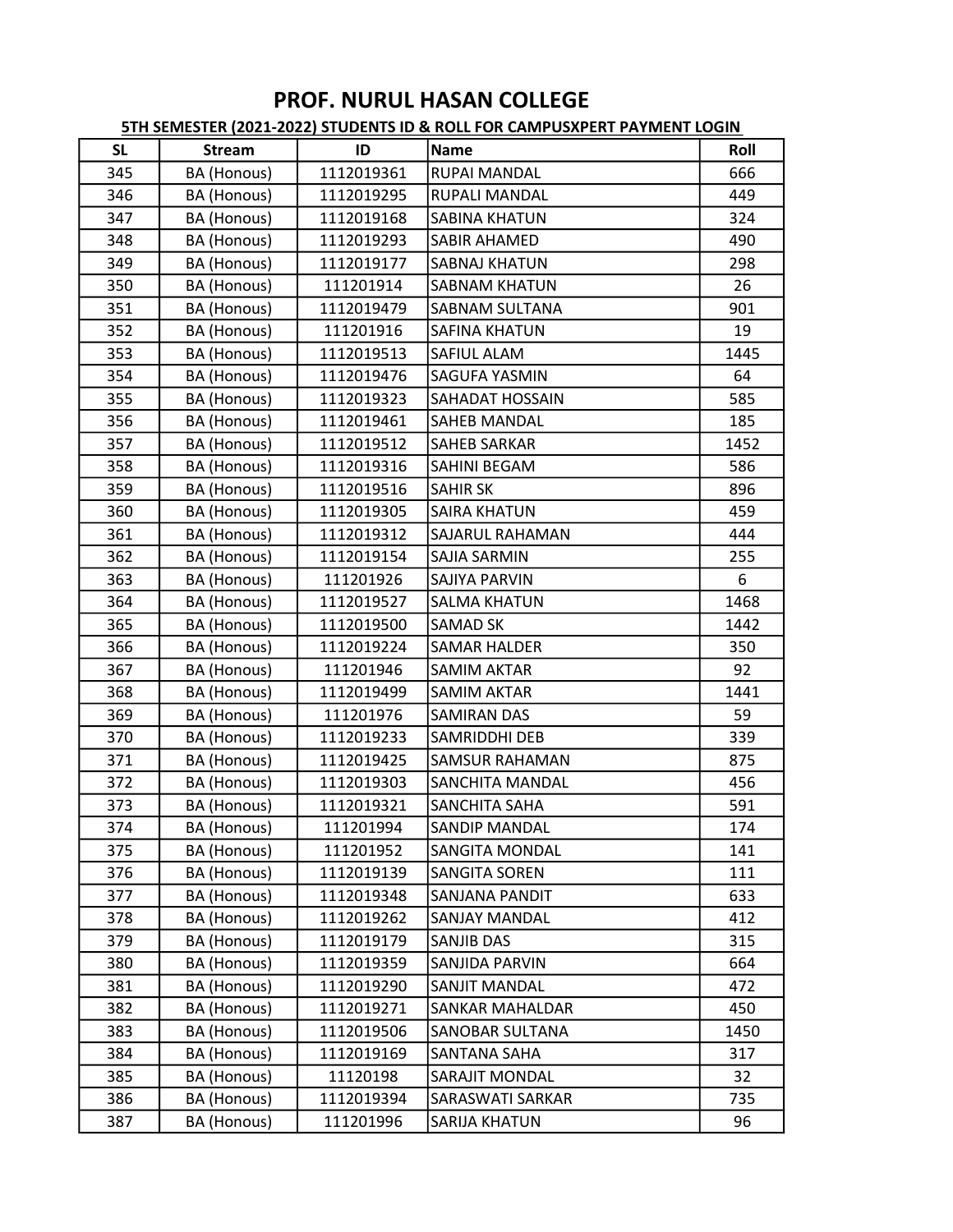| <b>SL</b> | <b>Stream</b> | ID         | Name                          | Roll |
|-----------|---------------|------------|-------------------------------|------|
| 388       | BA (Honous)   | 111201974  | <b>SARIKA KHATUN</b>          | 85   |
| 389       | BA (Honous)   | 1112019178 | <b>SARMIN YASMIN</b>          | 276  |
| 390       | BA (Honous)   | 1112019296 | <b>SARMINA SULTANA</b>        | 440  |
| 391       | BA (Honous)   | 1112019351 | SAYANI CHAKRABORTY            | 671  |
| 392       | BA (Honous)   | 1112019202 | <b>SAYED ANUWAR</b>           | 291  |
| 393       | BA (Honous)   | 1112019453 | <b>SHALEHA KHATUN</b>         | 907  |
| 394       | BA (Honous)   | 111201951  | <b>SHANKITA SARKAR</b>        | 67   |
| 395       | BA (Honous)   | 1112019310 | <b>SHIBSANKAR DAS</b>         | 465  |
| 396       | BA (Honous)   | 1112019387 | <b>SHILPA KHATUN</b>          | 755  |
| 397       | BA (Honous)   | 1112019256 | <b>SHIVAM KARMAKAR</b>        | 418  |
| 398       | BA (Honous)   | 1112019157 | <b>SHREYA ACHARJEE</b>        | 265  |
| 399       | BA (Honous)   | 1112019366 | <b>SHUBHAMOY CHOWDHURY</b>    | 707  |
| 400       | BA (Honous)   | 1112019511 | <b>SHUBHANKAR RAJAK</b>       | 1451 |
| 401       | BA (Honous)   | 111201982  | <b>SHYAMAL MANDAL</b>         | 176  |
| 402       | BA (Honous)   | 1112019393 | <b>SIBAI GHOSH</b>            | 785  |
| 403       | BA (Honous)   | 1112019524 | <b>SIBANI MANDAL</b>          | 1465 |
| 404       | BA (Honous)   | 1112019396 | <b>SIMRAN KHATUN</b>          | 807  |
| 405       | BA (Honous)   | 1112019381 | <b>SIPRA PRAMANIK</b>         | 725  |
| 406       | BA (Honous)   | 1112019426 | <b>SK AZIZUR RAHAMAN</b>      | 871  |
| 407       | BA (Honous)   | 11120194   | <b>SNEHASHIS SINGHA</b>       | 46   |
| 408       | BA (Honous)   | 1112019225 | <b>SOHEL RANA</b>             | 369  |
| 409       | BA (Honous)   | 1112019404 | <b>SOHIDUR RAHAMAN</b>        | 828  |
| 410       | BA (Honous)   | 1112019266 | <b>SOLEMAN SK</b>             | 434  |
| 411       | BA (Honous)   | 111201929  | <b>SOMA GHOSH</b>             | 31   |
| 412       | BA (Honous)   | 111201927  | <b>SOMA MANDAL</b>            | 3    |
| 413       | BA (Honous)   | 1112019340 | <b>SOMA MANDAL</b>            | 603  |
| 414       | BA (Honous)   | 1112019445 | <b>SONIYA AGARWAL</b>         | 923  |
| 415       | BA (Honous)   | 1112019422 | <b>SOROJ KUMAR SAHA</b>       | 869  |
| 416       | BA (Honous)   | 1112019113 | <b>SOUMIN HALDER</b>          | 108  |
| 417       | BA (Honous)   | 111201937  | SOUMITRA KR DAS               | 33   |
| 418       | BA (Honous)   | 111201910  | <b>SOUMITRA KUMAR MANDAL</b>  | 20   |
| 419       | BA (Honous)   | 1112019314 | <b>SOUMYADIP DUTTA</b>        | 574  |
| 420       | BA (Honous)   | 1112019270 | <b>SOUMYAJIT SAHA</b>         | 464  |
| 421       | BA (Honous)   | 1112019151 | <b>SOURAV DAS</b>             | 269  |
| 422       | BA (Honous)   | 1112019127 | <b>SOURAV MANDAL</b>          | 146  |
| 423       | BA (Honous)   | 31120195   | <b>SOUREEN MANDAL</b>         | 90   |
| 424       | BA (Honous)   | 1112019350 | <b>SRIJA DAS</b>              | 608  |
| 425       | BA (Honous)   | 111201968  | <b>SUBARNA DAS</b>            | 78   |
| 426       | BA (Honous)   | 1112019364 | <b>SUBHA HALDAR</b>           | 670  |
| 427       | BA (Honous)   | 1112019374 | <b>SUBHA SAHA</b>             | 734  |
| 428       | BA (Honous)   | 1112019215 | <b>SUBHADIP GHOSH</b>         | 347  |
| 429       | BA (Honous)   | 1112019491 | <b>SUBHAJIT ROY CHOWDHURY</b> | 413  |
| 430       | BA (Honous)   | 1112019132 | <b>SUBHAN ROY</b>             | 82   |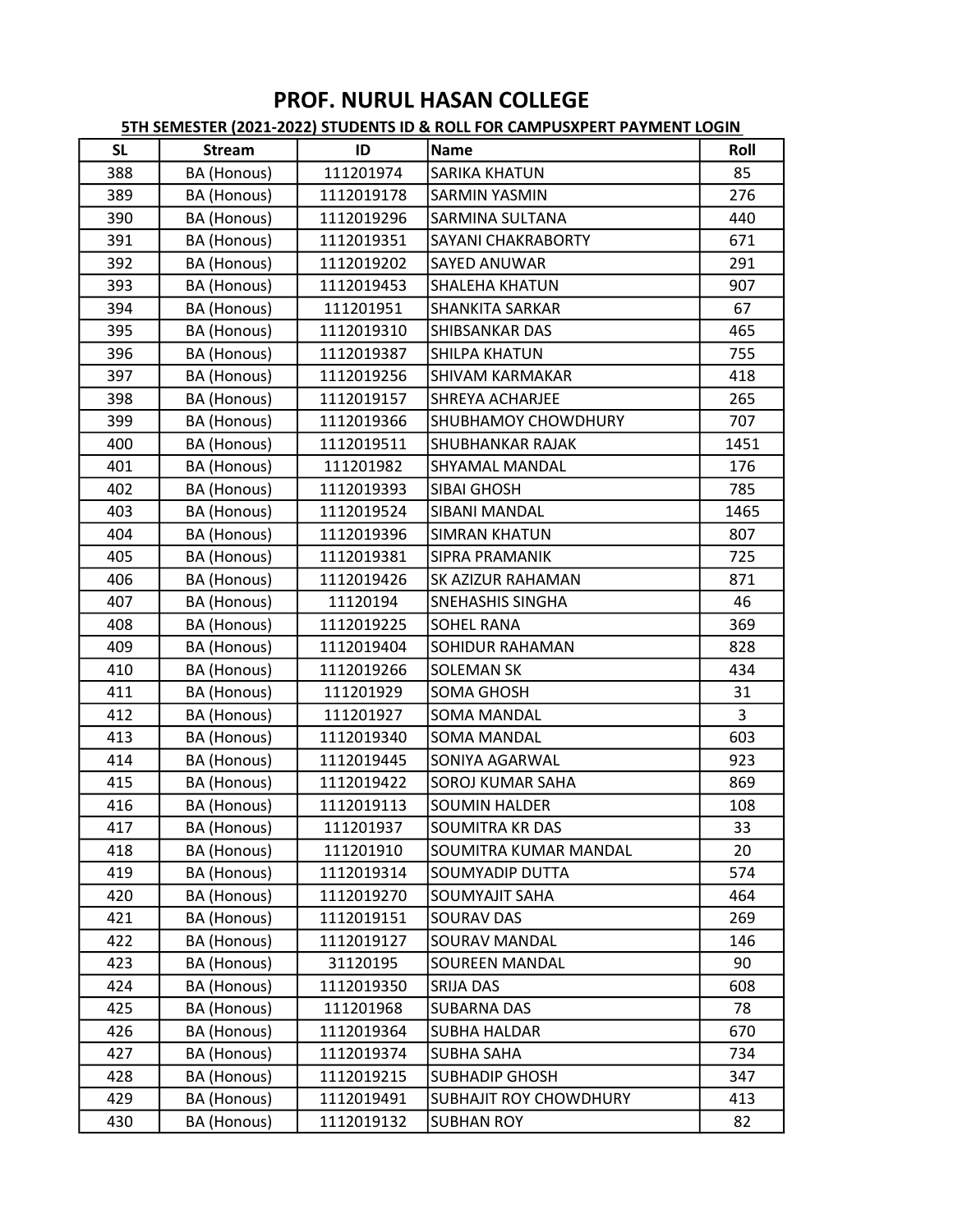| <b>SL</b> | <b>Stream</b> | ID         | <b>Name</b>              | Roll |
|-----------|---------------|------------|--------------------------|------|
| 431       | BA (Honous)   | 1112019371 | <b>SUBHANKAR DAS</b>     | 694  |
| 432       | BA (Honous)   | 1112019204 | <b>SUBHANKAR MANDAL</b>  | 280  |
| 433       | BA (Honous)   | 1112019372 | <b>SUBHRA DAS</b>        | 701  |
| 434       | BA (Honous)   | 1112019341 | <b>SUBRATA HALDER</b>    | 593  |
| 435       | BA (Honous)   | 1112019165 | <b>SUBRATA MANDAL</b>    | 268  |
| 436       | BA (Honous)   | 11120191   | <b>SUBRATA SAHA</b>      | 41   |
| 437       | BA (Honous)   | 1112019137 | <b>SUCHETA MANDAL</b>    | 102  |
| 438       | BA (Honous)   | 1112019135 | <b>SUDIP MANDAL</b>      | 191  |
| 439       | BA (Honous)   | 1112019484 | <b>SUDIPTA MISHRA</b>    | 1434 |
| 440       | BA (Honous)   | 1112019281 | <b>SUFIYA PARVEJ</b>     | 496  |
| 441       | BA (Honous)   | 111201980  | <b>SUJAL HALDER</b>      | 134  |
| 442       | BA (Honous)   | 1112019237 | <b>SUJAN MANDAL</b>      | 337  |
| 443       | BA (Honous)   | 1112019244 | <b>SUJAY MANDAL</b>      | 357  |
| 444       | BA (Honous)   | 1112019284 | <b>SUJIT MAHATO</b>      | 475  |
| 445       | BA (Honous)   | 111201985  | <b>SULTANA PARVIN</b>    | 125  |
| 446       | BA (Honous)   | 1112019441 | <b>SULTANA PARVIN</b>    | 1428 |
| 447       | BA (Honous)   | 1112019156 | <b>SUMA DAS</b>          | 270  |
| 448       | BA (Honous)   | 1112019286 | <b>SUMAN SK</b>          | 455  |
| 449       | BA (Honous)   | 1112019206 | <b>SUMANTA DAS</b>       | 307  |
| 450       | BA (Honous)   | 1112019126 | <b>SUMI DAS</b>          | 77   |
| 451       | BA (Honous)   | 111201990  | <b>SUMON KALYAN SAHA</b> | 169  |
| 452       | BA (Honous)   | 1112019261 | <b>SUMON KARMOKAR</b>    | 426  |
| 453       | BA (Honous)   | 1112019195 | <b>SUNITA DAS</b>        | 313  |
| 454       | BA (Honous)   | 1112019462 | <b>SUPARNA DAS</b>       | 835  |
| 455       | BA (Honous)   | 1112019252 | <b>SUPRIYA DAS</b>       | 422  |
| 456       | BA (Honous)   | 1112019306 | <b>SUPRIYA DAS</b>       | 480  |
| 457       | BA (Honous)   | 1112019242 | <b>SUPRIYA RABI DAS</b>  | 367  |
| 458       | BA (Honous)   | 1112019469 | <b>SUPRIYA SAHA</b>      | 793  |
| 459       | BA (Honous)   | 1112019239 | <b>SURAJ AHAMMED</b>     | 336  |
| 460       | BA (Honous)   | 1112019342 | <b>SURYA DEB MANDAL</b>  | 644  |
| 461       | BA (Honous)   | 1112019211 | <b>SUSHMITA PAL</b>      | 364  |
| 462       | BA (Honous)   | 1112019128 | <b>SUSMITA HALDAR</b>    | 127  |
| 463       | BA (Honous)   | 1112019115 | <b>SUSMITA MISTRI</b>    | 114  |
| 464       | BA (Honous)   | 1112019203 | <b>SWARUP GHOSH</b>      | 286  |
| 465       | BA (Honous)   | 1112019144 | TABASSUM KHATUN          | 253  |
| 466       | BA (Honous)   | 1112019332 | TAJMIRA KHATUN           | 599  |
| 467       | BA (Honous)   | 1112019272 | TAJRIN KHATUN            | 445  |
| 468       | BA (Honous)   | 1112019265 | TAJRIN TABASSUM          | 428  |
| 469       | BA (Honous)   | 1112019111 | TANBIR HASAN             | 101  |
| 470       | BA (Honous)   | 1112019164 | <b>TANISHA PAUL</b>      | 250  |
| 471       | BA (Honous)   | 1112019466 | TANISHA YESMIN           | 842  |
| 472       | BA (Honous)   | 1112019471 | TANJILA PARVIN           | 126  |
| 473       | BA (Honous)   | 1112019498 | TANMAY KUMAR MANDAL      | 1440 |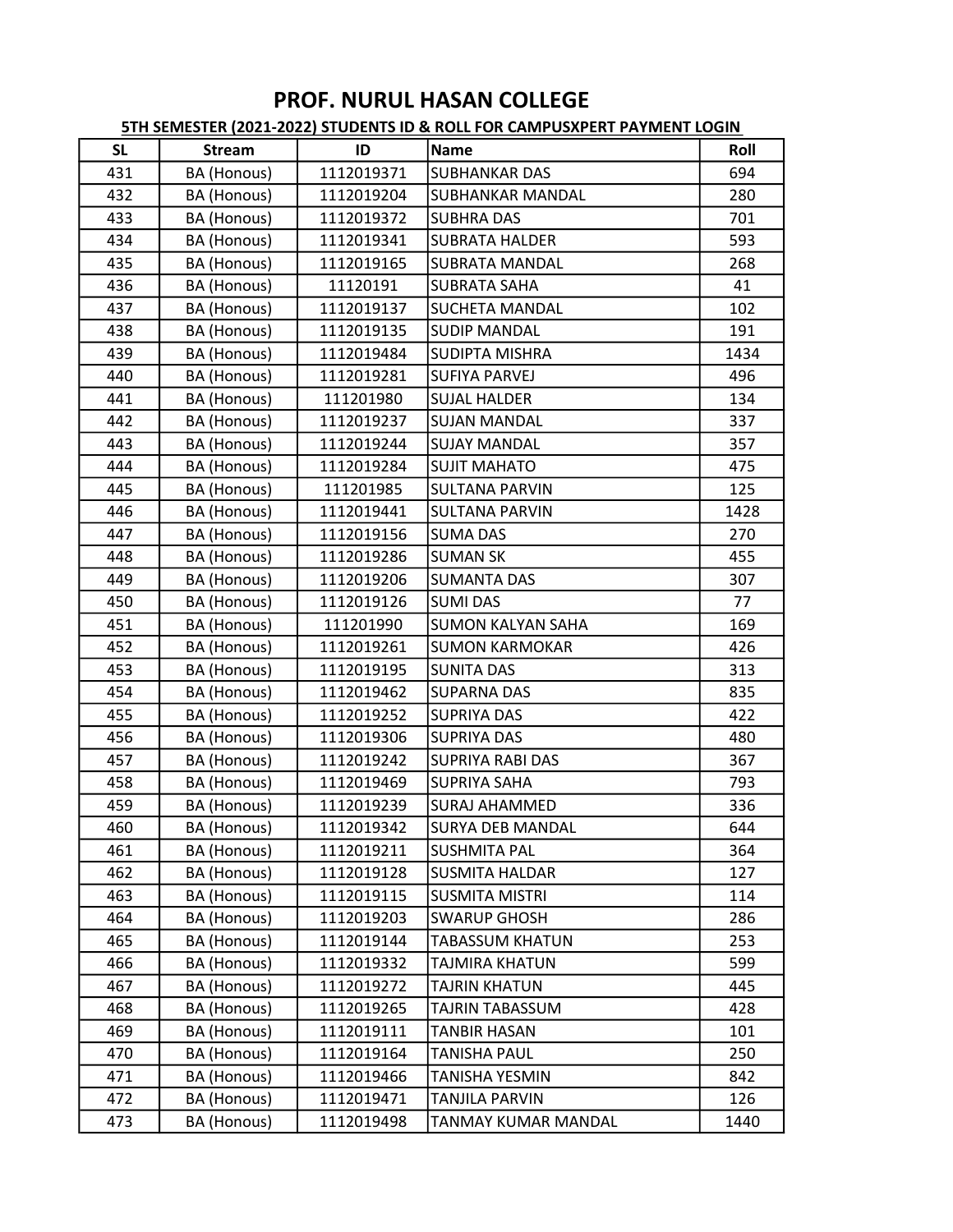| <b>SL</b> | <b>Stream</b>      | ID          | <b>Name</b>               | Roll |
|-----------|--------------------|-------------|---------------------------|------|
| 474       | BA (Honous)        | 1112019161  | <b>TANU RAJAK</b>         | 266  |
| 475       | BA (Honous)        | 1112019431  | <b>TANUSHREE HALDER</b>   | 885  |
| 476       | BA (Honous)        | 31120191    | TANUSHREE MANDAL          | 112  |
| 477       | BA (Honous)        | 111201981   | TANUSHRI HALDER           | 71   |
| 478       | BA (Honous)        | 1112019487  | <b>TANUSHRI MANDAL</b>    | 1426 |
| 479       | BA (Honous)        | 1112019356  | TARUN KUMAR DAS           | 655  |
| 480       | BA (Honous)        | 1112019434  | <b>TARUN PRAMANIK</b>     | 893  |
| 481       | BA (Honous)        | 1112019349  | <b>TASLIM SK</b>          | 636  |
| 482       | <b>BA</b> (Honous) | 1112019409  | <b>TASLIMA KHATUN</b>     | 848  |
| 483       | BA (Honous)        | 11120199    | TAUZI ALAM                | 40   |
| 484       | BA (Honous)        | 1112019415  | <b>TINA KHATUN</b>        | 852  |
| 485       | BA (Honous)        | 1112019130  | <b>TINKU MANDAL</b>       | 170  |
| 486       | BA (Honous)        | 111201911   | TUHINA SHARMA             | 17   |
| 487       | BA (Honous)        | 111201999   | TUSAR KANTI DAS           | 99   |
| 488       | BA (Honous)        | 1112019158  | <b>TUSI SINHA</b>         | 248  |
| 489       | BA (Honous)        | 1112019205  | <b>UDAY GHOSH</b>         | 325  |
| 490       | BA (Honous)        | 1112019391  | UMME RUMMANA ISLAM        | 770  |
| 491       | BA (Honous)        | 1112019285  | UMME SALMA KHATUN         | 452  |
| 492       | BA (Honous)        | 1112019418  | <b>WASIM AHMED</b>        | 865  |
| 493       | BA (Honous)        | 111201939   | <b>WASIM REZA</b>         | 27   |
| 494       | BA (Honous)        | 1112019104  | YASMIN KHATUN             | 123  |
| 495       | BA (Honous)        | 31120196    | YEAKUB ALI                | 303  |
| 496       | BA (Honous)        | 1112019435  | ZAKHIUSH LOWRANCE HEMBROM | 905  |
| 497       | BA (Programme)     | 10012019351 | <b>ABDUL GONI</b>         | 323  |
| 498       | BA (Programme)     | 1001201974  | <b>ABDUL HALIM</b>        | 943  |
| 499       | BA (Programme)     | 10012019616 | <b>ABDUL KARIM</b>        | 802  |
| 500       | BA (Programme)     | 10012019589 | <b>ABDUR RAHAMAN</b>      | 759  |
| 501       | BA (Programme)     | 1001201967  | <b>ABDUS SATTAR</b>       | 35   |
| 502       | BA (Programme)     | 10012019283 | <b>ABHIJIT HALDAR</b>     | 117  |
| 503       | BA (Programme)     | 10012019638 | ABHIJIT KUMAR DAS         | 814  |
| 504       | BA (Programme)     | 10012019322 | <b>ABHIJIT PAL</b>        | 271  |
| 505       | BA (Programme)     | 10012019590 | <b>ABHISEK SARKAR</b>     | 744  |
| 506       | BA (Programme)     | 10012019689 | <b>ABUL KALAM AZAD</b>    | 908  |
| 507       | BA (Programme)     | 10012019474 | <b>ABUL KASEM</b>         | 561  |
| 508       | BA (Programme)     | 10012019430 | <b>ACHINTA MANDAL</b>     | 514  |
| 509       | BA (Programme)     | 1001201965  | <b>ADITYA KUMAR GHOSH</b> | 1279 |
| 510       | BA (Programme)     | 10012019538 | <b>ADORI KHATUN</b>       | 698  |
| 511       | BA (Programme)     | 10012019587 | <b>AFSANA KHATUN</b>      | 752  |
| 512       | BA (Programme)     | 1001201975  | <b>AFSANA KHATUN</b>      | 944  |
| 513       | BA (Programme)     | 1001201982  | <b>AFSANA KHATUN</b>      | 957  |
| 514       | BA (Programme)     | 10012019217 | <b>AFSANA KHATUN</b>      | 1389 |
| 515       | BA (Programme)     | 10012019145 | <b>AJAD ALI</b>           | 1333 |
| 516       | BA (Programme)     | 10012019699 | AJFARUL ISLAM             | 914  |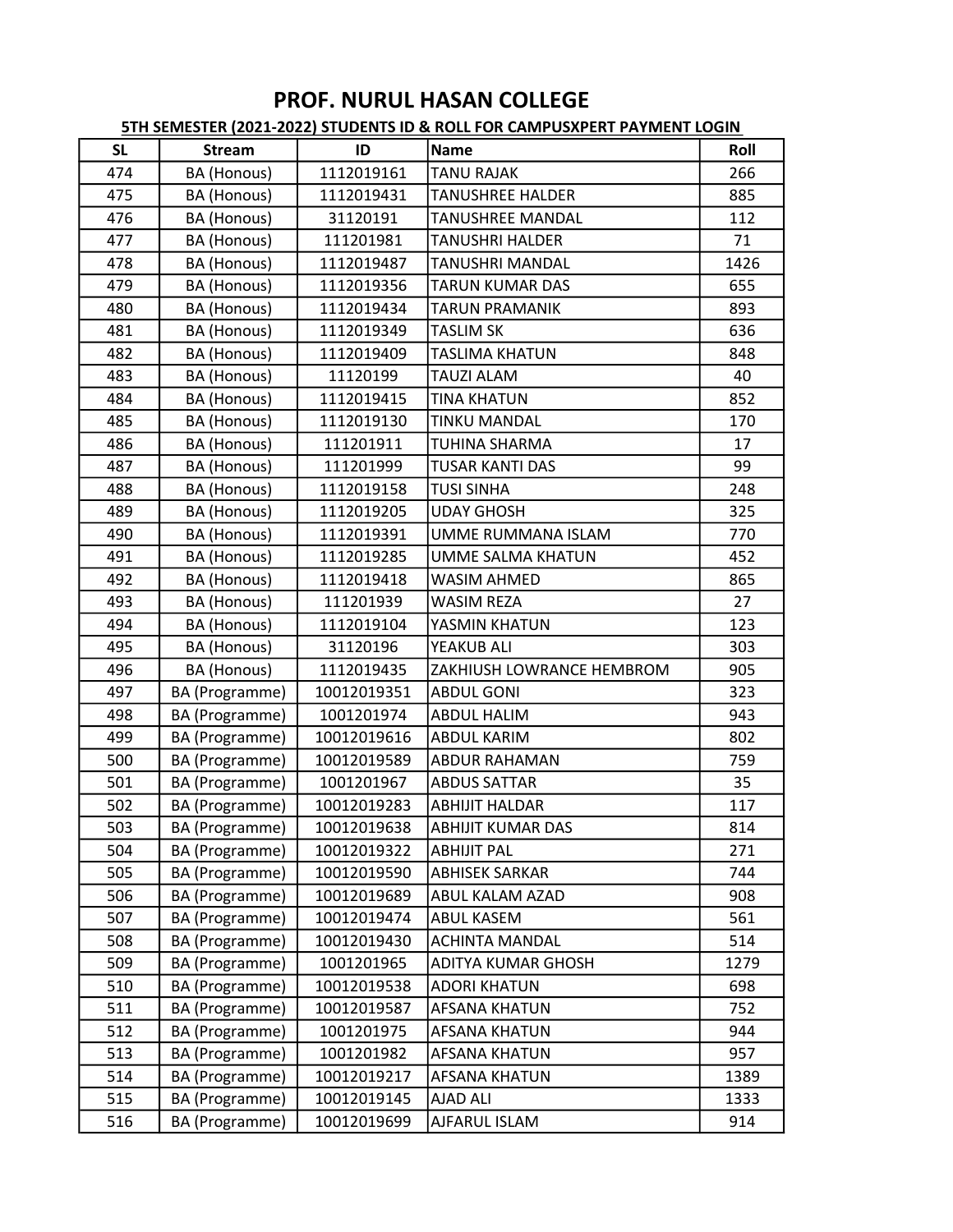| <b>SL</b> | <b>Stream</b>  | ID          | Name                   | Roll |
|-----------|----------------|-------------|------------------------|------|
| 517       | BA (Programme) | 10012019154 | <b>AJMAIL HASAN</b>    | 959  |
| 518       | BA (Programme) | 10012019631 | <b>AKASH SARKAR</b>    | 819  |
| 519       | BA (Programme) | 10012019621 | <b>AKRAM ALI</b>       | 806  |
| 520       | BA (Programme) | 10012019681 | <b>AKRAM SK</b>        | 899  |
| 521       | BA (Programme) | 10012019100 | <b>AKSIMA KHATUN</b>   | 1288 |
| 522       | BA (Programme) | 10012019239 | <b>AKTARUL SK</b>      | 1403 |
| 523       | BA (Programme) | 1001201979  | <b>ALAMTARA KHATUN</b> | 954  |
| 524       | BA (Programme) | 10012019592 | <b>ALBIRA KHATUN</b>   | 749  |
| 525       | BA (Programme) | 1001201981  | <b>ALFATUN NESA</b>    | 956  |
| 526       | BA (Programme) | 10012019316 | <b>ALFATUN NESHA</b>   | 207  |
| 527       | BA (Programme) | 10012019387 | <b>ALIJA KHATUN</b>    | 390  |
| 528       | BA (Programme) | 10012019236 | <b>ALIM SK</b>         | 10   |
| 529       | BA (Programme) | 10012019256 | <b>ALIUR RAHAMAN</b>   | 25   |
| 530       | BA (Programme) | 10012019503 | <b>ALIYARA KHATUN</b>  | 612  |
| 531       | BA (Programme) | 10012019260 | <b>ALMARA KHATUN</b>   | 107  |
| 532       | BA (Programme) | 10012019218 | <b>AMBIYA KHATUN</b>   | 1390 |
| 533       | BA (Programme) | 10012019643 | <b>AMENA KHATUN</b>    | 844  |
| 534       | BA (Programme) | 100120196   | <b>AMENA KHATUN</b>    | 945  |
| 535       | BA (Programme) | 10012019472 | <b>AMENUL SK</b>       | 578  |
| 536       | BA (Programme) | 10012019417 | <b>AMINUL ISLAM</b>    | 507  |
| 537       | BA (Programme) | 10012019414 | <b>AMIRA KHATUN</b>    | 520  |
| 538       | BA (Programme) | 10012019208 | <b>AMIT GHOSH</b>      | 962  |
| 539       | BA (Programme) | 10012019720 | <b>AMIT KUMAR PAL</b>  | 272  |
| 540       | BA (Programme) | 10012019577 | <b>AMRITLAL ROY</b>    | 768  |
| 541       | BA (Programme) | 10012019117 | <b>ANAMIKA PAL</b>     | 1305 |
| 542       | BA (Programme) | 10012019435 | <b>ANGAD MANDAL</b>    | 537  |
| 543       | BA (Programme) | 10012019448 | <b>ANIFA KHATUN</b>    | 533  |
| 544       | BA (Programme) | 1001201960  | <b>ANIMESH HALDAR</b>  | 1274 |
| 545       | BA (Programme) | 10012019423 | <b>ANIMESH MANDAL</b>  | 513  |
| 546       | BA (Programme) | 10012019501 | ANIMESH SARKAR         | 629  |
| 547       | BA (Programme) | 10012019378 | ANISHA GAJARIA         | 395  |
| 548       | BA (Programme) | 10012019335 | <b>ANJAN SARKAR</b>    | 264  |
| 549       | BA (Programme) | 10012019272 | <b>ANNA HALDER</b>     | 163  |
| 550       | BA (Programme) | 10012019556 | <b>ANOWAR HOSSAIN</b>  | 714  |
| 551       | BA (Programme) | 10012019447 | ANOWARA KHATUN         | 530  |
| 552       | BA (Programme) | 10012019191 | <b>ANUP PRAMANIK</b>   | 1372 |
| 553       | BA (Programme) | 10012019407 | <b>ANUP SARKAR</b>     | 466  |
| 554       | BA (Programme) | 10012019151 | ARIANA SULTANA         | 939  |
| 555       | BA (Programme) | 10012019436 | <b>ARIF SULTAN</b>     | 547  |
| 556       | BA (Programme) | 10012019261 | ARJAUL HOQUE           | 195  |
| 557       | BA (Programme) | 10012019618 | <b>ARJUN SAHA</b>      | 783  |
| 558       | BA (Programme) | 1001201930  | <b>ARNAB ROY</b>       | 1244 |
| 559       | BA (Programme) | 10012019303 | <b>ARPITA MANDAL</b>   | 220  |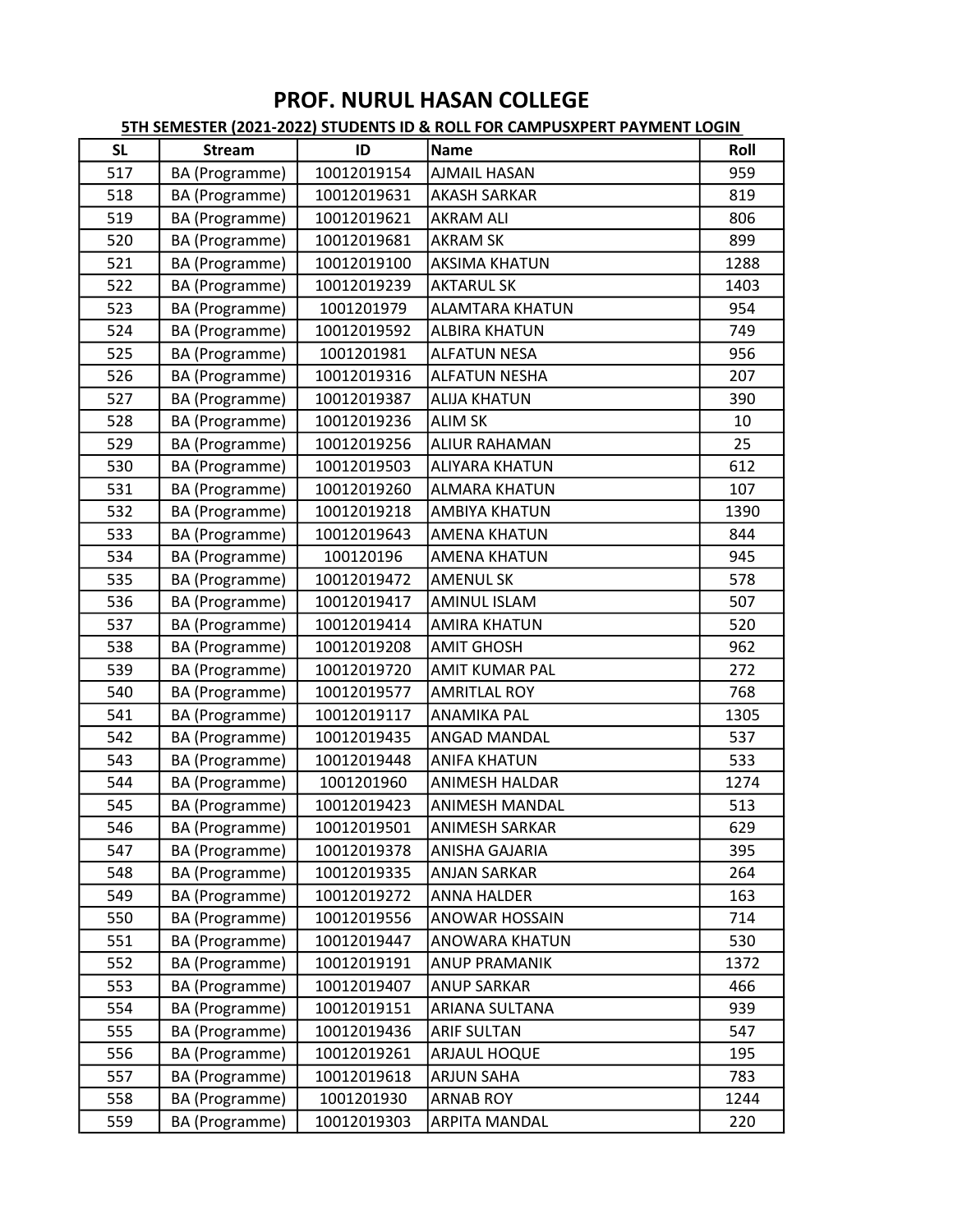| <b>SL</b> | <b>Stream</b>  | ID          | Name                     | Roll |
|-----------|----------------|-------------|--------------------------|------|
| 560       | BA (Programme) | 10012019571 | <b>ARUN HALDER</b>       | 724  |
| 561       | BA (Programme) | 10012019220 | <b>ASADUL ISLAM</b>      | 1392 |
| 562       | BA (Programme) | 10012019482 | <b>ASADUL SK</b>         | 583  |
| 563       | BA (Programme) | 10012019443 | <b>ASBAUL ISLAM</b>      | 545  |
| 564       | BA (Programme) | 10012019131 | <b>ASEFA KHATUN</b>      | 1319 |
| 565       | BA (Programme) | 1001201995  | <b>ASFAK HOSSAIN</b>     | 1283 |
| 566       | BA (Programme) | 10012019229 | <b>ASHIA KHATUN</b>      | 1396 |
| 567       | BA (Programme) | 10012019687 | <b>ASHIM MANDAL</b>      | 904  |
| 568       | BA (Programme) | 10012019630 | <b>ASHISH MANDAL</b>     | 823  |
| 569       | BA (Programme) | 10012019250 | <b>ASIDUL CHOWDHURY</b>  | 1411 |
| 570       | BA (Programme) | 10012019232 | <b>ASIF IKBAL</b>        | 1398 |
| 571       | BA (Programme) | 10012019380 | <b>ASIKUL SK</b>         | 402  |
| 572       | BA (Programme) | 1001201925  | <b>ASIM AKTAR</b>        | 1239 |
| 573       | BA (Programme) | 10012019178 | <b>ASIRUDDIN</b>         | 1359 |
| 574       | BA (Programme) | 10012019393 | <b>ASMA KHATUN</b>       | 408  |
| 575       | BA (Programme) | 10012019510 | <b>ASMA KHATUN</b>       | 598  |
| 576       | BA (Programme) | 10012019569 | <b>ASMA KHATUN</b>       | 713  |
| 577       | BA (Programme) | 1001201921  | <b>ASMAUL SK</b>         | 1235 |
| 578       | BA (Programme) | 10012019421 | <b>ASMIN KHATUN</b>      | 516  |
| 579       | BA (Programme) | 10012019226 | <b>ASNARA KHATUN</b>     | 22   |
| 580       | BA (Programme) | 10012019315 | <b>ASNARA KHATUN</b>     | 206  |
| 581       | BA (Programme) | 10012019558 | <b>ASRINA KHATUN</b>     | 720  |
| 582       | BA (Programme) | 10012019602 | <b>ATIKUL SK</b>         | 792  |
| 583       | BA (Programme) | 10012019629 | <b>AYESHA KHATUN</b>     | 820  |
| 584       | BA (Programme) | 10012019676 | <b>AYESHA KHATUN</b>     | 895  |
| 585       | BA (Programme) | 1001201984  | <b>AYESHA KHATUN</b>     | 963  |
| 586       | BA (Programme) | 10012019506 | <b>AZFARUL HOQUE</b>     | 626  |
| 587       | BA (Programme) | 10012019653 | <b>BABAI PRAMANIK</b>    | 836  |
| 588       | BA (Programme) | 10012019354 | <b>BABIN JHA</b>         | 384  |
| 589       | BA (Programme) | 1001201962  | <b>BADIRUL SK</b>        | 1276 |
| 590       | BA (Programme) | 10012019225 | <b>BAISAKHI GHOSH</b>    | 1395 |
| 591       | BA (Programme) | 10012019555 | <b>BALARAM HALDER</b>    | 704  |
| 592       | BA (Programme) | 10012019642 | <b>BANTI MANDAL</b>      | 811  |
| 593       | BA (Programme) | 10012019398 | <b>BANTI PAL</b>         | 485  |
| 594       | BA (Programme) | 10012019499 | <b>BAPAN GHOSH</b>       | 639  |
| 595       | BA (Programme) | 10012019336 | <b>BAPAN MANDAL</b>      | 259  |
| 596       | BA (Programme) | 10012019679 | <b>BAPI MANDAL</b>       | 898  |
| 597       | BA (Programme) | 10012019389 | <b>BARSHA RANI MANEK</b> | 423  |
| 598       | BA (Programme) | 1001201933  | <b>BARUN MANDAL</b>      | 1247 |
| 599       | BA (Programme) | 10012019201 | <b>BASANTA MANDAL</b>    | 1382 |
| 600       | BA (Programme) | 10012019326 | <b>BEAUTY DAS</b>        | 245  |
| 601       | BA (Programme) | 10012019373 | <b>BEAUTY KHATUN</b>     | 398  |
| 602       | BA (Programme) | 10012019659 | <b>BEAUTY MANDAL</b>     | 858  |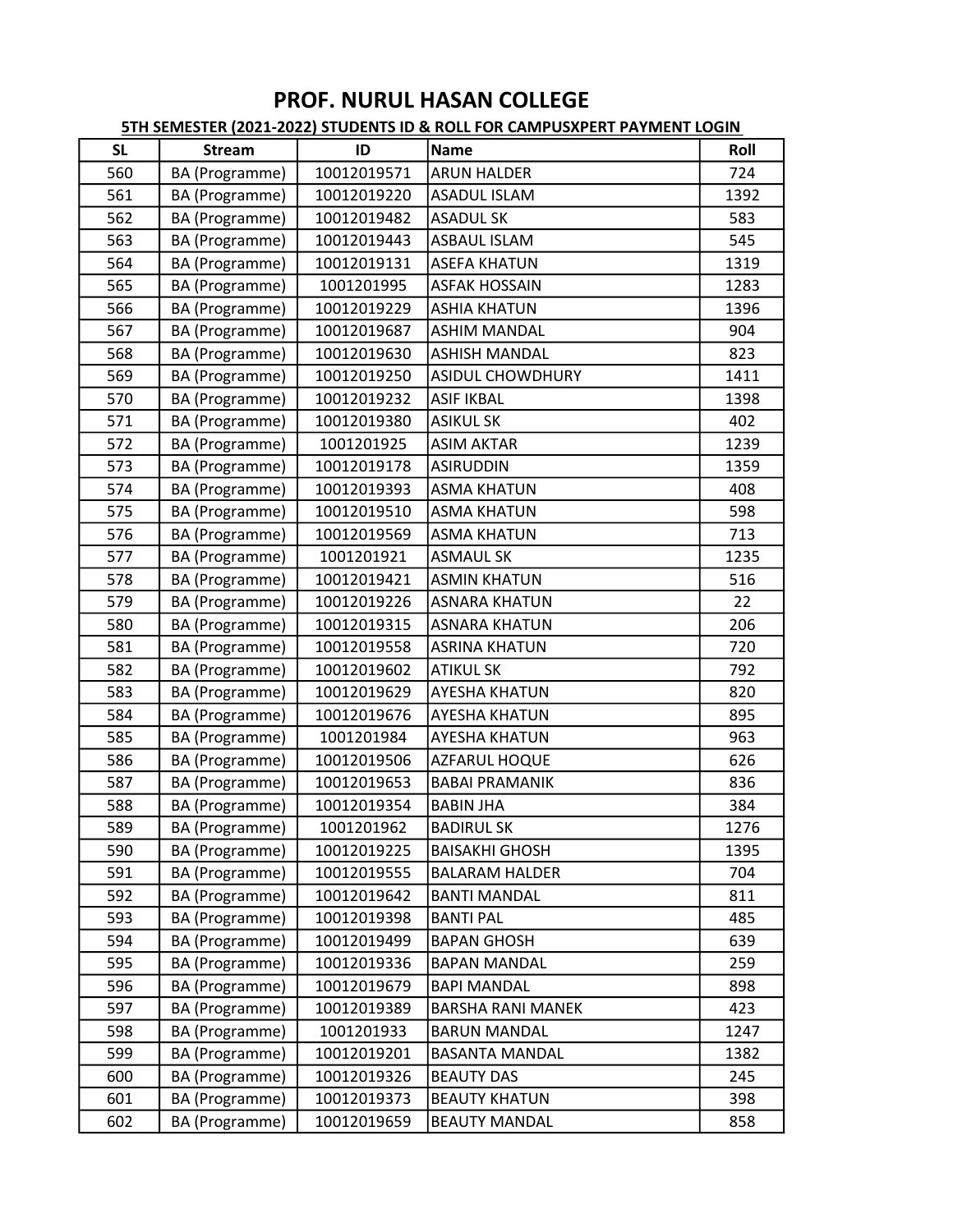| <b>SL</b> | <b>Stream</b>  | ID          | <b>Name</b>                  | Roll |
|-----------|----------------|-------------|------------------------------|------|
| 603       | BA (Programme) | 10012019729 | <b>BHAKTA HALDER</b>         | 1463 |
| 604       | BA (Programme) | 10012019128 | <b>BHARATI SINGHA</b>        | 1316 |
| 605       | BA (Programme) | 10012019459 | <b>BHASKAR SARKAR</b>        | 539  |
| 606       | BA (Programme) | 10012019181 | <b>BHIM KARMAKAR</b>         | 1362 |
| 607       | BA (Programme) | 10012019399 | <b>BIBEK CHOWDHURY</b>       | 467  |
| 608       | BA (Programme) | 10012019542 | <b>BIBHAS MONDAL</b>         | 181  |
| 609       | BA (Programme) | 10012019276 | <b>BIDHAN HALDAR</b>         | 156  |
| 610       | BA (Programme) | 10012019106 | <b>BIJOY GHOSH</b>           | 1294 |
| 611       | BA (Programme) | 10012019522 | <b>BIKASH CHOWDHURY</b>      | 651  |
| 612       | BA (Programme) | 1001201994  | <b>BIKRAM CHOWDHURY</b>      | 1282 |
| 613       | BA (Programme) | 10012019388 | <b>BIKRAM GHOSH</b>          | 410  |
| 614       | BA (Programme) | 1001201969  | <b>BIKRAM GHOSH</b>          | 929  |
| 615       | BA (Programme) | 10012019358 | <b>BIKRAM MAJHI</b>          | 382  |
| 616       | BA (Programme) | 10012019331 | <b>BINA SARKAR</b>           | 236  |
| 617       | BA (Programme) | 10012019550 | <b>BIPLAB MANDAL</b>         | 703  |
| 618       | BA (Programme) | 10012019327 | <b>BISHAKHA BHAGAT</b>       | 235  |
| 619       | BA (Programme) | 10012019714 | <b>BISHAL GHOSH</b>          | 1431 |
| 620       | BA (Programme) | 10012019497 | <b>BISHAL SARDAR</b>         | 630  |
| 621       | BA (Programme) | 10012019723 | <b>BISHAL THAPA</b>          | 601  |
| 622       | BA (Programme) | 1001201912  | <b>BISNU CHANDRA RABIDAS</b> | 960  |
| 623       | BA (Programme) | 10012019149 | <b>BISWAJIT MANDAL</b>       | 1337 |
| 624       | BA (Programme) | 10012019405 | <b>BITTU SARKAR</b>          | 453  |
| 625       | BA (Programme) | 10012019328 | <b>BUBAI MANDAL</b>          | 249  |
| 626       | BA (Programme) | 10012019655 | <b>BULTI DAS</b>             | 867  |
| 627       | BA (Programme) | 10012019367 | CHANDRAMA MANDAL             | 366  |
| 628       | BA (Programme) | 10012019593 | <b>CHARLI KHATUN</b>         | 745  |
| 629       | BA (Programme) | 10012019432 | <b>CHHOTAN HALDAR</b>        | 544  |
| 630       | BA (Programme) | 10012019458 | <b>CHHOTAN MANDAL</b>        | 538  |
| 631       | BA (Programme) | 10012019735 | <b>CHINMAY HALDAR</b>        | 696  |
| 632       | BA (Programme) | 10012019333 | <b>CHIRANJIT LALA</b>        | 228  |
| 633       | BA (Programme) | 10012019517 | <b>CHOTAN GHOSH</b>          | 620  |
| 634       | BA (Programme) | 10012019280 | CHUMKI KHATUN                | 91   |
| 635       | BA (Programme) | 10012019632 | DASARATH MANDAL              | 826  |
| 636       | BA (Programme) | 10012019383 | <b>DAYAL BHASKAR</b>         | 404  |
| 637       | BA (Programme) | 10012019297 | DEBABRATA MANDAL             | 203  |
| 638       | BA (Programme) | 10012019355 | DEBABRATA MANDAL             | 348  |
| 639       | BA (Programme) | 10012019615 | <b>DEBASHIS GHOSH</b>        | 805  |
| 640       | BA (Programme) | 10012019485 | <b>DEBJANI MANDAL</b>        | 575  |
| 641       | BA (Programme) | 10012019540 | DEBYENDU MANNA               | 684  |
| 642       | BA (Programme) | 10012019298 | DELWAR HOSSAIN               | 215  |
| 643       | BA (Programme) | 10012019732 | <b>DEVDAS PRAMANIK</b>       | 717  |
| 644       | BA (Programme) | 10012019112 | <b>DEYJI KHATUN</b>          | 1300 |
| 645       | BA (Programme) | 10012019271 | DHRITARASTRA KUMAR MANDAL    | 98   |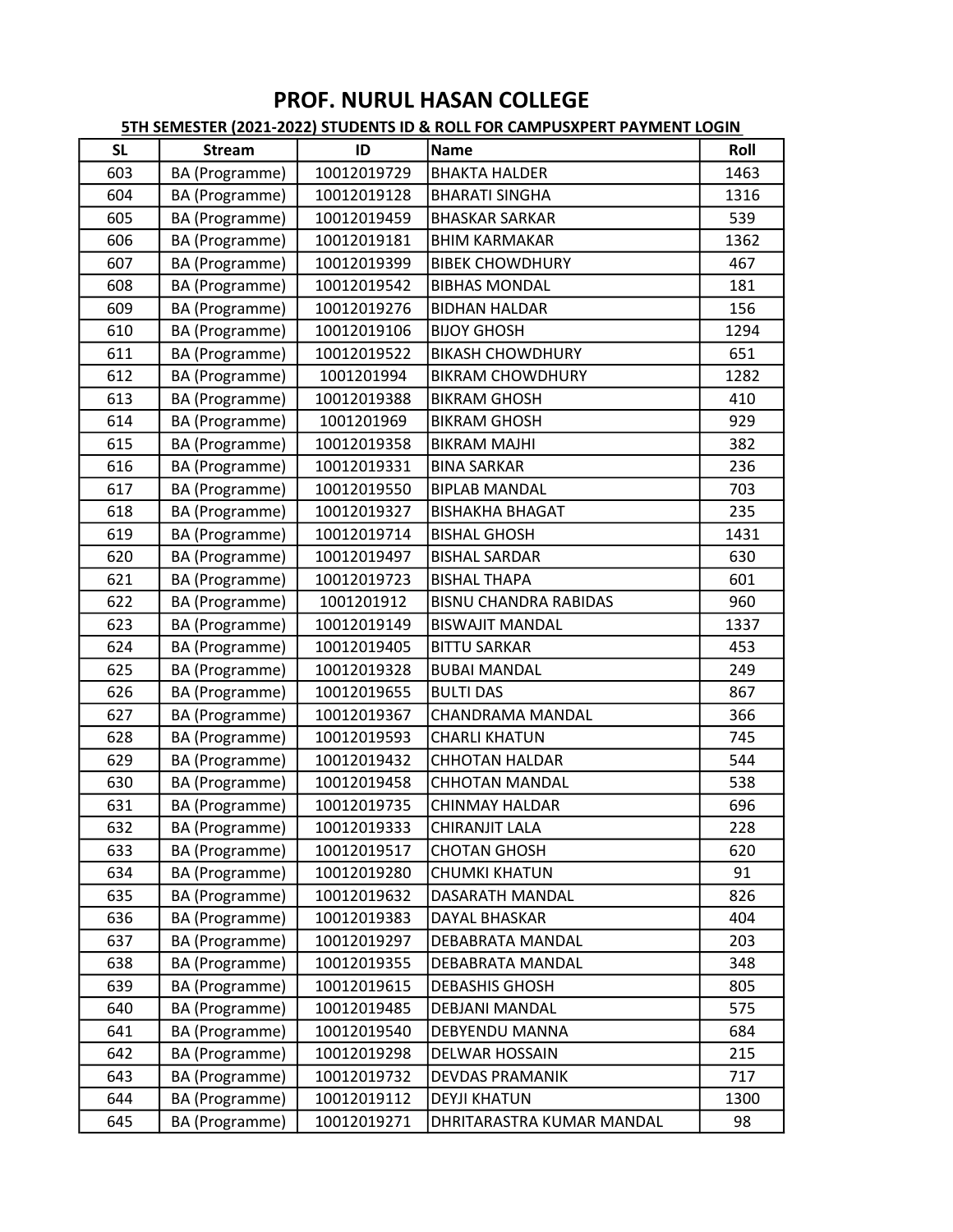| <b>SL</b> | <b>Stream</b>  | ID          | Name                     | Roll |
|-----------|----------------|-------------|--------------------------|------|
| 646       | BA (Programme) | 10012019476 | <b>DIBAKAR MANDAL</b>    | 553  |
| 647       | BA (Programme) | 10012019563 | <b>DILAFROJ KHATUN</b>   | 709  |
| 648       | BA (Programme) | 10012019103 | <b>DILRUBA SULTANA</b>   | 1291 |
| 649       | BA (Programme) | 10012019318 | <b>DIPA MANDAL</b>       | 225  |
| 650       | BA (Programme) | 10012019124 | <b>DIPANKAR HALDER</b>   | 1312 |
| 651       | BA (Programme) | 10012019265 | <b>DIPIKA DAS</b>        | 166  |
| 652       | BA (Programme) | 10012019488 | <b>DIPIKA GHOSH</b>      | 645  |
| 653       | BA (Programme) | 10012019702 | <b>DIPTI GHOSH</b>       | 924  |
| 654       | BA (Programme) | 10012019456 | <b>DITON SK</b>          | 551  |
| 655       | BA (Programme) | 10012019372 | <b>DOLON KUMAR RAJAK</b> | 400  |
| 656       | BA (Programme) | 10012019508 | <b>EBRAHIM SK</b>        | 648  |
| 657       | BA (Programme) | 10012019560 | <b>EBRAHIM SK</b>        | 736  |
| 658       | BA (Programme) | 10012019366 | <b>EIDNARA KHATUN</b>    | 386  |
| 659       | BA (Programme) | 1001201947  | <b>EMRAN SK</b>          | 1261 |
| 660       | BA (Programme) | 10012019167 | <b>ENJAMUL HOQUE</b>     | 1348 |
| 661       | BA (Programme) | 10012019470 | <b>ENTAJ SK</b>          | 580  |
| 662       | BA (Programme) | 100120192   | <b>EVANA PARVIN</b>      | 930  |
| 663       | BA (Programme) | 10012019627 | <b>FAGU MANDAL</b>       | 830  |
| 664       | BA (Programme) | 10012019401 | <b>FARHIN BEGOM</b>      | 448  |
| 665       | BA (Programme) | 10012019254 | <b>FARIYARA KHATUN</b>   | 1415 |
| 666       | BA (Programme) | 10012019466 | <b>FIRDOUSI KHATUN</b>   | 559  |
| 667       | BA (Programme) | 10012019706 | <b>FIRDOUSI KHATUN</b>   | 1421 |
| 668       | BA (Programme) | 10012019356 | <b>FIYA MAMIM</b>        | 372  |
| 669       | BA (Programme) | 10012019481 | <b>FULTARA KHATUN</b>    | 576  |
| 670       | BA (Programme) | 10012019273 | <b>FURAIYA KHATUN</b>    | 86   |
| 671       | BA (Programme) | 10012019709 | <b>GOLAM MASUM</b>       | 799  |
| 672       | BA (Programme) | 10012019544 | <b>GOLAM SK</b>          | 699  |
| 673       | BA (Programme) | 10012019278 | <b>GOLAPI MONDAL</b>     | 167  |
| 674       | BA (Programme) | 10012019465 | <b>GOUTAM PAL</b>        | 569  |
| 675       | BA (Programme) | 10012019416 | <b>GUDDU KUMAR ROY</b>   | 522  |
| 676       | BA (Programme) | 10012019534 | <b>GULAPSA KHATUN</b>    | 654  |
| 677       | BA (Programme) | 10012019275 | <b>HABIBA KHATUN</b>     | 76   |
| 678       | BA (Programme) | 10012019607 | <b>HAIDAR ALI</b>        | 808  |
| 679       | BA (Programme) | 10012019628 | <b>HALEMA KHATUN</b>     | 827  |
| 680       | BA (Programme) | 10012019579 | <b>HALIMA KHATUN</b>     | 750  |
| 681       | BA (Programme) | 10012019116 | <b>HASAN RAJA</b>        | 1304 |
| 682       | BA (Programme) | 10012019624 | <b>HASIB SK</b>          | 801  |
| 683       | BA (Programme) | 10012019172 | <b>HASINA KHATUN</b>     | 1353 |
| 684       | BA (Programme) | 10012019212 | <b>HASINA KHATUN</b>     | 1384 |
| 685       | BA (Programme) | 10012019324 | <b>HASINA PARVIN</b>     | 242  |
| 686       | BA (Programme) | 10012019412 | <b>HRITTIKA DAS</b>      | 504  |
| 687       | BA (Programme) | 10012019494 | <b>IMAM SK</b>           | 618  |
| 688       | BA (Programme) | 10012019705 | <b>IMROJ AHAMED</b>      | 1420 |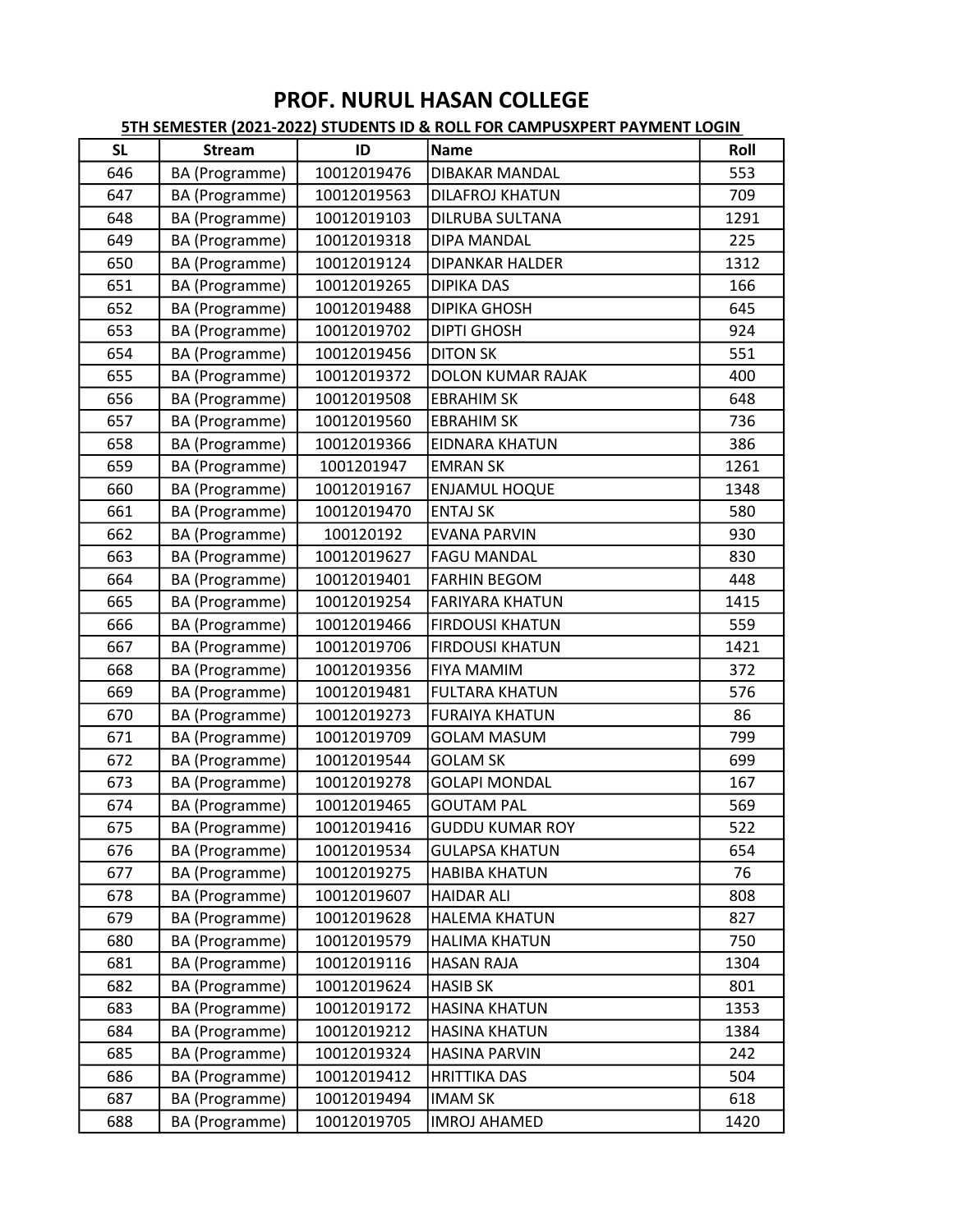| <b>SL</b> | <b>Stream</b>  | ID          | Name                           | Roll |
|-----------|----------------|-------------|--------------------------------|------|
| 689       | BA (Programme) | 10012019305 | <b>INJAMAMUL HOQUE</b>         | 219  |
| 690       | BA (Programme) | 10012019712 | <b>INJAMAMUL HOQUE</b>         | 926  |
| 691       | BA (Programme) | 1001201988  | <b>INTAKHAB ALAM</b>           | 970  |
| 692       | BA (Programme) | 1001201935  | <b>INTIAJ ALAM</b>             | 1249 |
| 693       | BA (Programme) | 10012019255 | <b>ISAHAK SK</b>               | 1416 |
| 694       | BA (Programme) | 10012019196 | <b>ISMOTARA KHATUN</b>         | 1377 |
| 695       | BA (Programme) | 1001201970  | <b>IZAZ SK</b>                 | 934  |
| 696       | BA (Programme) | 1001201920  | <b>JABBAR SK</b>               | 1234 |
| 697       | BA (Programme) | 10012019573 | <b>JAHIDUL ISLAM</b>           | 739  |
| 698       | BA (Programme) | 1001201918  | <b>JAITUN KHATUN</b>           | 1232 |
| 699       | BA (Programme) | 10012019156 | <b>JAMIRUL SK</b>              | 973  |
| 700       | BA (Programme) | 10012019451 | <b>JANNATUN KHATUN</b>         | 534  |
| 701       | BA (Programme) | 1001201949  | <b>JASMIN KHATUN</b>           | 1263 |
| 702       | BA (Programme) | 10012019137 | <b>JASMIN KHATUN</b>           | 1325 |
| 703       | BA (Programme) | 10012019686 | <b>JASMINARA KHATUN</b>        | 903  |
| 704       | BA (Programme) | 10012019330 | <b>JAYANTA BASAK</b>           | 231  |
| 705       | BA (Programme) | 10012019445 | <b>JAYANTA HALDER</b>          | 550  |
| 706       | BA (Programme) | 10012019157 | <b>JAYANTA HALDER</b>          | 1338 |
| 707       | BA (Programme) | 10012019535 | <b>JAYANTA MANDAL</b>          | 672  |
| 708       | BA (Programme) | 10012019718 | <b>JAYANTA SOREN</b>           | 1444 |
| 709       | BA (Programme) | 10012019623 | <b>JAYANTI SARDAR</b>          | 779  |
| 710       | BA (Programme) | 1001201964  | <b>JAYANTO GHOSH</b>           | 1278 |
| 711       | BA (Programme) | 10012019381 | <b>JAYITA SARKAR</b>           | 394  |
| 712       | BA (Programme) | 10012019182 | <b>JAYONTA DAS</b>             | 1363 |
| 713       | BA (Programme) | 10012019633 | <b>JEET GHOSH</b>              | 815  |
| 714       | BA (Programme) | 10012019114 | <b>JELEKHA KHATUN</b>          | 1302 |
| 715       | BA (Programme) | 10012019287 | <b>JESMIN KHATUN</b>           | 118  |
| 716       | BA (Programme) | 1001201926  | <b>JEWEL RANA</b>              | 1240 |
| 717       | BA (Programme) | 10012019408 | JHUMA HALDER                   | 462  |
| 718       | BA (Programme) | 10012019231 | <b>JHUMA KHATUN</b>            | 1397 |
| 719       | BA (Programme) | 1001201990  | <b>JOYNA BEGOM</b>             | 976  |
| 720       | BA (Programme) | 10012019345 | JOYSHREE MANDAL                | 314  |
| 721       | BA (Programme) | 10012019190 | <b>JOYSHREE MANDAL</b>         | 1371 |
| 722       | BA (Programme) | 10012019311 | <b>JUBEDA ALAIKA CHOWDHURY</b> | 202  |
| 723       | BA (Programme) | 10012019475 | <b>JUBEDA KHATUN</b>           | 571  |
| 724       | BA (Programme) | 10012019606 | <b>JUHI KHATUN</b>             | 787  |
| 725       | BA (Programme) | 10012019173 | <b>JULEKHA KHATUN</b>          | 1354 |
| 726       | BA (Programme) | 10012019575 | <b>JULFIKAR SK</b>             | 746  |
| 727       | BA (Programme) | 10012019442 | <b>JULI DAS</b>                | 524  |
| 728       | BA (Programme) | 1001201928  | <b>JULI KHATUN</b>             | 1242 |
| 729       | BA (Programme) | 10012019434 | <b>JUREKHA KHATUN</b>          | 548  |
| 730       | BA (Programme) | 10012019252 | <b>JUWEL SK</b>                | 1413 |
| 731       | BA (Programme) | 1001201938  | <b>KABIR ALI</b>               | 1252 |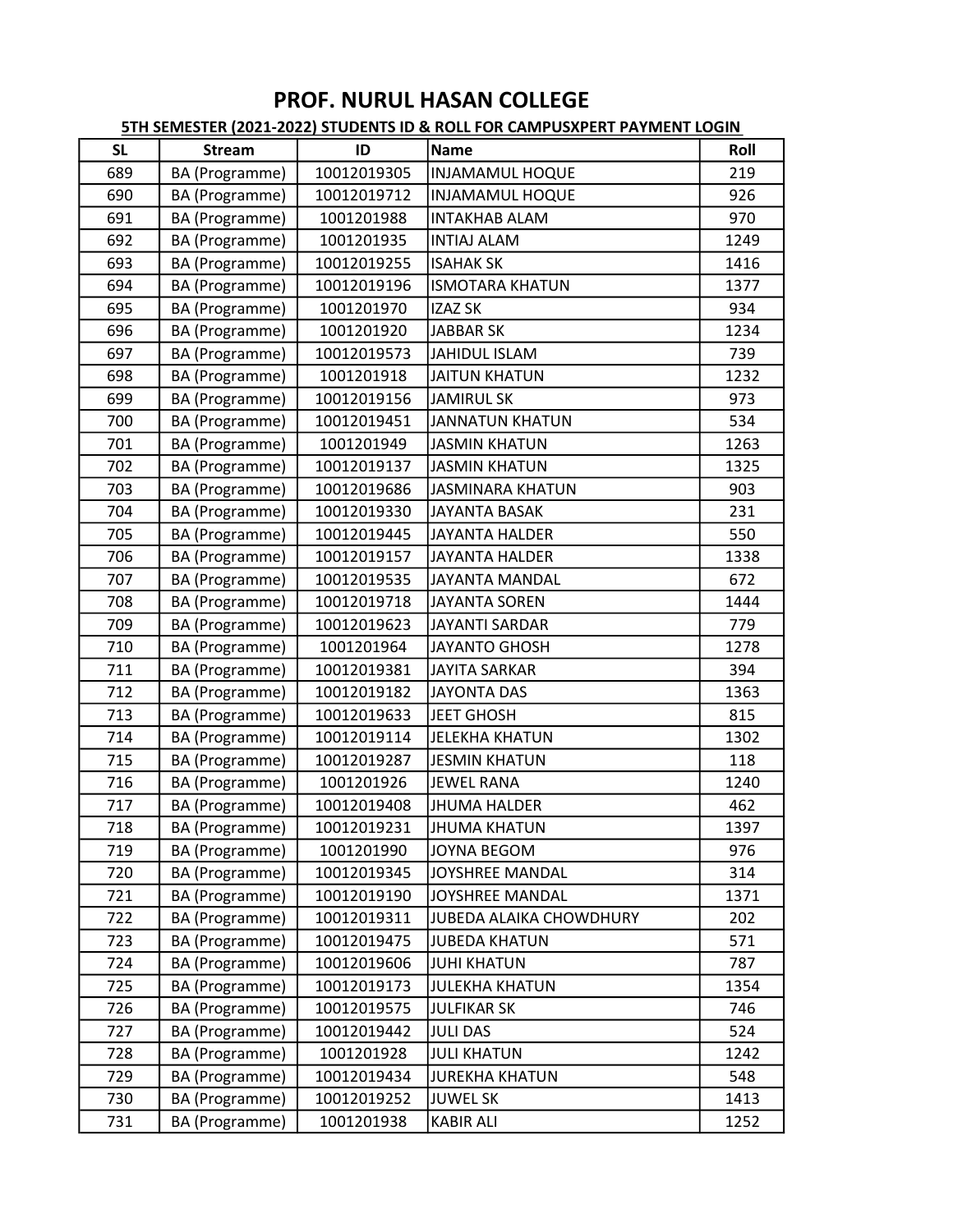| <b>SL</b> | <b>Stream</b>  | ID          | <b>Name</b>              | Roll |
|-----------|----------------|-------------|--------------------------|------|
| 732       | BA (Programme) | 10012019294 | <b>KABITA DAS</b>        | 200  |
| 733       | BA (Programme) | 10012019107 | <b>KAIMA KHATUN</b>      | 1295 |
| 734       | BA (Programme) | 10012019105 | <b>KALIPADA SARKAR</b>   | 1293 |
| 735       | BA (Programme) | 10012019246 | <b>KAMARUN NESHA</b>     | 1409 |
| 736       | BA (Programme) | 10012019694 | <b>KARINA AKTAR BANU</b> | 916  |
| 737       | BA (Programme) | 10012019332 | <b>KAUSAR SK</b>         | 233  |
| 738       | BA (Programme) | 1001201929  | <b>KAYEMA KHATUN</b>     | 1243 |
| 739       | BA (Programme) | 10012019282 | <b>KEYA CHAKRABORTY</b>  | 197  |
| 740       | BA (Programme) | 10012019498 | <b>KHALEK SK</b>         | 634  |
| 741       | BA (Programme) | 10012019307 | <b>KHATIJA KHATUN</b>    | 227  |
| 742       | BA (Programme) | 10012019578 | <b>KHOTIJA KHATUN</b>    | 748  |
| 743       | BA (Programme) | 10012019521 | <b>KHUKUMONI GHOSH</b>   | 661  |
| 744       | BA (Programme) | 10012019533 | <b>KHUSHBU KHATUN</b>    | 662  |
| 745       | BA (Programme) | 10012019410 | <b>KHUSHI KHATUN</b>     | 502  |
| 746       | BA (Programme) | 10012019651 | <b>KISMAT SK</b>         | 853  |
| 747       | BA (Programme) | 100120195   | KIYAMATLUBA KHATUN       | 933  |
| 748       | BA (Programme) | 10012019274 | <b>KORMORAJ MONDAL</b>   | 161  |
| 749       | BA (Programme) | 1001201978  | <b>KOUSHIK MANDAL</b>    | 953  |
| 750       | BA (Programme) | 10012019461 | <b>KOYEL MANDAL</b>      | 572  |
| 751       | BA (Programme) | 1001201983  | <b>KRISHNENDU DAS</b>    | 961  |
| 752       | BA (Programme) | 10012019180 | LABIBA YEASMIN           | 1361 |
| 753       | BA (Programme) | 10012019361 | <b>LAKTE JIGAR</b>       | 380  |
| 754       | BA (Programme) | 10012019195 | LAL BANU KHATUN          | 1376 |
| 755       | BA (Programme) | 10012019512 | <b>LALTU SK</b>          | 609  |
| 756       | BA (Programme) | 10012019413 | <b>LAXMI BASAK</b>       | 511  |
| 757       | BA (Programme) | 10012019440 | <b>LIPI PAL</b>          | 542  |
| 758       | BA (Programme) | 10012019665 | <b>LIPRIN KHATUN</b>     | 879  |
| 759       | BA (Programme) | 1001201914  | <b>LIUJA PARVIN</b>      | 971  |
| 760       | BA (Programme) | 10012019242 | <b>LOVELY KHATUN</b>     | 1406 |
| 761       | BA (Programme) | 10012019245 | <b>MABIYA KHATUN</b>     | 18   |
| 762       | BA (Programme) | 1001201937  | <b>MADHOBI MANDOL</b>    | 1251 |
| 763       | BA (Programme) | 1001201971  | <b>MADHUMITA GHOSH</b>   | 938  |
| 764       | BA (Programme) | 10012019685 | <b>MADHUMITA MANDAL</b>  | 909  |
| 765       | BA (Programme) | 10012019403 | <b>MAGFERATUN NESHA</b>  | 489  |
| 766       | BA (Programme) | 10012019396 | MAHAMUDA BEGOM           | 442  |
| 767       | BA (Programme) | 10012019467 | MAKSUDUL HASAN           | 560  |
| 768       | BA (Programme) | 10012019644 | <b>MALA HALDER</b>       | 845  |
| 769       | BA (Programme) | 10012019636 | <b>MALA MANDAL</b>       | 822  |
| 770       | BA (Programme) | 10012019161 | <b>MALLIKA GHOSH</b>     | 1342 |
| 771       | BA (Programme) | 1001201996  | <b>MAMONI KHATUN</b>     | 1284 |
| 772       | BA (Programme) | 10012019572 | <b>MAMPI DAS</b>         | 716  |
| 773       | BA (Programme) | 10012019493 | <b>MAMPI GHOSH</b>       | 643  |
| 774       | BA (Programme) | 10012019295 | <b>MAMUNI CHOWDHURY</b>  | 213  |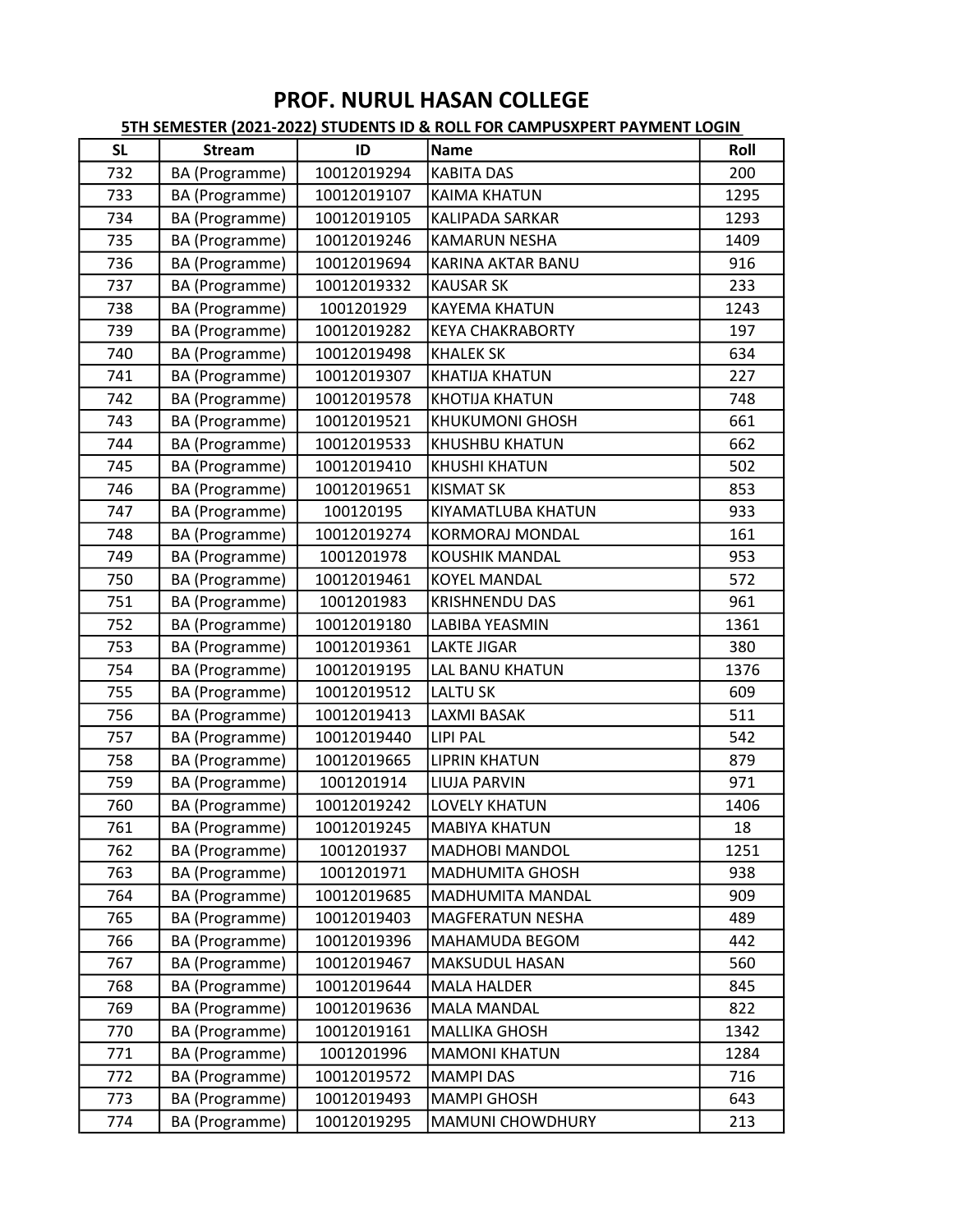| <b>SL</b> | <b>Stream</b>  | ID          | Name                      | Roll |
|-----------|----------------|-------------|---------------------------|------|
| 775       | BA (Programme) | 10012019428 | <b>MAMUNI MANDAL</b>      | 510  |
| 776       | BA (Programme) | 10012019404 | <b>MANGALI CHOWDHURY</b>  | 498  |
| 777       | BA (Programme) | 1001201986  | <b>MANNAN SK</b>          | 967  |
| 778       | BA (Programme) | 10012019691 | <b>MANOJ MANDAL</b>       | 906  |
| 779       | BA (Programme) | 10012019532 | <b>MANSURA KHATUN</b>     | 665  |
| 780       | BA (Programme) | 10012019292 | <b>MANTASIR SK</b>        | 211  |
| 781       | BA (Programme) | 10012019163 | <b>MARFOT ALI</b>         | 1344 |
| 782       | BA (Programme) | 1001201941  | <b>MARJIA KHATUN</b>      | 1255 |
| 783       | BA (Programme) | 10012019400 | <b>MARJINA KHATUN</b>     | 451  |
| 784       | BA (Programme) | 10012019348 | <b>MASEDA KHATUN</b>      | 277  |
| 785       | BA (Programme) | 10012019155 | <b>MASUD SK</b>           | 968  |
| 786       | BA (Programme) | 1001201958  | <b>MASUD SK</b>           | 1272 |
| 787       | BA (Programme) | 10012019150 | <b>MASUDA KHATUN</b>      | 928  |
| 788       | BA (Programme) | 1001201910  | <b>MASUM ALAM</b>         | 951  |
| 789       | BA (Programme) | 10012019524 | <b>MASUMA KHATUN</b>      | 681  |
| 790       | BA (Programme) | 10012019645 | MD AJMAL HOQUE            | 846  |
| 791       | BA (Programme) | 10012019153 | <b>MD AMINUR ISLAM</b>    | 958  |
| 792       | BA (Programme) | 10012019300 | <b>MD BODIUJJAMAN</b>     | 216  |
| 793       | BA (Programme) | 10012019473 | <b>MD EKBAL SK</b>        | 558  |
| 794       | BA (Programme) | 1001201919  | MD EMNAYAZ HOSSAIN        | 1233 |
| 795       | BA (Programme) | 10012019736 | MD IKBAL HASAN            | 1469 |
| 796       | BA (Programme) | 10012019545 | <b>MD IKBAL NUR</b>       | 687  |
| 797       | BA (Programme) | 1001201932  | <b>MD ISMAIL SK</b>       | 1246 |
| 798       | BA (Programme) | 10012019433 | <b>MD MOIN SK</b>         | 536  |
| 799       | BA (Programme) | 10012019455 | <b>MD ROFIKUL ALAM</b>    | 526  |
| 800       | BA (Programme) | 10012019314 | <b>MD SAHID ANOWAR</b>    | 212  |
| 801       | BA (Programme) | 10012019710 | <b>MD SAMIM AKTAR</b>     | 204  |
| 802       | BA (Programme) | 10012019263 | MD SARFAJ ALAM            | 196  |
| 803       | BA (Programme) | 10012019343 | <b>MD TOHIBUL ISLAM</b>   | 321  |
| 804       | BA (Programme) | 10012019346 | <b>MD WASIM</b>           | 331  |
| 805       | BA (Programme) | 10012019608 | <b>MEHEBUBA KHATUN</b>    | 778  |
| 806       | BA (Programme) | 10012019146 | <b>MEMERA KHATUN</b>      | 1334 |
| 807       | BA (Programme) | 10012019223 | <b>MIR HASIBUL</b>        | 36   |
| 808       | BA (Programme) | 10012019362 | <b>MIR SELAMAT</b>        | 379  |
| 809       | BA (Programme) | 10012019115 | MISBAHUL MOKARABBIN AHMED | 1303 |
| 810       | BA (Programme) | 10012019266 | <b>MOJLEMA KHATUN</b>     | 75   |
| 811       | BA (Programme) | 10012019386 | <b>MOMATA KHATUN</b>      | 392  |
| 812       | BA (Programme) | 10012019118 | <b>MONIKA MANDAL</b>      | 1306 |
| 813       | BA (Programme) | 10012019342 | <b>MONIRUL HOQUE</b>      | 327  |
| 814       | BA (Programme) | 10012019574 | <b>MORIYAM NESHA</b>      | 758  |
| 815       | BA (Programme) | 100120199   | <b>MOSLEMA KHATUN</b>     | 950  |
| 816       | BA (Programme) | 1001201957  | <b>MOSTAFA SK</b>         | 1271 |
| 817       | BA (Programme) | 10012019507 | <b>MOSTAK SK</b>          | 625  |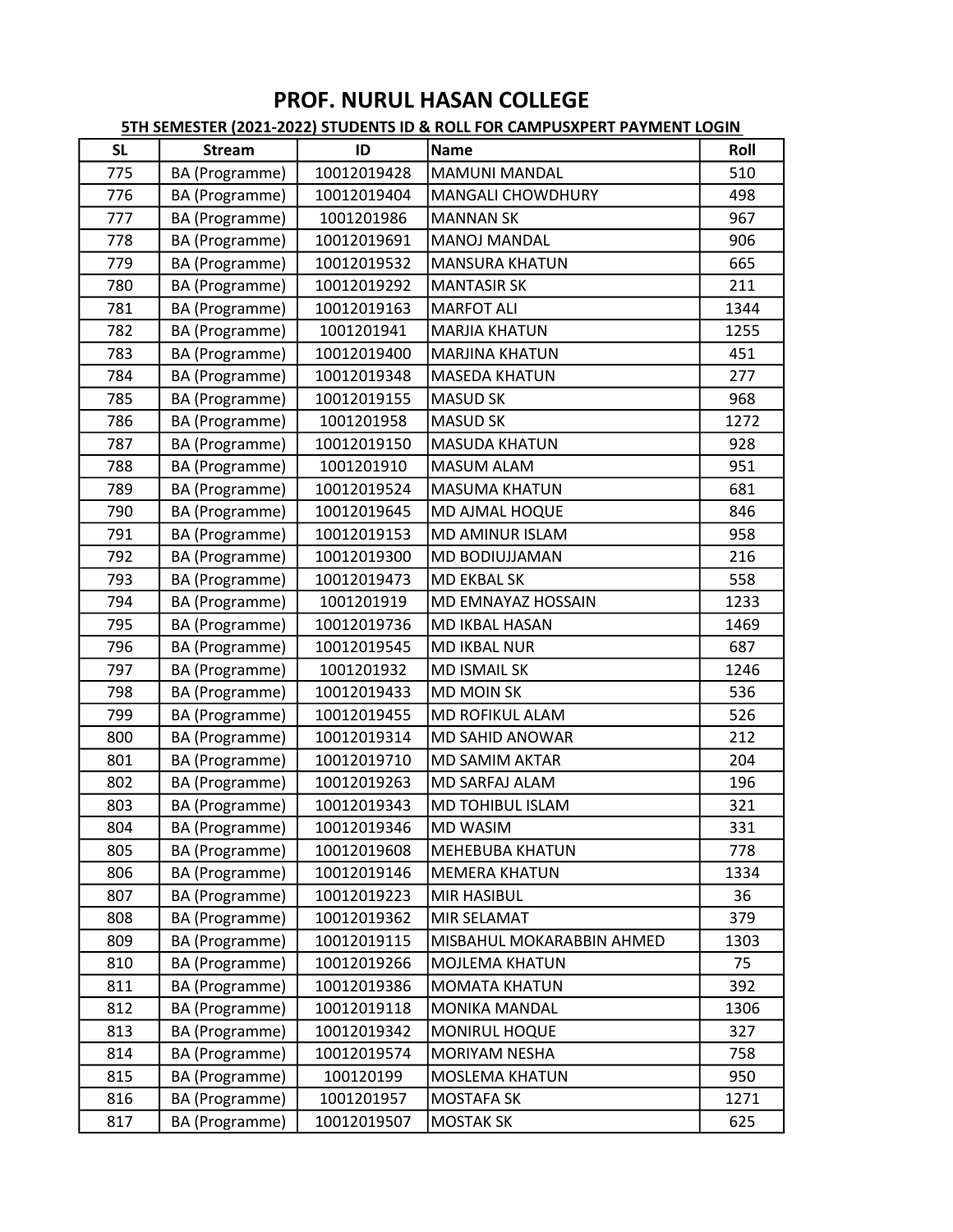| <b>SL</b> | <b>Stream</b>  | ID          | <b>Name</b>               | Roll |
|-----------|----------------|-------------|---------------------------|------|
| 818       | BA (Programme) | 10012019669 | <b>MOSTAKIM HOSSAIN</b>   | 884  |
| 819       | BA (Programme) | 1001201948  | <b>MOSTAKIM SK</b>        | 1262 |
| 820       | BA (Programme) | 10012019652 | <b>MOUMITA GHOSH</b>      | 849  |
| 821       | BA (Programme) | 10012019526 | <b>MOUSUMI GHOSH</b>      | 660  |
| 822       | BA (Programme) | 10012019385 | <b>MOUSUMI KHATUN</b>     | 393  |
| 823       | BA (Programme) | 1001201951  | <b>MOUSUMI KHATUN</b>     | 1265 |
| 824       | BA (Programme) | 10012019285 | MOUSUMI MANDAL            | 178  |
| 825       | BA (Programme) | 10012019483 | <b>MOUSUMI MANDAL</b>     | 581  |
| 826       | BA (Programme) | 10012019109 | MOUSUMI MONDAL            | 1297 |
| 827       | BA (Programme) | 10012019204 | <b>MST AJMATUN NESA</b>   | 935  |
| 828       | BA (Programme) | 10012019567 | MST AZIZA YEASMIN         | 727  |
| 829       | BA (Programme) | 10012019224 | <b>MST JELEKHA KHATUN</b> | 1394 |
| 830       | BA (Programme) | 1001201916  | <b>MST NASRIN KHATUN</b>  | 978  |
| 831       | BA (Programme) | 10012019210 | <b>MST PARVIN SULTANA</b> | 972  |
| 832       | BA (Programme) | 10012019199 | <b>MUNJERA KHATUN</b>     | 1380 |
| 833       | BA (Programme) | 10012019350 | <b>MUNNA SK</b>           | 299  |
| 834       | BA (Programme) | 10012019160 | <b>MUSAYED SK</b>         | 1341 |
| 835       | BA (Programme) | 10012019490 | <b>MUSBERA KHATUN</b>     | 624  |
| 836       | BA (Programme) | 1001201917  | <b>MUSKAN KHATUN</b>      | 979  |
| 837       | BA (Programme) | 10012019221 | <b>NADIRA KHATUN</b>      | 54   |
| 838       | BA (Programme) | 10012019664 | <b>NADIRA PARVIN</b>      | 876  |
| 839       | BA (Programme) | 1001201963  | <b>NAIM SK</b>            | 1277 |
| 840       | BA (Programme) | 10012019707 | <b>NAJIMA KHATUN</b>      | 1422 |
| 841       | BA (Programme) | 10012019152 | <b>NAJMI ALAM</b>         | 942  |
| 842       | BA (Programme) | 10012019477 | <b>NAJMUL SK</b>          | 554  |
| 843       | BA (Programme) | 10012019264 | <b>NAJMUN NESHA</b>       | 84   |
| 844       | BA (Programme) | 1001201993  | <b>NANDALAL RAMANI</b>    | 1281 |
| 845       | BA (Programme) | 10012019733 | <b>NANDINI SARKAR</b>     | 305  |
| 846       | BA (Programme) | 10012019525 | <b>NARGIS KHATUN</b>      | 659  |
| 847       | BA (Programme) | 10012019148 | <b>NARGIS KHATUN</b>      | 1336 |
| 848       | BA (Programme) | 10012019338 | <b>NARGISH PARVEEN</b>    | 240  |
| 849       | BA (Programme) | 10012019370 | <b>NASIBA KHATUN</b>      | 373  |
| 850       | BA (Programme) | 10012019680 | <b>NASIMUL SK</b>         | 900  |
| 851       | BA (Programme) | 10012019243 | <b>NASRIFA KHATUN</b>     | 1407 |
| 852       | BA (Programme) | 10012019206 | <b>NASRIN BANU</b>        | 937  |
| 853       | BA (Programme) | 10012019582 | <b>NASRIN BISWAS</b>      | 756  |
| 854       | BA (Programme) | 1001201991  | <b>NASRIN KHATUN</b>      | 980  |
| 855       | BA (Programme) | 10012019321 | <b>NASRIN SULTANA</b>     | 232  |
| 856       | BA (Programme) | 10012019588 | NAWAB SIRAJUDULLA MOMIN   | 760  |
| 857       | BA (Programme) | 10012019502 | NAWAZ IKBAL               | 638  |
| 858       | BA (Programme) | 10012019603 | <b>NAYEM AKTAR</b>        | 794  |
| 859       | BA (Programme) | 10012019376 | <b>NEHA DAS</b>           | 401  |
| 860       | BA (Programme) | 1001201989  | <b>NEHA KHATUN</b>        | 975  |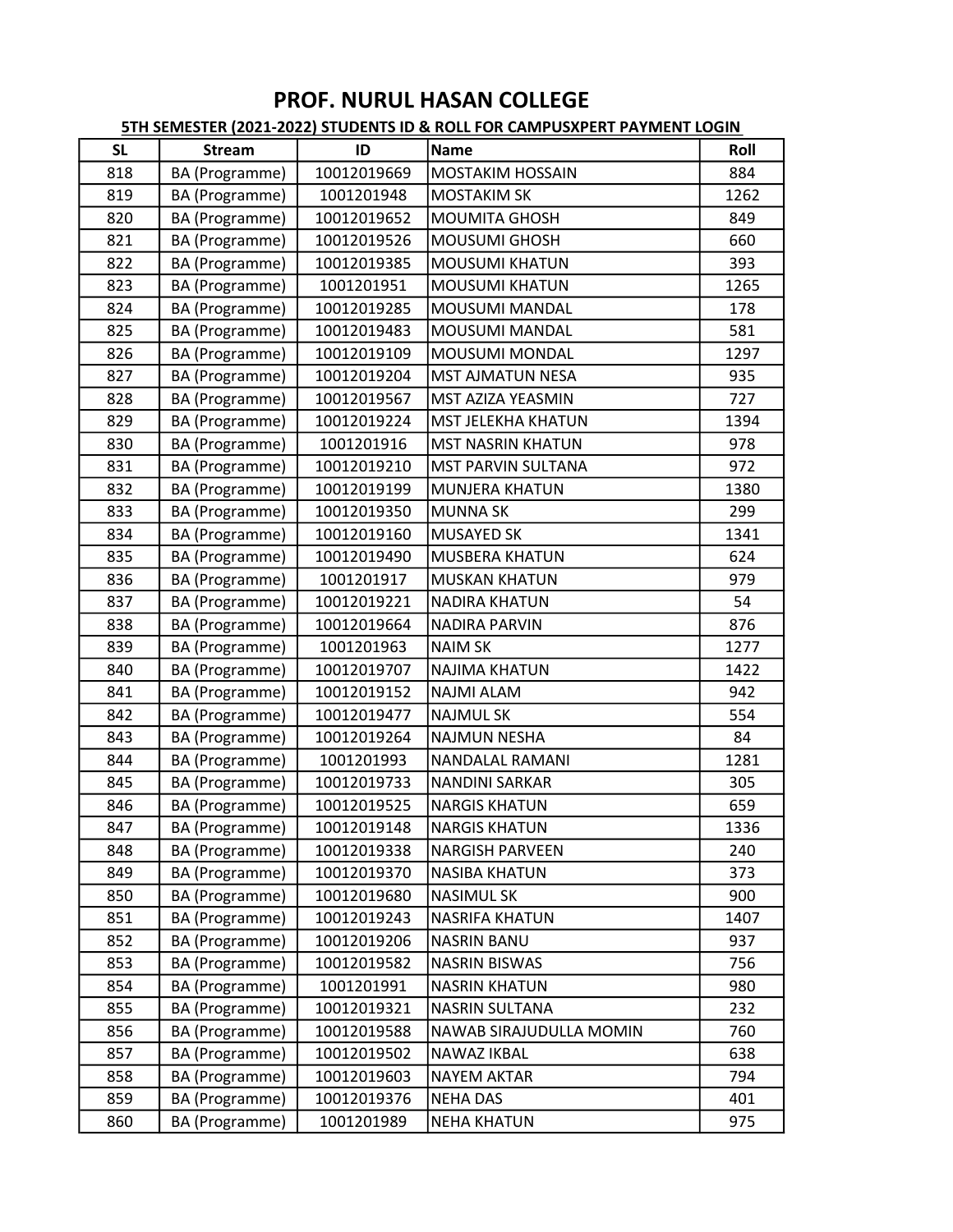| <b>SL</b> | <b>Stream</b>  | ID          | Name                    | Roll |
|-----------|----------------|-------------|-------------------------|------|
| 861       | BA (Programme) | 10012019171 | <b>NEHA SAHA</b>        | 1352 |
| 862       | BA (Programme) | 10012019188 | <b>NIKITA MANDAL</b>    | 1369 |
| 863       | BA (Programme) | 1001201976  | NILIMA CHOWDHURY        | 947  |
| 864       | BA (Programme) | 10012019197 | <b>NILUFA KHATUN</b>    | 1378 |
| 865       | BA (Programme) | 10012019576 | <b>NIMESH MONDAL</b>    | 762  |
| 866       | BA (Programme) | 10012019725 | <b>NIRUPAMA GHOSH</b>   | 1454 |
| 867       | BA (Programme) | 10012019708 | <b>NISHA KHATUN</b>     | 1424 |
| 868       | BA (Programme) | 10012019379 | <b>NISHA MANDAL</b>     | 396  |
| 869       | BA (Programme) | 1001201924  | <b>NISHA SAHA</b>       | 1238 |
| 870       | BA (Programme) | 10012019418 | NITTANANDA MANDAL       | 509  |
| 871       | BA (Programme) | 10012019238 | NOORSALEHA PARVIN       | 1402 |
| 872       | BA (Programme) | 1001201954  | <b>NURJAHAN KHATUN</b>  | 1268 |
| 873       | BA (Programme) | 10012019554 | <b>NURY ASMIN</b>       | 700  |
| 874       | BA (Programme) | 10012019604 | <b>NUSARRAT PARVEEN</b> | 776  |
| 875       | BA (Programme) | 1001201936  | NUSRAT JAHAN NESHA      | 1250 |
| 876       | BA (Programme) | 10012019415 | <b>PAKIJA KHATUN</b>    | 521  |
| 877       | BA (Programme) | 10012019234 | PANKAJ MANDAL           | 1400 |
| 878       | BA (Programme) | 1001201973  | <b>PAPAI HALDER</b>     | 941  |
| 879       | BA (Programme) | 10012019427 | PARBATI MANDAL          | 523  |
| 880       | BA (Programme) | 1001201985  | PARTHA SINGHA           | 965  |
| 881       | BA (Programme) | 1001201998  | <b>PARUL KHATUN</b>     | 1286 |
| 882       | BA (Programme) | 10012019319 | PARVEJ MOSARAF          | 214  |
| 883       | BA (Programme) | 10012019543 | <b>PAYEL GHOSH</b>      | 690  |
| 884       | BA (Programme) | 10012019462 | <b>PAYEL MANDAL</b>     | 573  |
| 885       | BA (Programme) | 10012019170 | <b>PAYEL MANDAL</b>     | 1351 |
| 886       | BA (Programme) | 10012019496 | PINAJ KHATUN            | 602  |
| 887       | BA (Programme) | 10012019678 | PINKI MANDAL            | 897  |
| 888       | BA (Programme) | 10012019701 | PINTU MONDAL            | 925  |
| 889       | BA (Programme) | 10012019233 | <b>PIOUS SINGHA</b>     | 1399 |
| 890       | BA (Programme) | 10012019207 | PIPASA MONDAL           | 1    |
| 891       | BA (Programme) | 10012019391 | POLY DAS                | 411  |
| 892       | BA (Programme) | 10012019611 | <b>PRABIR HALDER</b>    | 780  |
| 893       | BA (Programme) | 10012019620 | <b>PRADIP HALDER</b>    | 798  |
| 894       | BA (Programme) | 10012019730 | PRAHLAD HALDER          | 1464 |
| 895       | BA (Programme) | 10012019306 | PRITI MONDAL            | 224  |
| 896       | BA (Programme) | 10012019566 | PRITIKA MANDAL          | 729  |
| 897       | BA (Programme) | 10012019158 | PRIYA HALDER            | 1339 |
| 898       | BA (Programme) | 10012019126 | PRIYA KUMARI GUPTA      | 1314 |
| 899       | BA (Programme) | 10012019369 | PRIYA PARVIN            | 381  |
| 900       | BA (Programme) | 10012019492 | PRIYANKA MANDAL         | 640  |
| 901       | BA (Programme) | 10012019559 | PRIYANKA MANDAL         | 730  |
| 902       | BA (Programme) | 10012019136 | PRIYANKA MONDAL         | 1324 |
| 903       | BA (Programme) | 10012019511 | PROBIR MANDAL           | 600  |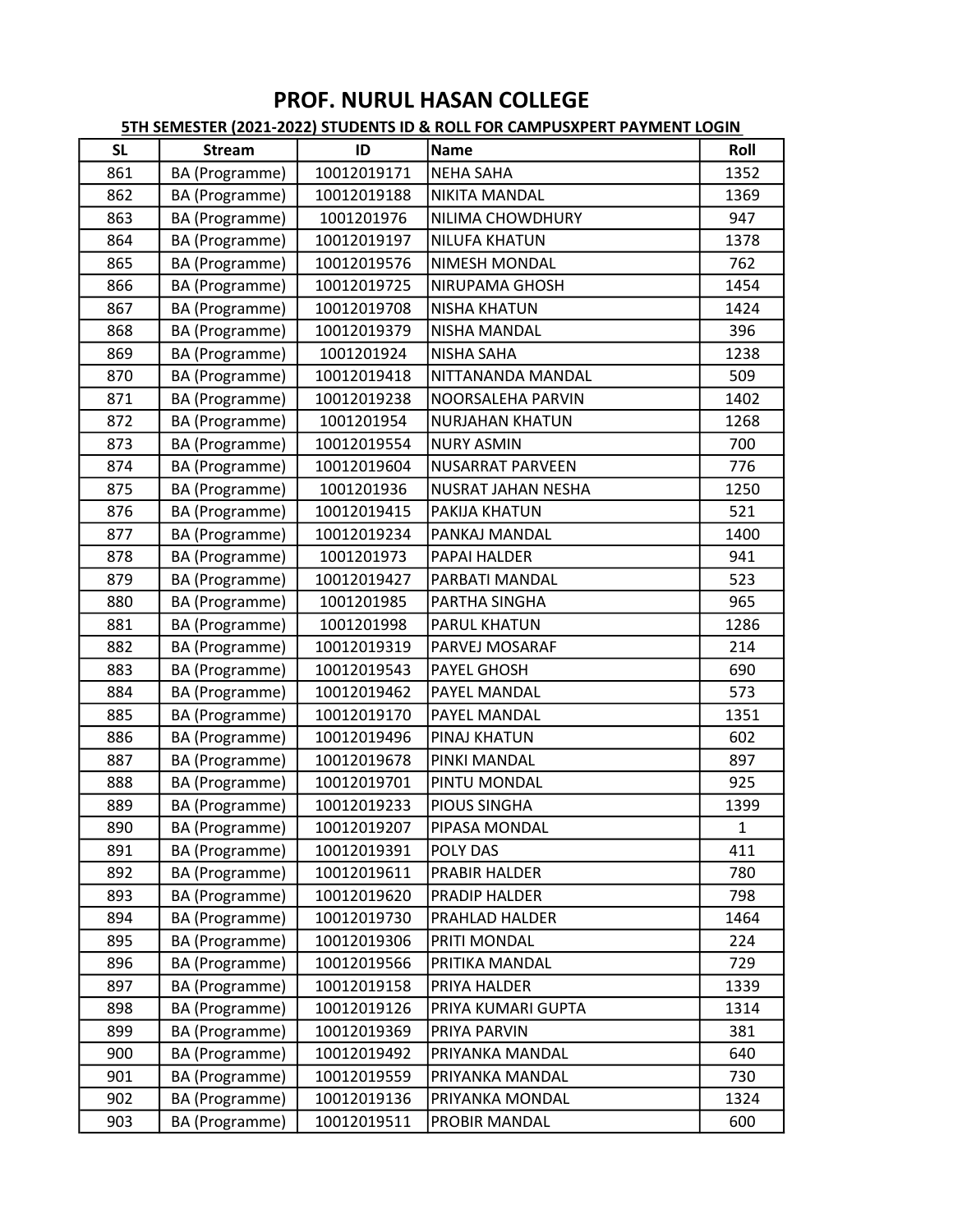| <b>SL</b> | <b>Stream</b>  | ID          | <b>Name</b>             | Roll           |
|-----------|----------------|-------------|-------------------------|----------------|
| 904       | BA (Programme) | 10012019584 | PRONAB RABIDAS          | 765            |
| 905       | BA (Programme) | 10012019270 | PROSENJIT MANDAL        | 97             |
| 906       | BA (Programme) | 10012019594 | <b>PROSENJIT MANDAL</b> | 767            |
| 907       | BA (Programme) | 10012019471 | PROVAS DAS              | 565            |
| 908       | BA (Programme) | 100120194   | PUJA GHOSH              | 932            |
| 909       | BA (Programme) | 10012019122 | PUJA MANDAL             | 1310           |
| 910       | BA (Programme) | 10012019309 | PUNAM HALDAR            | 208            |
| 911       | BA (Programme) | 10012019132 | PURNIMA BASAK           | 1320           |
| 912       | BA (Programme) | 10012019268 | <b>RABI GHOSH</b>       | 158            |
| 913       | BA (Programme) | 10012019230 | RABINDRANATH SAHA       | 48             |
| 914       | BA (Programme) | 10012019721 | RABIUL ISLAM            | 389            |
| 915       | BA (Programme) | 10012019444 | <b>RABIUL SK</b>        | 532            |
| 916       | BA (Programme) | 10012019227 | <b>RAHIM SK</b>         | $\overline{7}$ |
| 917       | BA (Programme) | 10012019495 | RAHIMA KHATUN           | 607            |
| 918       | BA (Programme) | 10012019711 | <b>RAHUL BISWAS</b>     | 72             |
| 919       | BA (Programme) | 10012019614 | RAHUL MANDAL            | 803            |
| 920       | BA (Programme) | 10012019660 | <b>RAHUL MANDAL</b>     | 859            |
| 921       | BA (Programme) | 10012019162 | <b>RAHUL SK</b>         | 1343           |
| 922       | BA (Programme) | 10012019205 | RAHUL UPADHYAYA         | 936            |
| 923       | BA (Programme) | 10012019468 | RAIHANA KHATUN          | 562            |
| 924       | BA (Programme) | 10012019248 | <b>RAJA SK</b>          | 1410           |
| 925       | BA (Programme) | 10012019635 | RAJAT KUMAR BRAHMA ROY  | 809            |
| 926       | BA (Programme) | 1001201980  | <b>RAJDEEP DAS</b>      | 955            |
| 927       | BA (Programme) | 10012019377 | <b>RAJESH MANDAL</b>    | 405            |
| 928       | BA (Programme) | 10012019527 | RAJESH MARDI            | 680            |
| 929       | BA (Programme) | 10012019133 | RAJESH RAJAK            | 1321           |
| 930       | BA (Programme) | 10012019183 | RAJIBUL ISLAM CHOWDHURY | 1364           |
| 931       | BA (Programme) | 10012019515 | RAJIKUL ISLAM           | 610            |
| 932       | BA (Programme) | 10012019344 | RAJIYA SULTANA          | 292            |
| 933       | BA (Programme) | 10012019536 | RAJIYA SULTANA          | 679            |
| 934       | BA (Programme) | 100120193   | RAJKURA KHATUN          | 931            |
| 935       | BA (Programme) | 10012019140 | RAJU HALDAR             | 1328           |
| 936       | BA (Programme) | 10012019382 | RAJU MANDAL             | 403            |
| 937       | BA (Programme) | 10012019692 | <b>RAKEBUL SK</b>       | 915            |
| 938       | BA (Programme) | 10012019641 | RAKHI MANDAL            | 816            |
| 939       | BA (Programme) | 1001201961  | <b>RAMA KHATUN</b>      | 1275           |
| 940       | BA (Programme) | 10012019329 | RAMIZ RAZA              | 230            |
| 941       | BA (Programme) | 10012019514 | <b>RANI KHATUN</b>      | 616            |
| 942       | BA (Programme) | 10012019598 | <b>RANI KHATUN</b>      | 773            |
| 943       | BA (Programme) | 10012019640 | RAPHAEL KISKU           | 821            |
| 944       | BA (Programme) | 10012019296 | <b>REJAUL SK</b>        | 201            |
| 945       | BA (Programme) | 10012019505 | <b>REJAUL SK</b>        | 628            |
| 946       | BA (Programme) | 10012019698 | REJUYAN AHAMMED         | 918            |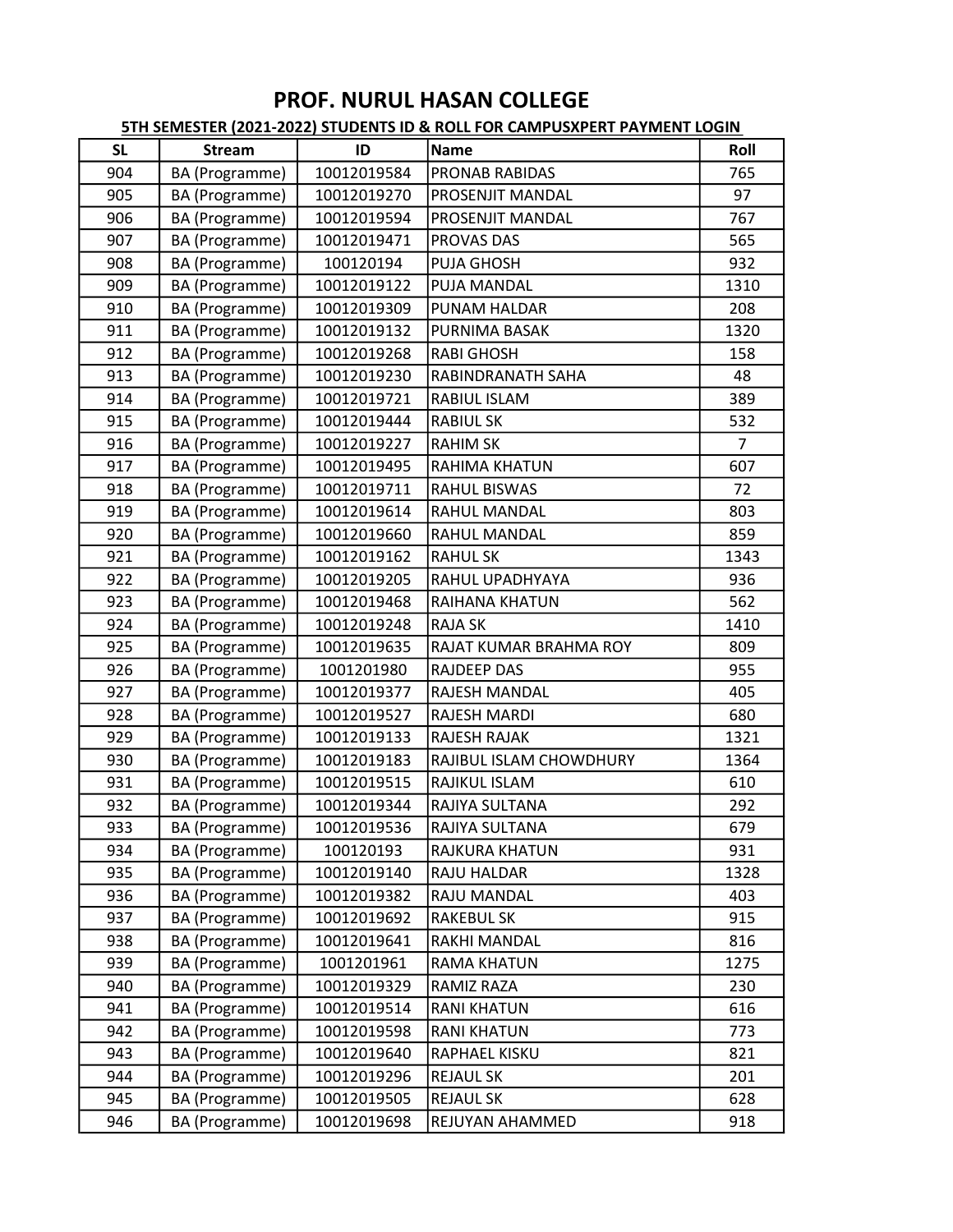| <b>SL</b> | <b>Stream</b>  | ID          | Name                  | Roll |
|-----------|----------------|-------------|-----------------------|------|
| 947       | BA (Programme) | 10012019130 | <b>REKHA HALDER</b>   | 1318 |
| 948       | BA (Programme) | 10012019371 | <b>RESHMA KHATUN</b>  | 399  |
| 949       | BA (Programme) | 10012019564 | <b>RESHMA KHATUN</b>  | 733  |
| 950       | BA (Programme) | 10012019341 | <b>RESHMI KHATUN</b>  | 320  |
| 951       | BA (Programme) | 10012019213 | <b>RESMI KHATUN</b>   | 1385 |
| 952       | BA (Programme) | 1001201977  | <b>RIA BISWAS</b>     | 948  |
| 953       | BA (Programme) | 10012019529 | RIAZUL ISLAM          | 675  |
| 954       | BA (Programme) | 10012019717 | <b>RIFAT ARA</b>      | 1439 |
| 955       | BA (Programme) | 10012019610 | <b>RIGIA PARVIN</b>   | 775  |
| 956       | BA (Programme) | 10012019353 | <b>RIJU DAS</b>       | 385  |
| 957       | BA (Programme) | 10012019561 | <b>RIKA BAG</b>       | 710  |
| 958       | BA (Programme) | 10012019175 | <b>RIMA DAS</b>       | 1356 |
| 959       | BA (Programme) | 10012019129 | <b>RIMA HALDAR</b>    | 1317 |
| 960       | BA (Programme) | 10012019186 | RIMA HALDAR           | 1367 |
| 961       | BA (Programme) | 10012019454 | <b>RIMA KHATUN</b>    | 528  |
| 962       | BA (Programme) | 10012019649 | <b>RIMA KHATUN</b>    | 834  |
| 963       | BA (Programme) | 1001201955  | <b>RIMA KHATUN</b>    | 1269 |
| 964       | BA (Programme) | 10012019626 | RIMI SINJAR KHATUN    | 824  |
| 965       | BA (Programme) | 10012019450 | <b>RIMPA KHATUN</b>   | 535  |
| 966       | BA (Programme) | 10012019187 | <b>RINA HALDAR</b>    | 1368 |
| 967       | BA (Programme) | 10012019123 | <b>RINKI MONDAL</b>   | 1311 |
| 968       | BA (Programme) | 10012019553 | <b>RINKU MANDAL</b>   | 706  |
| 969       | BA (Programme) | 1001201987  | <b>RINKU SK</b>       | 969  |
| 970       | BA (Programme) | 10012019237 | <b>RITU CHOWDHURY</b> | 1401 |
| 971       | BA (Programme) | 100120191   | <b>RIYA HALDER</b>    | 1231 |
| 972       | BA (Programme) | 10012019304 | <b>RIYA MANDAL</b>    | 222  |
| 973       | BA (Programme) | 10012019142 | <b>ROBI SK</b>        | 1330 |
| 974       | BA (Programme) | 10012019637 | ROHIMA KHATUN         | 813  |
| 975       | BA (Programme) | 1001201999  | <b>ROHIMA KHATUN</b>  | 1287 |
| 976       | BA (Programme) | 10012019437 | <b>ROJINA KHATUN</b>  | 543  |
| 977       | BA (Programme) | 10012019547 | <b>ROKY SK</b>        | 692  |
| 978       | BA (Programme) | 10012019518 | <b>RONIUL ISLAM</b>   | 637  |
| 979       | BA (Programme) | 10012019174 | <b>ROSHNI KHATUN</b>  | 1355 |
| 980       | BA (Programme) | 10012019449 | <b>RUBI KHATUN</b>    | 529  |
| 981       | BA (Programme) | 10012019337 | <b>RUDRA MANDAL</b>   | 263  |
| 982       | BA (Programme) | 10012019104 | RUMAISA KHATUN        | 1292 |
| 983       | BA (Programme) | 1001201992  | RUMKI KARMAKAR        | 1280 |
| 984       | BA (Programme) | 1001201953  | <b>RUMPA KHATUN</b>   | 1267 |
| 985       | BA (Programme) | 10012019347 | <b>RUMPI KHATUN</b>   | 289  |
| 986       | BA (Programme) | 10012019368 | <b>RUNA KHATUN</b>    | 371  |
| 987       | BA (Programme) | 10012019189 | <b>RUPA MONDAL</b>    | 1370 |
| 988       | BA (Programme) | 10012019110 | <b>RUPA ROY</b>       | 1298 |
| 989       | BA (Programme) | 10012019277 | <b>RUPALI DAS</b>     | 139  |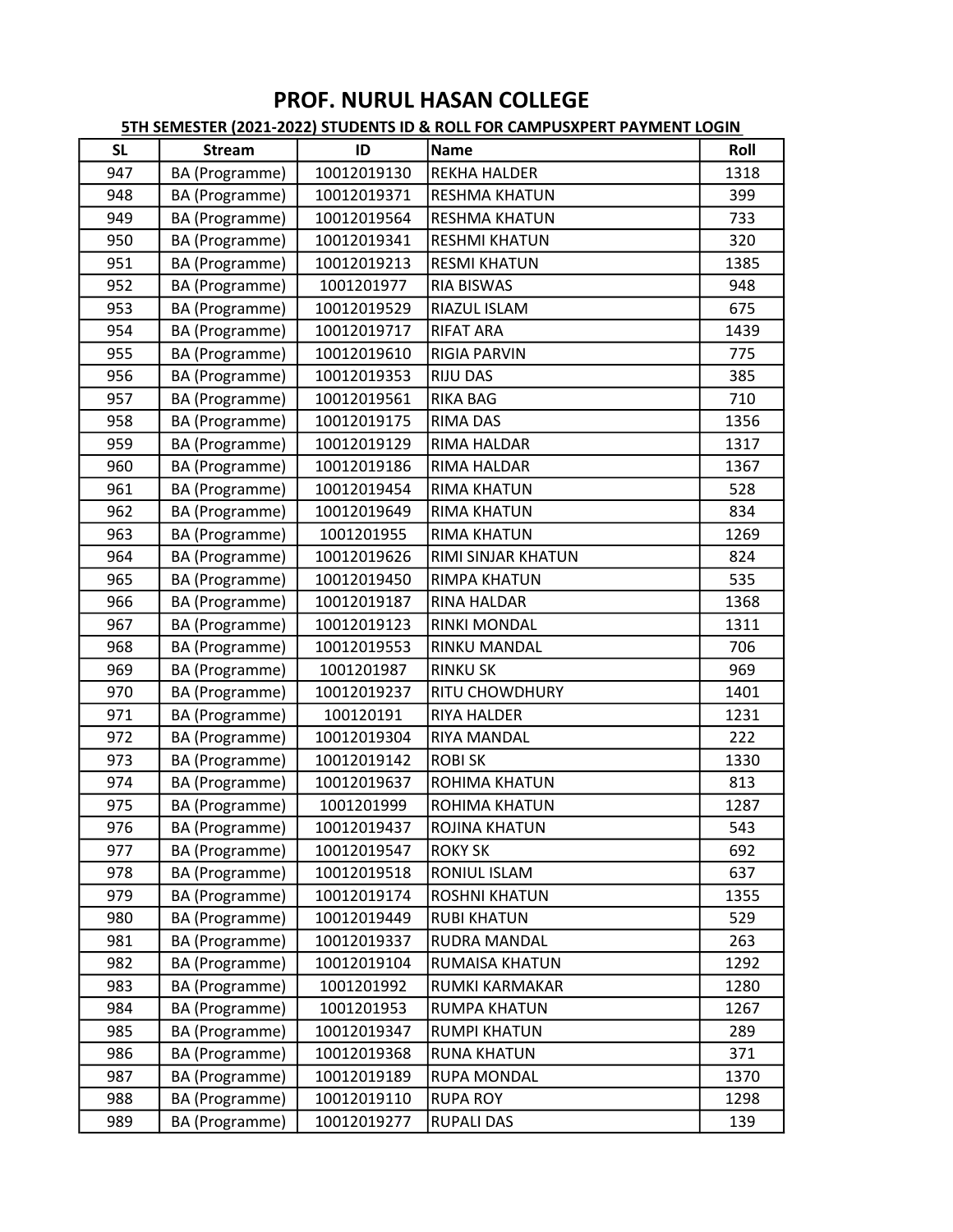| <b>SL</b> | <b>Stream</b>  | ID          | Name                   | Roll |
|-----------|----------------|-------------|------------------------|------|
| 990       | BA (Programme) | 10012019216 | <b>RUPALI GHOSH</b>    | 1388 |
| 991       | BA (Programme) | 10012019480 | <b>SABANA AJMIN</b>    | 564  |
| 992       | BA (Programme) | 10012019340 | <b>SABANA KHATUN</b>   | 234  |
| 993       | BA (Programme) | 10012019253 | <b>SABANA KHATUN</b>   | 1414 |
| 994       | BA (Programme) | 10012019464 | <b>SABANA YASMIN</b>   | 556  |
| 995       | BA (Programme) | 10012019198 | <b>SABINA KHATUN</b>   | 1379 |
| 996       | BA (Programme) | 10012019192 | <b>SABINA PARVEEN</b>  | 1373 |
| 997       | BA (Programme) | 10012019249 | <b>SABINA SULTANA</b>  | 13   |
| 998       | BA (Programme) | 10012019479 | <b>SABINA YEASMIN</b>  | 563  |
| 999       | BA (Programme) | 100120198   | SABINA YEASMIN         | 949  |
| 1000      | BA (Programme) | 10012019484 | SADANANDA BASAK        | 579  |
| 1001      | BA (Programme) | 10012019222 | <b>SADESHWARI DAS</b>  | 1393 |
| 1002      | BA (Programme) | 10012019431 | <b>SADIKUL SK</b>      | 519  |
| 1003      | BA (Programme) | 1001201934  | <b>SADIKUL SK</b>      | 1248 |
| 1004      | BA (Programme) | 10012019580 | <b>SADIRUL ISLAM</b>   | 766  |
| 1005      | BA (Programme) | 10012019446 | <b>SAFEDA KHATUN</b>   | 527  |
| 1006      | BA (Programme) | 10012019688 | <b>SAFEKUL SK</b>      | 912  |
| 1007      | BA (Programme) | 10012019119 | <b>SAGIRA KHATUN</b>   | 1307 |
| 1008      | BA (Programme) | 10012019301 | <b>SAHADAT HOSSAIN</b> | 218  |
| 1009      | BA (Programme) | 10012019394 | SAHANAJ BEGUM          | 407  |
| 1010      | BA (Programme) | 10012019531 | <b>SAHANAJ KHATUN</b>  | 656  |
| 1011      | BA (Programme) | 10012019666 | <b>SAHANAJ KHATUN</b>  | 881  |
| 1012      | BA (Programme) | 10012019728 | <b>SAHANAJ KHATUN</b>  | 1462 |
| 1013      | BA (Programme) | 10012019658 | <b>SAHARA KHATUN</b>   | 866  |
| 1014      | BA (Programme) | 10012019127 | SAHEDA KHATUN          | 1315 |
| 1015      | BA (Programme) | 10012019247 | <b>SAHIBA KHATUN</b>   | 16   |
| 1016      | BA (Programme) | 10012019568 | <b>SAHIFA KHATUN</b>   | 708  |
| 1017      | BA (Programme) | 10012019619 | <b>SAHIL MIRZA</b>     | 784  |
| 1018      | BA (Programme) | 10012019625 | <b>SAHIL SULTAN</b>    | 804  |
| 1019      | BA (Programme) | 10012019262 | SAHIMUDDIN SK          | 198  |
| 1020      | BA (Programme) | 10012019289 | <b>SAHIN KHATUN</b>    | 135  |
| 1021      | BA (Programme) | 10012019585 | SAHIN SULTANA          | 757  |
| 1022      | BA (Programme) | 1001201945  | SAHINA KHATUN          | 1259 |
| 1023      | BA (Programme) | 10012019674 | <b>SAHINA PARVIN</b>   | 902  |
| 1024      | BA (Programme) | 10012019392 | SAHISTA KHATUN         | 409  |
| 1025      | BA (Programme) | 10012019390 | <b>SAIDUL SK</b>       | 435  |
| 1026      | BA (Programme) | 10012019727 | <b>SAIDUL SK</b>       | 1461 |
| 1027      | BA (Programme) | 10012019214 | <b>SAINUR KHATUN</b>   | 1386 |
| 1028      | BA (Programme) | 10012019279 | <b>SAJAHAN SK</b>      | 190  |
| 1029      | BA (Programme) | 10012019463 | SAJDA BEGUM            | 577  |
| 1030      | BA (Programme) | 1001201922  | <b>SAJEDA KHATUN</b>   | 1236 |
| 1031      | BA (Programme) | 10012019690 | <b>SAJERUL SK</b>      | 910  |
| 1032      | BA (Programme) | 10012019147 | <b>SAKILA KHATUN</b>   | 1335 |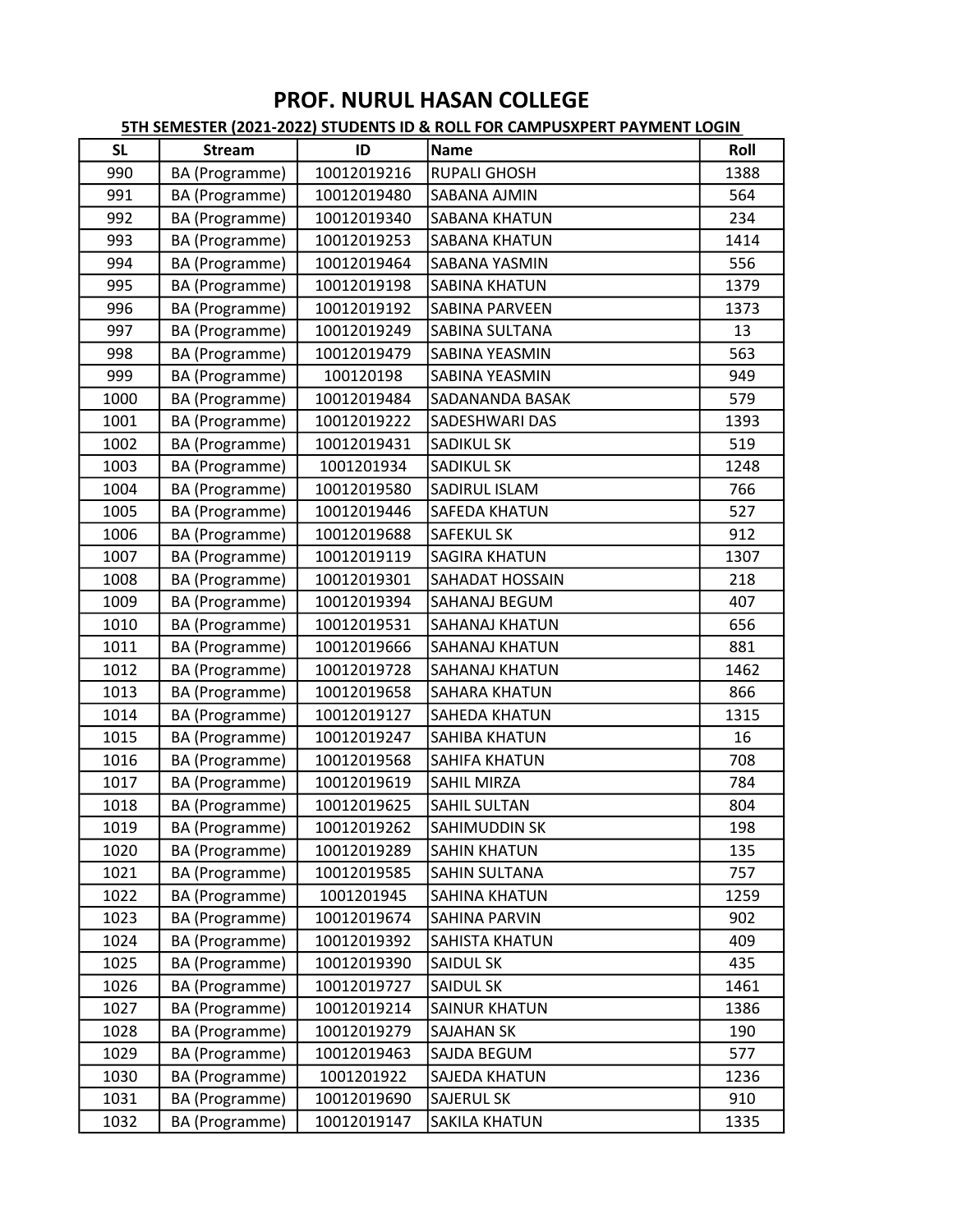| <b>SL</b> | <b>Stream</b>  | ID          | <b>Name</b>               | Roll |
|-----------|----------------|-------------|---------------------------|------|
| 1033      | BA (Programme) | 10012019257 | <b>SALAUDDIN SK</b>       | 1417 |
| 1034      | BA (Programme) | 10012019121 | <b>SALEMA KHATUN</b>      | 1309 |
| 1035      | BA (Programme) | 10012019164 | <b>SALEMA KHATUN</b>      | 1345 |
| 1036      | BA (Programme) | 10012019439 | <b>SALINA KHATUN</b>      | 531  |
| 1037      | BA (Programme) | 10012019716 | <b>SAMIM AKTAR</b>        | 1436 |
| 1038      | BA (Programme) | 1001201959  | <b>SAMIM SK</b>           | 1273 |
| 1039      | BA (Programme) | 10012019596 | <b>SAMIMA KHATUN</b>      | 751  |
| 1040      | BA (Programme) | 1001201952  | <b>SAMIMA KHATUN</b>      | 1266 |
| 1041      | BA (Programme) | 10012019565 | <b>SAMPA GHOSH</b>        | 715  |
| 1042      | BA (Programme) | 10012019441 | <b>SAMSUNNAHAR KHATUN</b> | 552  |
| 1043      | BA (Programme) | 10012019375 | <b>SANATAN GHOSH</b>      | 406  |
| 1044      | BA (Programme) | 10012019600 | <b>SANCHITA ROY</b>       | 796  |
| 1045      | BA (Programme) | 10012019489 | <b>SANDIP GHOSH</b>       | 641  |
| 1046      | BA (Programme) | 10012019487 | SANGITA GHOSH             | 649  |
| 1047      | BA (Programme) | 10012019135 | <b>SANGITA HALDAR</b>     | 1323 |
| 1048      | BA (Programme) | 10012019134 | <b>SANGITA MANDAL</b>     | 1322 |
| 1049      | BA (Programme) | 10012019422 | <b>SANJAY JHA</b>         | 512  |
| 1050      | BA (Programme) | 1001201956  | <b>SANJAY SAHA</b>        | 1270 |
| 1051      | BA (Programme) | 10012019241 | <b>SANJINA KHATUN</b>     | 1405 |
| 1052      | BA (Programme) | 10012019612 | <b>SANKAR HALDER</b>      | 782  |
| 1053      | BA (Programme) | 10012019504 | <b>SANOWARA KHATUN</b>    | 594  |
| 1054      | BA (Programme) | 10012019139 | <b>SANTANA PAL</b>        | 1327 |
| 1055      | BA (Programme) | 10012019583 | <b>SANU SK</b>            | 743  |
| 1056      | BA (Programme) | 10012019671 | <b>SARALA DAS</b>         | 888  |
| 1057      | BA (Programme) | 10012019672 | <b>SARASWATI DAS</b>      | 890  |
| 1058      | BA (Programme) | 1001201950  | <b>SARFARAJ CHOWDHURY</b> | 1264 |
| 1059      | BA (Programme) | 10012019259 | <b>SARIDA KHATUN</b>      | 109  |
| 1060      | BA (Programme) | 10012019429 | <b>SARIDA KHATUN</b>      | 506  |
| 1061      | BA (Programme) | 10012019478 | <b>SARIFA KHATUN</b>      | 555  |
| 1062      | BA (Programme) | 10012019101 | SARIKA SULTANA            | 1289 |
| 1063      | BA (Programme) | 10012019200 | <b>SARIKUL SK</b>         | 1381 |
| 1064      | BA (Programme) | 10012019120 | <b>SARMIN KHATUN</b>      | 1308 |
| 1065      | BA (Programme) | 10012019357 | <b>SATYAJIT MANDAL</b>    | 349  |
| 1066      | BA (Programme) | 10012019194 | SAYEB ALI MIRZA           | 1375 |
| 1067      | BA (Programme) | 10012019684 | SAYEMA KHATUN             | 911  |
| 1068      | BA (Programme) | 10012019143 | <b>SEHENA KHATUN</b>      | 1331 |
| 1069      | BA (Programme) | 1001201944  | <b>SELINA KHATUN</b>      | 1258 |
| 1070      | BA (Programme) | 10012019668 | <b>SETARUL SK</b>         | 868  |
| 1071      | BA (Programme) | 1001201939  | <b>SHABNAM KHATUN</b>     | 1253 |
| 1072      | BA (Programme) | 10012019166 | <b>SHAMOLI HALDAR</b>     | 1347 |
| 1073      | BA (Programme) | 10012019323 | <b>SHARIF AHAMMED</b>     | 257  |
| 1074      | BA (Programme) | 10012019549 | SHASHANKA MANDAL          | 683  |
| 1075      | BA (Programme) | 10012019211 | <b>SHEULY KHATUN</b>      | 977  |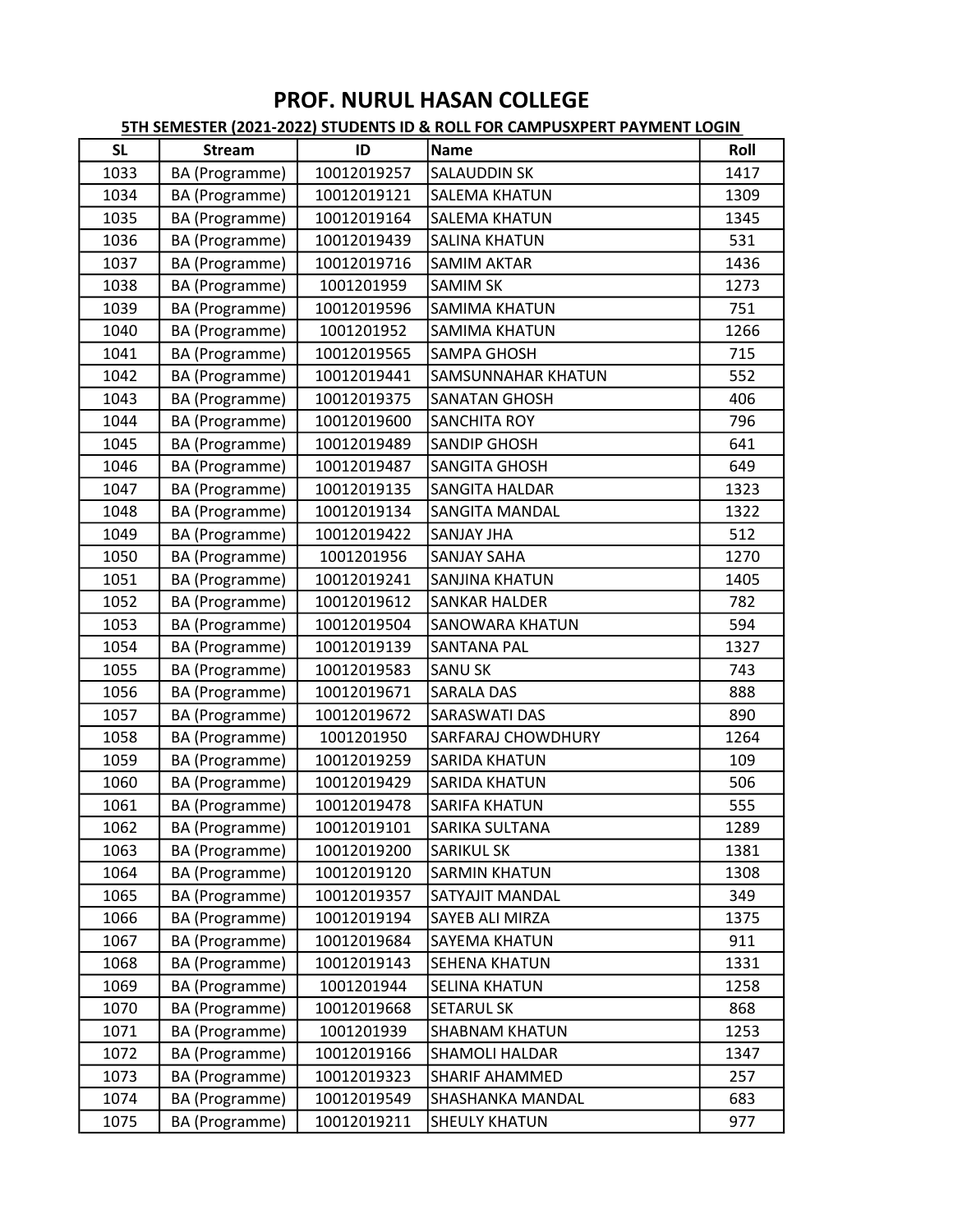| <b>SL</b> | <b>Stream</b>  | ID          | <b>Name</b>              | Roll |
|-----------|----------------|-------------|--------------------------|------|
| 1076      | BA (Programme) | 10012019546 | <b>SHIBA MALLICK</b>     | 688  |
| 1077      | BA (Programme) | 10012019654 | <b>SHIBAM BANERJEE</b>   | 863  |
| 1078      | BA (Programme) | 10012019551 | <b>SHRABANI MANDAL</b>   | 702  |
| 1079      | BA (Programme) | 10012019581 | <b>SHRIRAM SARDAR</b>    | 764  |
| 1080      | BA (Programme) | 10012019402 | <b>SHUBHANKAR MANDAL</b> | 463  |
| 1081      | BA (Programme) | 1001201931  | <b>SHUVENDU HALDAR</b>   | 1245 |
| 1082      | BA (Programme) | 10012019562 | <b>SHYAMALI MANDAL</b>   | 737  |
| 1083      | BA (Programme) | 10012019591 | <b>SIMA KHATUN</b>       | 747  |
| 1084      | BA (Programme) | 1001201927  | <b>SIMA KHATUN</b>       | 1241 |
| 1085      | BA (Programme) | 1001201972  | <b>SIMRANA YEASMIN</b>   | 940  |
| 1086      | BA (Programme) | 10012019426 | <b>SITA MANDAL</b>       | 518  |
| 1087      | BA (Programme) | 1001201943  | <b>SIUTY KHATUN</b>      | 1257 |
| 1088      | BA (Programme) | 10012019352 | SK ABUL KALAM AZAD       | 376  |
| 1089      | BA (Programme) | 10012019491 | <b>SK SOMIL AKTAR</b>    | 606  |
| 1090      | BA (Programme) | 10012019269 | <b>SMRITI HALDAR</b>     | 168  |
| 1091      | BA (Programme) | 10012019240 | <b>SNEHA ROY</b>         | 1404 |
| 1092      | BA (Programme) | 10012019334 | <b>SOFIK ALAM</b>        | 229  |
| 1093      | BA (Programme) | 10012019696 | <b>SOFIKUL ALAM</b>      | 920  |
| 1094      | BA (Programme) | 10012019258 | <b>SOLEMAN CHOWDHURY</b> | 1418 |
| 1095      | BA (Programme) | 10012019365 | <b>SOMA BHASKAR</b>      | 360  |
| 1096      | BA (Programme) | 10012019302 | <b>SOMA GHOSH</b>        | 221  |
| 1097      | BA (Programme) | 10012019310 | <b>SOMA MANDAL</b>       | 210  |
| 1098      | BA (Programme) | 10012019299 | <b>SOMI RUDDIN</b>       | 217  |
| 1099      | BA (Programme) | 10012019486 | <b>SOMNATH GHOSH</b>     | 566  |
| 1100      | BA (Programme) | 10012019726 | <b>SONAI MAJUMDER</b>    | 1455 |
| 1101      | BA (Programme) | 10012019251 | <b>SONALI KHATUN</b>     | 1412 |
| 1102      | BA (Programme) | 10012019406 | <b>SONAMUNI DAS</b>      | 487  |
| 1103      | BA (Programme) | 10012019284 | <b>SONATAN RAJBANSHI</b> | 132  |
| 1104      | BA (Programme) | 10012019663 | <b>SONIA KHATUN</b>      | 872  |
| 1105      | BA (Programme) | 10012019215 | <b>SONU THAKUR</b>       | 1387 |
| 1106      | BA (Programme) | 10012019290 | <b>SOUNAK GHOSH</b>      | 122  |
| 1107      | BA (Programme) | 10012019586 | <b>SOURAV GHOSH</b>      | 753  |
| 1108      | BA (Programme) | 10012019209 | <b>SOURAV GHOSH</b>      | 966  |
| 1109      | BA (Programme) | 10012019520 | <b>SOURAV MANDAL</b>     | 596  |
| 1110      | BA (Programme) | 10012019713 | <b>SOURAV SAHA</b>       | 1430 |
| 1111      | BA (Programme) | 10012019530 | <b>SOURAV SINGHA</b>     | 657  |
| 1112      | BA (Programme) | 10012019179 | <b>SOURAV TANTI</b>      | 1360 |
| 1113      | BA (Programme) | 10012019634 | <b>SOYBUR RAHMAN</b>     | 825  |
| 1114      | BA (Programme) | 10012019457 | <b>SOYED AKTAR</b>       | 549  |
| 1115      | BA (Programme) | 10012019313 | SRILEKHA SARKAR          | 226  |
| 1116      | BA (Programme) | 10012019374 | <b>SUBHA SARDAR</b>      | 391  |
| 1117      | BA (Programme) | 10012019731 | <b>SUBHAJIT MANDAL</b>   | 588  |
| 1118      | BA (Programme) | 10012019425 | <b>SUBHAJIT SARKAR</b>   | 508  |
|           |                |             |                          |      |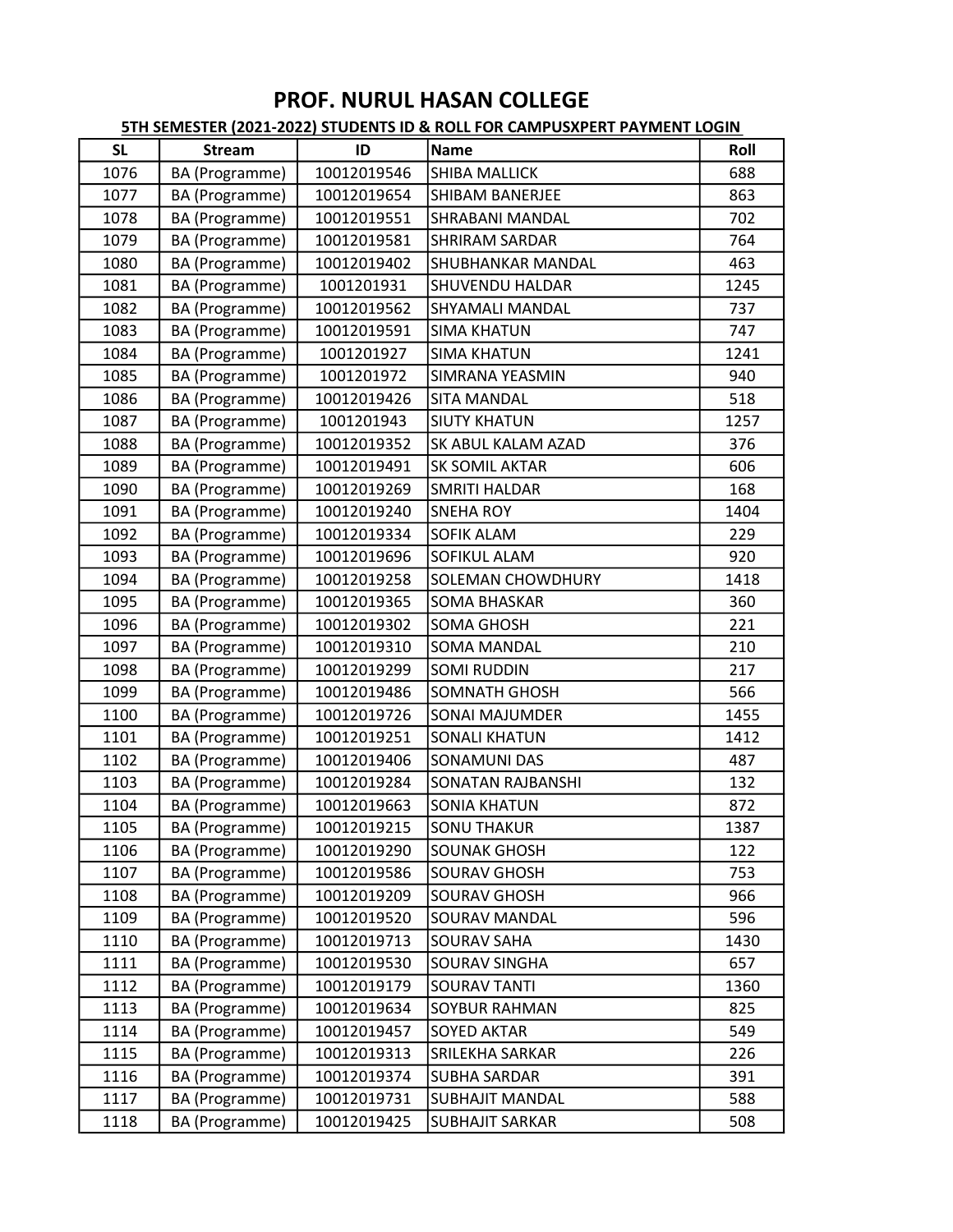| <b>SL</b> | <b>Stream</b>  | ID          | Name                      | Roll |
|-----------|----------------|-------------|---------------------------|------|
| 1119      | BA (Programme) | 10012019452 | <b>SUBHAJIT SWARNAKAR</b> | 525  |
| 1120      | BA (Programme) | 10012019185 | <b>SUBHAM MANDAL</b>      | 1366 |
| 1121      | BA (Programme) | 1001201915  | <b>SUBHANKAR GHOSH</b>    | 974  |
| 1122      | BA (Programme) | 10012019715 | <b>SUBHANKAR MONDAL</b>   | 1435 |
| 1123      | BA (Programme) | 1001201913  | <b>SUBHOJIT SARKAR</b>    | 964  |
| 1124      | BA (Programme) | 10012019613 | <b>SUBRATA MANDAL</b>     | 797  |
| 1125      | BA (Programme) | 10012019363 | <b>SUDIP KUMAR GHOSH</b>  | 335  |
| 1126      | BA (Programme) | 10012019469 | <b>SUDIPTA MONDAL</b>     | 557  |
| 1127      | BA (Programme) | 1001201997  | <b>SUFEDA KHATUN</b>      | 1285 |
| 1128      | BA (Programme) | 1001201942  | <b>SUFIYA SULTANA</b>     | 1256 |
| 1129      | BA (Programme) | 10012019528 | <b>SUHANA PARVIN</b>      | 676  |
| 1130      | BA (Programme) | 10012019359 | <b>SUJAN MANDAL</b>       | 359  |
| 1131      | BA (Programme) | 10012019168 | <b>SUJAN MONDAL</b>       | 1349 |
| 1132      | BA (Programme) | 10012019138 | <b>SUJATA HALDAR</b>      | 1326 |
| 1133      | BA (Programme) | 10012019291 | <b>SUKANTA HALDAR</b>     | 159  |
| 1134      | BA (Programme) | 10012019193 | <b>SULEKHA KHATUN</b>     | 1374 |
| 1135      | BA (Programme) | 1001201923  | <b>SULTANA YASMIN</b>     | 1237 |
| 1136      | BA (Programme) | 10012019661 | <b>SUMAN ALI</b>          | 878  |
| 1137      | BA (Programme) | 1001201911  | <b>SUMAN KUMAR DAS</b>    | 952  |
| 1138      | BA (Programme) | 10012019349 | <b>SUMAN MANDAL</b>       | 312  |
| 1139      | BA (Programme) | 10012019288 | <b>SUMI KHATUN</b>        | 119  |
| 1140      | BA (Programme) | 10012019552 | <b>SUMIT MANDAL</b>       | 705  |
| 1141      | BA (Programme) | 10012019308 | <b>SUNITA HALDAR</b>      | 209  |
| 1142      | BA (Programme) | 10012019557 | <b>SUPARNA BASAK</b>      | 728  |
| 1143      | BA (Programme) | 10012019704 | <b>SURAIYA PARVIN</b>     | 1419 |
| 1144      | BA (Programme) | 10012019202 | <b>SURAJ MANDAL</b>       | 1383 |
| 1145      | BA (Programme) | 10012019570 | <b>SURAJIT MANDAL</b>     | 712  |
| 1146      | BA (Programme) | 10012019639 | <b>SUROJIT DAS</b>        | 817  |
| 1147      | BA (Programme) | 10012019420 | <b>SUROJIT HALDAR</b>     | 517  |
| 1148      | BA (Programme) | 10012019228 | <b>SUSAMAY KUMAR DAS</b>  | 21   |
| 1149      | BA (Programme) | 10012019219 | <b>SUSANTA MANDAL</b>     | 1391 |
| 1150      | BA (Programme) | 10012019113 | <b>SUSANTO ROY</b>        | 1301 |
| 1151      | BA (Programme) | 10012019397 | <b>SUSHANTA BASAK</b>     | 447  |
| 1152      | BA (Programme) | 10012019500 | <b>SUSHANTA MANDAL</b>    | 647  |
| 1153      | BA (Programme) | 10012019281 | <b>SUSHMITA ROY</b>       | 68   |
| 1154      | BA (Programme) | 10012019176 | <b>SUSMITA DAS</b>        | 1357 |
| 1155      | BA (Programme) | 10012019647 | <b>SUSMITA JAMADAR</b>    | 833  |
| 1156      | BA (Programme) | 10012019453 | <b>SUSMITA PAL</b>        | 540  |
| 1157      | BA (Programme) | 10012019312 | <b>SUSMITA SARKAR</b>     | 223  |
| 1158      | BA (Programme) | 10012019177 | <b>SUSUMA HALDER</b>      | 1358 |
| 1159      | BA (Programme) | 10012019424 | <b>SWETA PAUL</b>         | 505  |
| 1160      | BA (Programme) | 10012019108 | <b>TAIRAN KHATUN</b>      | 1296 |
| 1161      | BA (Programme) | 10012019595 | <b>TAJMIN HOQUE</b>       | 740  |